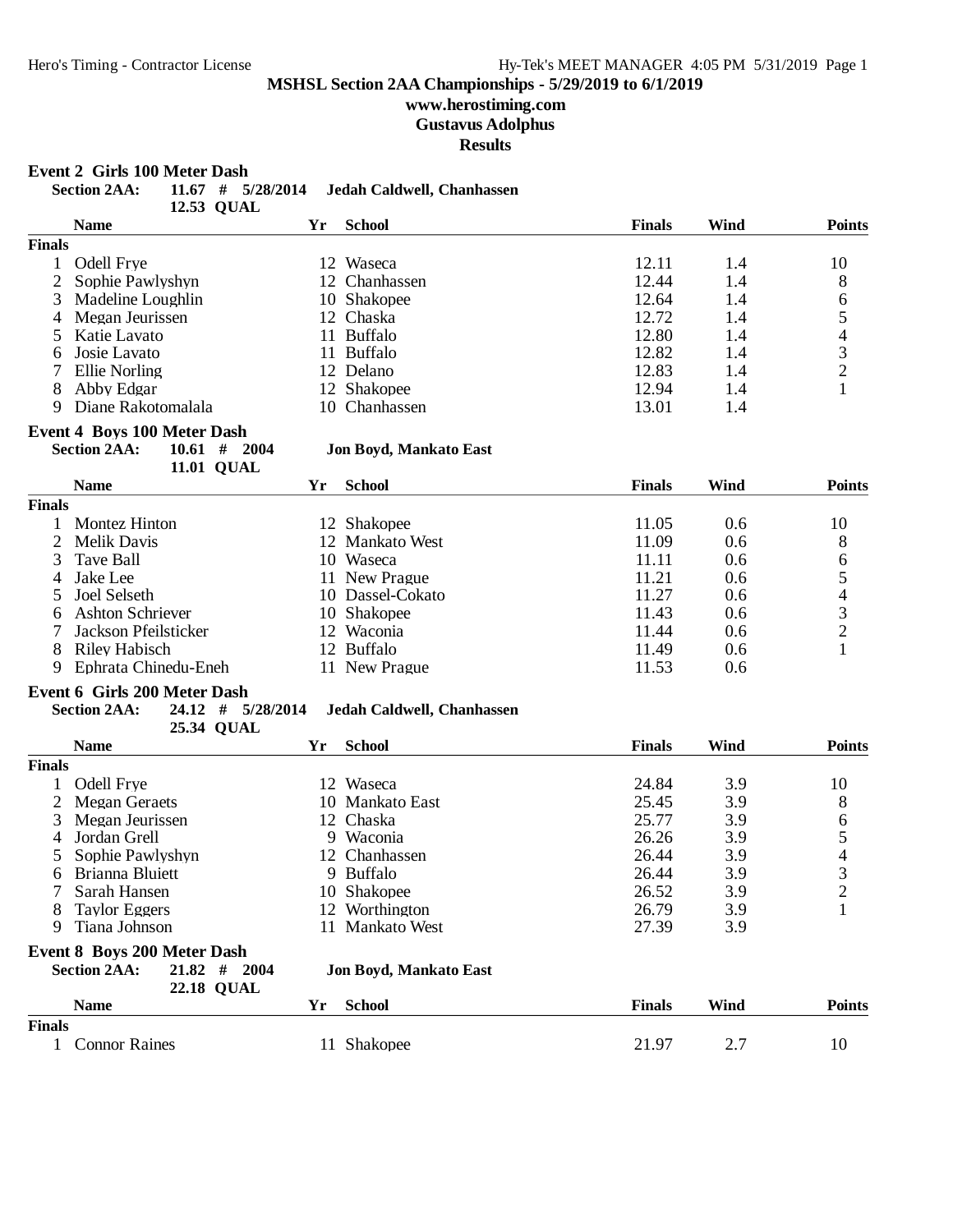## **www.herostiming.com**

**Gustavus Adolphus**

**Results**

#### **Finals ... (Event 8 Boys 200 Meter Dash)**

| <b>Name</b>         | Үr | School           | <b>Finals</b> | Wind | <b>Points</b> |
|---------------------|----|------------------|---------------|------|---------------|
| 2 Tyler Makela      |    | 11 Mankato West  | 22.27         | 2.7  | 8             |
| 3 Ian Gonzelez      |    | 12 Waconia       | 22.46         | 2.7  | 6             |
| 4 Mitchell Piehl    |    | 9 Hutchinson     | 22.66         | 2.7  |               |
| 5 Tristan Altenburg |    | 12 Mankato West  | 22.71         | 2.7  |               |
| 6 Tave Ball         |    | 10 Waseca        | 22.83         | 2.7  |               |
| 7 Jake Lee          |    | 11 New Prague    | 22.92         | 2.7  |               |
| Joel Selseth        |    | 10 Dassel-Cokato | 23.33         | 2.7  |               |
| 9 Collin Asplin     |    | 10 Dassel-Cokato | 23.81         | 2.7  |               |

#### **Event 10 Girls 400 Meter Dash**

| <b>Section 2AA:</b> |            |  | 56.48 # 5/30/2018 Megan Geraets, Mankato East |
|---------------------|------------|--|-----------------------------------------------|
|                     | 57.69 OUAL |  |                                               |

|               | <b>Name</b>             | Yr | <b>School</b>    | <b>Finals</b> |             | <b>Points</b> |
|---------------|-------------------------|----|------------------|---------------|-------------|---------------|
| <b>Finals</b> |                         |    |                  |               |             |               |
|               | 1 Lillian Halvorson     |    | 11 Chaska        | 57.31         | <b>OUAL</b> | 10            |
|               | 2 Megan Geraets         |    | 10 Mankato East  | 57.32         | <b>OUAL</b> | 8             |
|               | 3 Judea Montoya         |    | 11 Chaska        | 59.16         |             |               |
|               | 4 Hannah Roise          |    | 8 Mankato East   | 1:00.46       |             |               |
|               | 5 Lily Kraemer          |    | 9 Dassel-Cokato  | 1:01.32       |             |               |
|               | 6 Sophia Hillmann       |    | 11 Dassel-Cokato | 1:01.44       |             |               |
|               | 7 Emma Schwartz         |    | 9 Hutchinson     | 1:01.63       |             |               |
|               | <b>Kristin Thompson</b> |    | 11 Mankato West  | 1:02.00       |             |               |
|               | Maria Molitor           |    | Delano           | 1:02.05       |             |               |

# **Event 12 Boys 400 Meter Dash**<br>Section 2AA: 48.23 # 6/1

48.23 # 6/1/2012<br>49.65 QUAL

**Beau Bofferding, Marshall** 

|        | $\sim$ $\sim$ $\sim$ $\sim$ $\sim$ $\sim$ $\sim$ |     |                |               |               |  |
|--------|--------------------------------------------------|-----|----------------|---------------|---------------|--|
|        | <b>Name</b>                                      | Yr  | <b>School</b>  | <b>Finals</b> | <b>Points</b> |  |
| Finals |                                                  |     |                |               |               |  |
|        | Riley Jenum                                      |     | 12 Hutchinson  | 50.22         | 10            |  |
|        | 2 Colton Halla                                   |     | 12 Waseca      | 50.75         | 8             |  |
|        | 3 Carson Davis                                   |     | 11 New Prague  | 51.16         | 6             |  |
|        | 4 Quentin Blomme                                 |     | 12 Marshall    | 51.44         |               |  |
|        | 5 Sean Howk                                      |     | 12 New Ulm     | 51.93         |               |  |
| 6      | Dylan Brazil                                     |     | 12 Chaska      | 51.97         | 3             |  |
|        | Carter Broze                                     | 11  | Shakopee       | 52.06         |               |  |
| 8      | Grant Hoff                                       | 11. | Marshall       | 52.49         |               |  |
| 9      | Ammanuel Ojha                                    |     | 12 Worthington | 55.11         |               |  |
|        |                                                  |     |                |               |               |  |

## **Event 14 Girls 800 Meter Run**

**Section 2AA: 2:12.16 # 6/2/2017 Tess Misgen, Shakopee 2:15.05 QUAL** 

|               | Name               | Yг | School           | <b>Finals</b> | Points |
|---------------|--------------------|----|------------------|---------------|--------|
| <b>Finals</b> |                    |    |                  |               |        |
|               | Lexi Herman        |    | Waseca           | 2:16.74       | 10     |
|               | 2 Alexis O'Malley  |    | 11 Buffalo       | 2:20.80       |        |
|               | 3 Kaye Rysdahl     |    | 11 New Ulm       | 2:25.56       |        |
| 4             | Kaia Sueker        |    | 12 Marshall      | 2:26.62       |        |
|               | 5 Laura Sunnarborg |    | 8 Mound-Westonka | 2:26.70       |        |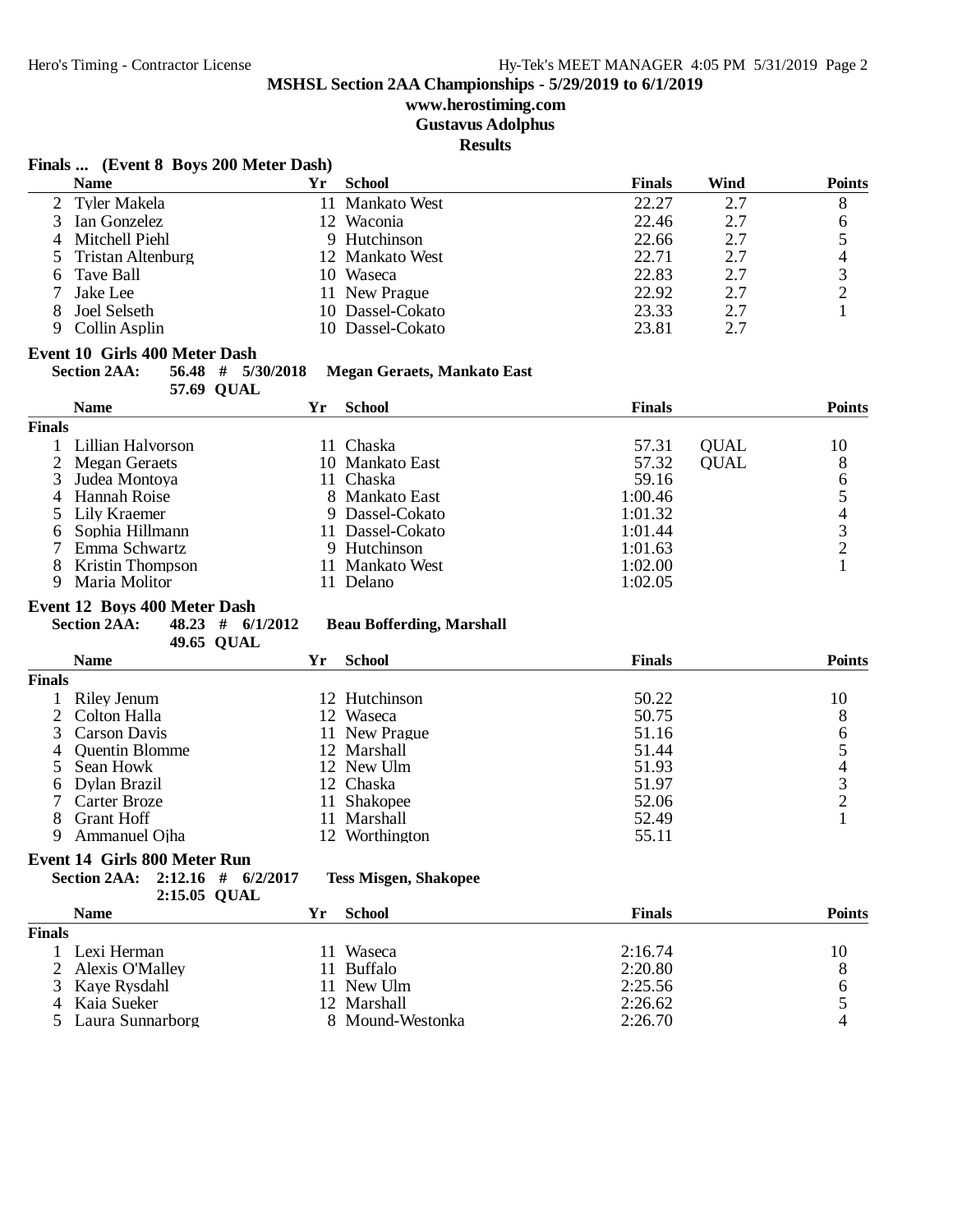# **www.herostiming.com**

**Gustavus Adolphus**

**Results**

|               | Finals  (Event 14 Girls 800 Meter Run)        |    |                                |               |                 |                                |
|---------------|-----------------------------------------------|----|--------------------------------|---------------|-----------------|--------------------------------|
|               | <b>Name</b>                                   | Yr | <b>School</b>                  | <b>Finals</b> |                 | <b>Points</b>                  |
|               | 6 Abbe Dufault                                |    | 12 Waseca                      | 2:27.43       |                 | 3                              |
|               | Bellamy Sukalski                              |    | 9 Marshall                     | 2:28.21       |                 | $\overline{c}$                 |
| 8             | Olivia Beschorner                             |    | 8 Mankato East                 | 2:30.71       |                 | $\mathbf{1}$                   |
| 9             | Emmy Schulz                                   |    | 8 Mankato East                 | 2:33.01       |                 |                                |
|               | Event 16 Boys 800 Meter Run                   |    |                                |               |                 |                                |
|               | <b>Section 2AA:</b><br>$1:51.72$ # 2009       |    | <b>Zachary Mellon, Buffalo</b> |               |                 |                                |
|               | 1:55.86 QUAL                                  |    |                                |               |                 |                                |
|               | <b>Name</b>                                   | Yr | <b>School</b>                  | <b>Finals</b> |                 | <b>Points</b>                  |
| <b>Finals</b> |                                               |    |                                |               |                 |                                |
|               |                                               |    |                                |               | <b>OUAL</b>     |                                |
|               | John Starkey                                  |    | 12 Chaska                      | 1:55.45       |                 | 10                             |
| 2             | Torin Christianson                            |    | 12 Chanhassen                  | 1:56.81       |                 | 8                              |
| 3             | Alexei Hensel                                 |    | 12 Buffalo                     | 1:58.16       |                 | 65432                          |
| 4             | Tate Pappas                                   |    | 11 Delano                      | 1:59.61       |                 |                                |
| 5             | Hans Rupnow                                   |    | 11 Mankato West                | 1:59.97       |                 |                                |
| 6             | Calvin Rykhus                                 |    | 11 Mankato East                | 2:00.56       |                 |                                |
| 7             | Eli Salisbury                                 |    | 10 Marshall                    | 2:02.00       |                 |                                |
| 8             | Nels Larson                                   |    | 12 Mound-Westonka              | 2:03.66       |                 | $\mathbf{1}$                   |
| 9             | <b>Andrew Huber</b>                           |    | 12 Worthington                 | 2:05.79       |                 |                                |
|               | Event 18 Girls 1600 Meter Run                 |    |                                |               |                 |                                |
|               | <b>Section 2AA:</b><br>$4:57.61$ # $6/1/2012$ |    | <b>Maria Hauger, Shakopee</b>  |               |                 |                                |
|               |                                               |    |                                |               |                 |                                |
|               | 5:01.41 QUAL                                  |    |                                |               |                 |                                |
|               | <b>Name</b>                                   | Yr | <b>School</b>                  | <b>Finals</b> | H#              | <b>Points</b>                  |
| <b>Finals</b> |                                               |    |                                |               |                 |                                |
|               | Isabelle Schmitz                              |    | 7 Hutchinson                   | 5:12.43       | 3               | 10                             |
| 2             | Kaleesa Houston                               |    | 12 Waconia                     | 5:13.22       | 3               | 8                              |
| 3             | Ella Dufault                                  |    | 8 Waseca                       | 5:21.44       | 3               | 6                              |
| 4             | Isabella Roemer                               | 9  | Chanhassen                     | 5:23.14       | 3               | $\frac{5}{4}$<br>$\frac{3}{2}$ |
| 5             | Ana McCabe                                    |    | 12 Waseca                      | 5:26.78       | 3               |                                |
| 6             | Nora Rosemeir                                 |    | 9 New Prague                   | 5:28.78       | 3               |                                |
|               | Grace Jostock                                 |    | 10 Delano                      | 5:32.27       | 3               |                                |
|               | Eve Anderson                                  |    | 10 Mankato East                | 5:35.22       |                 | $\mathbf{1}$                   |
| 9             | Natalee Sample                                |    | 11 Marshall                    | 5:36.06       |                 |                                |
| 10            | <b>Hailey Ness</b>                            |    | 8 Delano                       | 5:37.13       |                 |                                |
| 11            | <b>Emily Aho</b>                              |    | 9 Dassel-Cokato                | 5:38.95       |                 |                                |
| 12            | Erica Kazin                                   |    | 7 Delano                       | 5:40.28       | $33222$<br>$23$ |                                |
| 13            | Kate Ulrich                                   |    | 10 Waconia                     | 5:40.37       |                 |                                |
| 14            | Kaylen Schmitt                                |    | 8 Waconia                      | 5:41.24       | $\overline{3}$  |                                |
| 15            | Grace Hanson                                  |    | 9 Hutchinson                   | 5:41.86       |                 |                                |
| 16            | Meghan Pierson                                | 10 | Chanhassen                     | 5:42.06       |                 |                                |
| 17            | Jayda Becker                                  |    | 10 Shakopee                    | 5:43.63       |                 |                                |
| 18            | Sophie Baker                                  |    | 7 New Prague                   | 5:49.97       |                 |                                |
|               |                                               |    |                                |               |                 |                                |
| 19            | Paje Ewest                                    |    | 12 Waseca                      | 5:50.24       |                 |                                |
| 20            | <b>Carly Gorter</b>                           |    | 10 Shakopee                    | 5:50.69       |                 |                                |
| 21            | Ava Mateicek                                  |    | 9 Mankato East                 | 5:52.70       | 23322322        |                                |
| 22            | Katie Swanson                                 |    | 10 Mankato West                | 5:55.97       |                 |                                |
| 23            | Rachel Gallagher                              | 9  | Chanhassen                     | 5:56.11       |                 |                                |
| 24            | Claire Helgemo                                |    | 8 Shakopee                     | 5:57.39       | $\mathbf{1}$    |                                |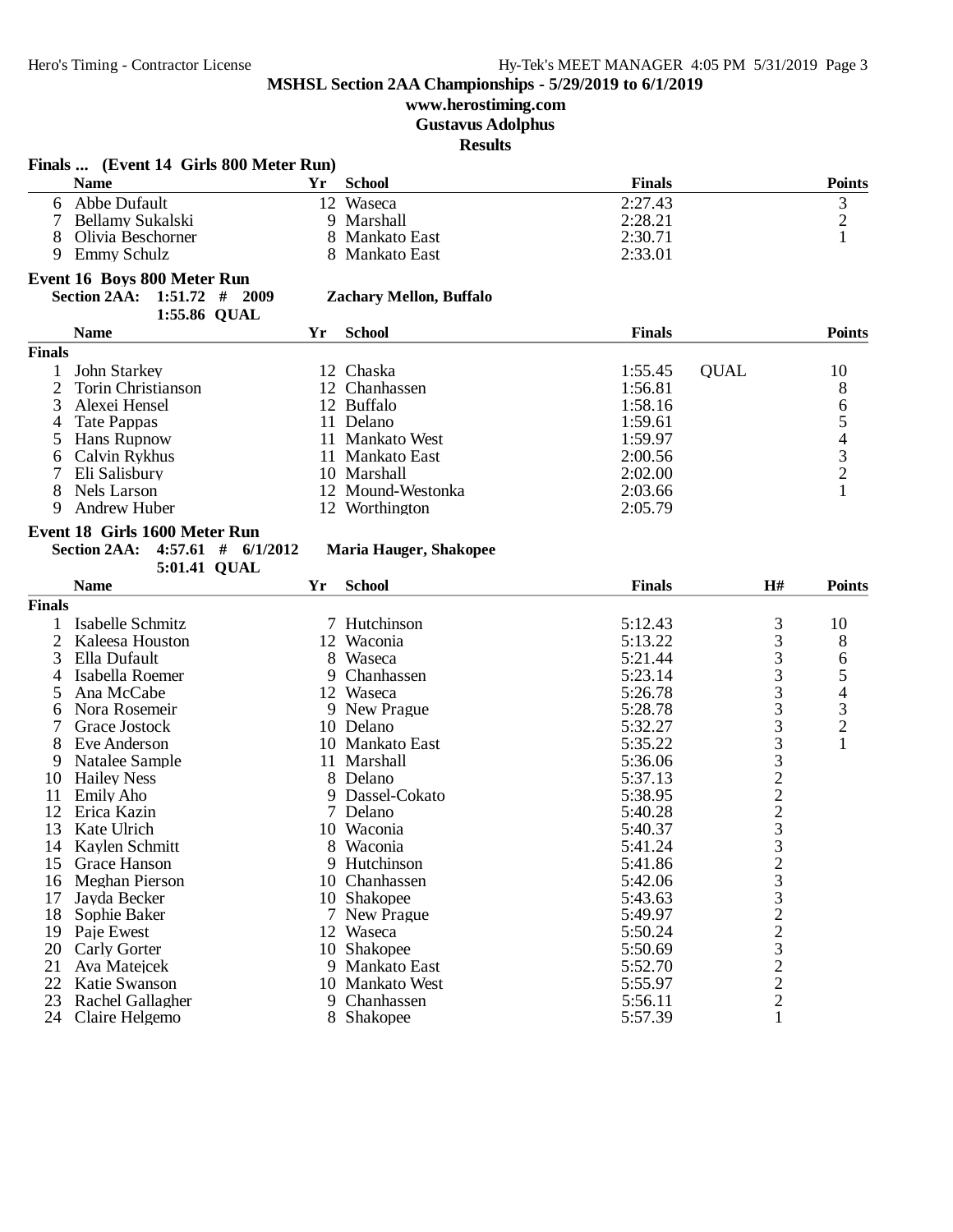## **www.herostiming.com**

**Gustavus Adolphus**

**Results**

## **Finals ... (Event 18 Girls 1600 Meter Run)**

|    | <b>Name</b>          | Yr | <b>School</b>    | <b>Finals</b> | H# | <b>Points</b> |
|----|----------------------|----|------------------|---------------|----|---------------|
|    | 25 Carlie Tormanen   |    | 10 Dassel-Cokato | 5:59.57       |    |               |
| 26 | <b>Grace Marek</b>   |    | 10 Chaska        | 6:03.18       |    |               |
| 27 | Lauren Reuter        |    | 10 Mankato East  | 6:03.96       |    |               |
| 28 | Elsie Hatlevig       |    | 11 New Prague    | 6:09.91       | ⌒  |               |
| 29 | Sophia Braun         |    | 11 Buffalo       | 6:10.05       |    |               |
| 30 | Lily Hanson          |    | 12 Buffalo       | 6:10.99       |    |               |
| 31 | Miracle Tucker       |    | 7 Marshall       | 6:17.31       |    |               |
| 32 | Jenna Hoffman        |    | 9 Worthington    | 6:19.75       |    |               |
| 33 | Alvssa Wallenta      |    | 12 Buffalo       | 6:20.20       |    |               |
| 34 | Ellie Schanbacher    |    | 9 Mankato West   | 6:21.44       |    |               |
|    | 35 Brianna Loosbrock |    | 11 Chaska        | 6:23.40       |    |               |
| 36 | Magdelyn Fowler      |    | 12 Chaska        | 6:24.17       |    |               |
| 37 | <b>Sydney Brandt</b> |    | 8 Marshall       | 6:39.82       |    |               |
| 38 | Corina Powell        |    | 9 Hutchinson     | 6:43.96       |    |               |

#### **Event 20 Boys 1600 Meter Run**

**Section 2AA: 4:17.62 # 2005 Dan Fadgen, Buffalo**

|               | 4:18.25 QUAL         |    |                 |               |                        |               |
|---------------|----------------------|----|-----------------|---------------|------------------------|---------------|
|               | <b>Name</b>          | Yr | <b>School</b>   | <b>Finals</b> | H#                     | <b>Points</b> |
| <b>Finals</b> |                      |    |                 |               |                        |               |
|               | Isaac Basten         |    | 12 Buffalo      | 4:18.89       | 3                      | 10            |
| 2             | Nick Oak             |    | 11 Buffalo      | 4:19.87       | 3                      | 8             |
| 3             | Nicholas Scheller    | 11 | Chanhassen      | 4:20.08       | 3                      | 6             |
| 4             | Mitchell Grand       |    | 12 Hutchinson   | 4:24.92       | 3                      |               |
| 5             | <b>Zachary Long</b>  | 11 | Chanhassen      | 4:33.78       | 3                      |               |
| 6             | Jett Oachs           | 11 | Mankato East    | 4:35.58       | 3                      | $543$<br>$21$ |
|               | Cody Rieder          |    | 12 Delano       | 4:42.33       |                        |               |
| 8             | Dan Olfert           | 9  | Shakopee        | 4:42.75       | $\frac{3}{3}$          |               |
| 9             | Mikele Walu          | 8  | Worthington     | 4:44.16       |                        |               |
| 10            | Zach Matzner         | 11 | Marshall        | 4:44.33       | $2323$<br>$23$<br>$23$ |               |
| 11            | James Dorado         |    | 9 Buffalo       | 4:44.61       |                        |               |
| 12            | Dylan Schaefer       | 12 | Chaska          | 4:46.05       |                        |               |
| 13            | Andrew Johnson       |    | 10 Mankato East | 4:47.80       |                        |               |
| 14            | Jordan Melendez      |    | 10 Worthington  | 4:48.00       |                        |               |
| 15            | Sam Thom             | 8  | Mankato East    | 4:49.15       |                        |               |
| 16            | Justin Roemer        | 10 | Chanhassen      | 4:49.41       |                        |               |
| 17            | Matt Feldkamp        |    | 10 Waseca       | 4:49.43       |                        |               |
| 18            | Elijah Johannsen     | 11 | Waseca          | 4:49.48       |                        |               |
| 19            | Ethan Leonard        | 10 | Chaska          | 4:51.23       |                        |               |
| 20            | William Stahl        |    | 12 Waseca       | 4:53.57       |                        |               |
| 21            | Jack Balsiger        |    | 11 Delano       | 4:53.69       |                        |               |
| 22            | Benjamin Seefeldt    |    | 8 Dassel-Cokato | 4:54.04       | 32222323               |               |
| 23            | Jacob Malecha        |    | 9 New Prague    | 4:55.96       |                        |               |
| 24            | Carson Roehl         | 10 | Waconia         | 4:56.95       | $\overline{c}$         |               |
| 25            | <b>Tad Stewart</b>   |    | 12 Worthington  | 4:57.65       |                        |               |
| 26            | Nathan Milligan      |    | 12 Chaska       | 4:58.05       |                        |               |
| 27            | Benjamin Palmieri    | 10 | <b>Shakopee</b> | 4:59.12       | 1                      |               |
| 28            | Noah Cedersund       | 10 | Waconia         | 4:59.92       | $\frac{3}{2}$          |               |
| 29            | <b>Ryne Anderson</b> | 10 | Waconia         | 5:01.29       |                        |               |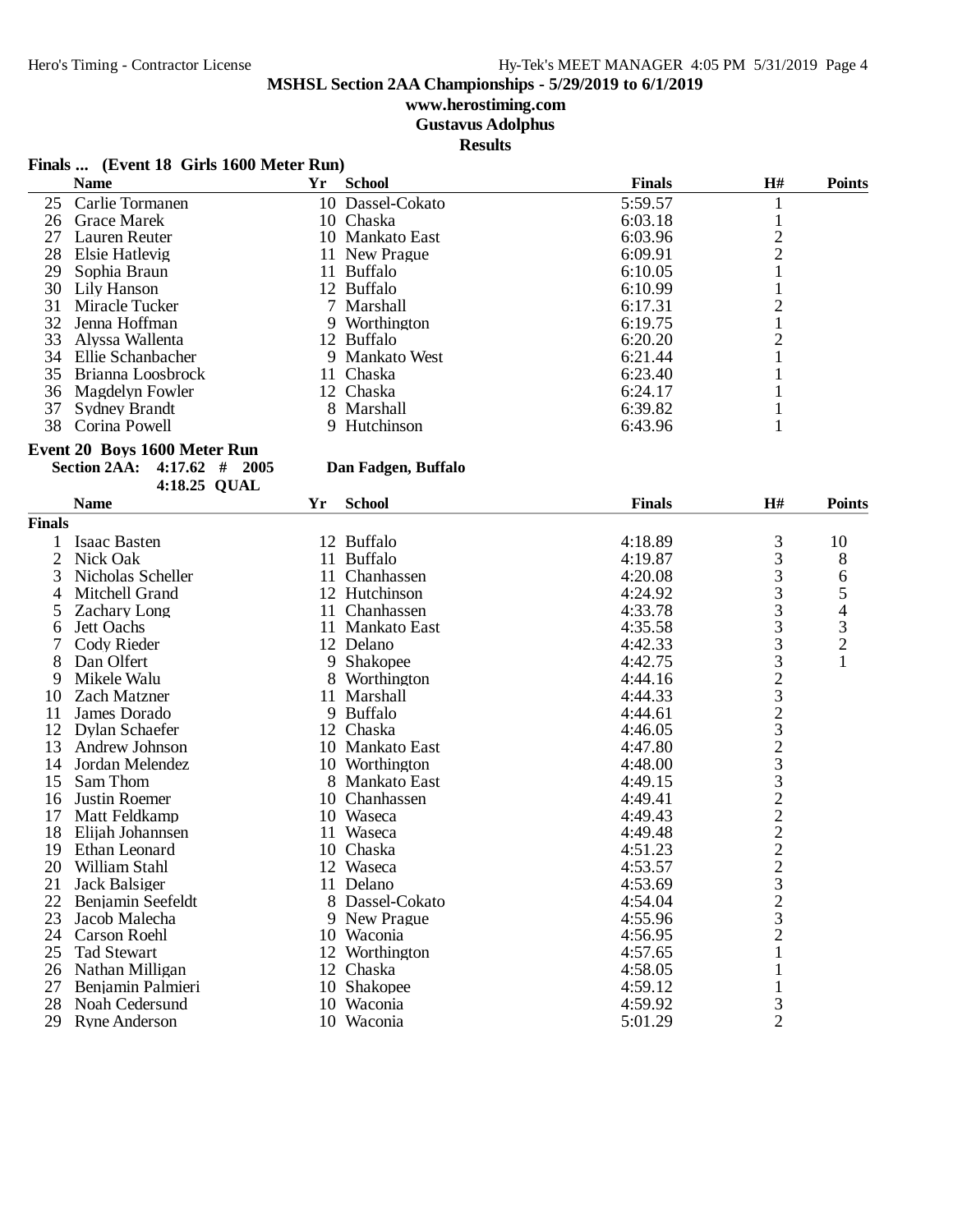## **www.herostiming.com**

**Gustavus Adolphus**

**Results**

### **Finals ... (Event 20 Boys 1600 Meter Run)**

|     | <b>Name</b>              | Yr | <b>School</b>     | <b>Finals</b> | H# | <b>Points</b> |
|-----|--------------------------|----|-------------------|---------------|----|---------------|
| 30  | Sam Csizmadia            |    | 12 Mankato West   | 5:02.12       |    |               |
| 31  | Zach Broome              |    | 12 Shakopee       | 5:02.12       |    |               |
| 32  | Will Simmons             |    | 10 Mankato West   | 5:05.23       |    |               |
| 33  | Cameron Robinson         |    | 11 Delano         | 5:05.98       | 2  |               |
| 34  | Owen Holmberg            |    | 10 Marshall       | 5:07.20       | 2  |               |
| 35  | <b>Josh Anderson</b>     |    | 11 New Prague     | 5:08.21       |    |               |
| 36  | Benjamin Hubbard         |    | 9 New Ulm         | 5:11.47       |    |               |
| 37  | Adam Brandt              |    | 10 New Prague     | 5:12.53       |    |               |
| 38  | Logan Kevitt             |    | 8 Mound-Westonka  | 5:13.08       |    |               |
| 39. | Michael Kurtz            |    | 10 Mound-Westonka | 5:15.33       |    |               |
| 40  | Ben Zobel                |    | 12 Dassel-Cokato  | 5:15.61       |    |               |
| 41  | <b>Brandon Gabrelcik</b> |    | 12 Dassel-Cokato  | 5:16.38       |    |               |
| 42  | Cameraon Wagner          |    | 9 Hutchinson      | 5:20.02       |    |               |
| 43  | <b>Markus Rupnow</b>     |    | 10 Mankato West   | 5:20.78       |    |               |
| 44  | Levi Schmitz             |    | 12 Hutchinson     | 5:22.06       |    |               |
| 45  | Trey Weber               |    | 12 Marshall       | 5:39.70       |    |               |
| 46  | Joe Woychick             |    | 12 Mound-Westonka | 5:48.85       |    |               |
| 47  | Holden Fossen            |    | 9 New Ulm         | 5:51.57       |    |               |

#### **Event 22 Girls 3200 Meter Run**

#### **Section 2AA: 10:24.32 # 5/30/2013 Maria Hauger, Shakopee**

**10:48.92 QUAL** 

|               | <b>Name</b>           | Yr | <b>School</b>    | <b>Finals</b> | H#                                         | <b>Points</b>                                   |
|---------------|-----------------------|----|------------------|---------------|--------------------------------------------|-------------------------------------------------|
| <b>Finals</b> |                       |    |                  |               |                                            |                                                 |
|               | Isabelle Schmitz      |    | 7 Hutchinson     | 11:08.00      | $\overline{c}$                             | 10                                              |
|               | Ella Dufault          | 8  | Waseca           | 11:23.65      | $\overline{c}$                             | 8                                               |
| 3             | Grace Jostock         |    | 10 Delano        | 11:36.62      | $\frac{2}{2}$                              |                                                 |
| 4             | Isabella Roemer       |    | 9 Chanhassen     | 11:37.27      |                                            | 6<br>5                                          |
| 5.            | Eve Anderson          |    | 10 Mankato East  | 11:44.27      |                                            |                                                 |
| 6             | Adorisa Kaeding       |    | 9 Waconia        | 11:51.66      | $\begin{array}{c} 2 \\ 2 \\ 2 \end{array}$ | $\begin{array}{c} 4 \\ 3 \\ 2 \\ 1 \end{array}$ |
|               | Jersey Leysen         |    | 8 Marshall       | 12:00.99      |                                            |                                                 |
| 8             | Nora Rosemeir         |    | 9 New Prague     | 12:01.37      |                                            |                                                 |
| 9             | Kate Ulrich           |    | 10 Waconia       | 12:01.82      | 222222222                                  |                                                 |
| 10            | <b>Sydney Siegle</b>  |    | 12 New Prague    | 12:01.89      |                                            |                                                 |
| 11            | Meghan Pierson        |    | 10 Chanhassen    | 12:01.96      |                                            |                                                 |
| 12            | Grace Schmelz-Bundt   | 8  | Shakopee         | 12:17.37      |                                            |                                                 |
| 13            | Erica Kazin           |    | Delano           | 12:17.77      |                                            |                                                 |
| 14            | Ana McCabe            |    | 12 Waseca        | 12:23.23      |                                            |                                                 |
| 15            | <b>Emily DeMorett</b> |    | 12 Waseca        | 12:27.93      |                                            |                                                 |
| 16            | Abbey Carlson         |    | 9 New Prague     | 12:42.88      |                                            |                                                 |
| 17            | Madeline Hauck        |    | 9 Chanhassen     | 12:45.87      |                                            |                                                 |
| 18            | Sena Uli              | 11 | Worthington      | 12:49.77      |                                            |                                                 |
| 19            | Isabella Wozniak      |    | 8 Waconia        | 12:55.76      |                                            |                                                 |
| 20            | Chloe Aanenson        |    | 7 Mankato West   | 12:56.06      |                                            |                                                 |
| 21            | <b>Allison Soule</b>  |    | 9 Mound-Westonka | 13:09.22      |                                            |                                                 |
| 22            | Joanna Bristol        |    | 10 Mankato East  | 13:18.42      |                                            |                                                 |
| 23            | Carly Gorter          |    | 10 Shakopee      | 13:22.54      | $\overline{2}$                             |                                                 |
| 24            | Emma Maudal           |    | 12 New Ulm       | 13:26.76      |                                            |                                                 |
| 25            | Lily Hanson           |    | 12 Buffalo       | 13:30.56      |                                            |                                                 |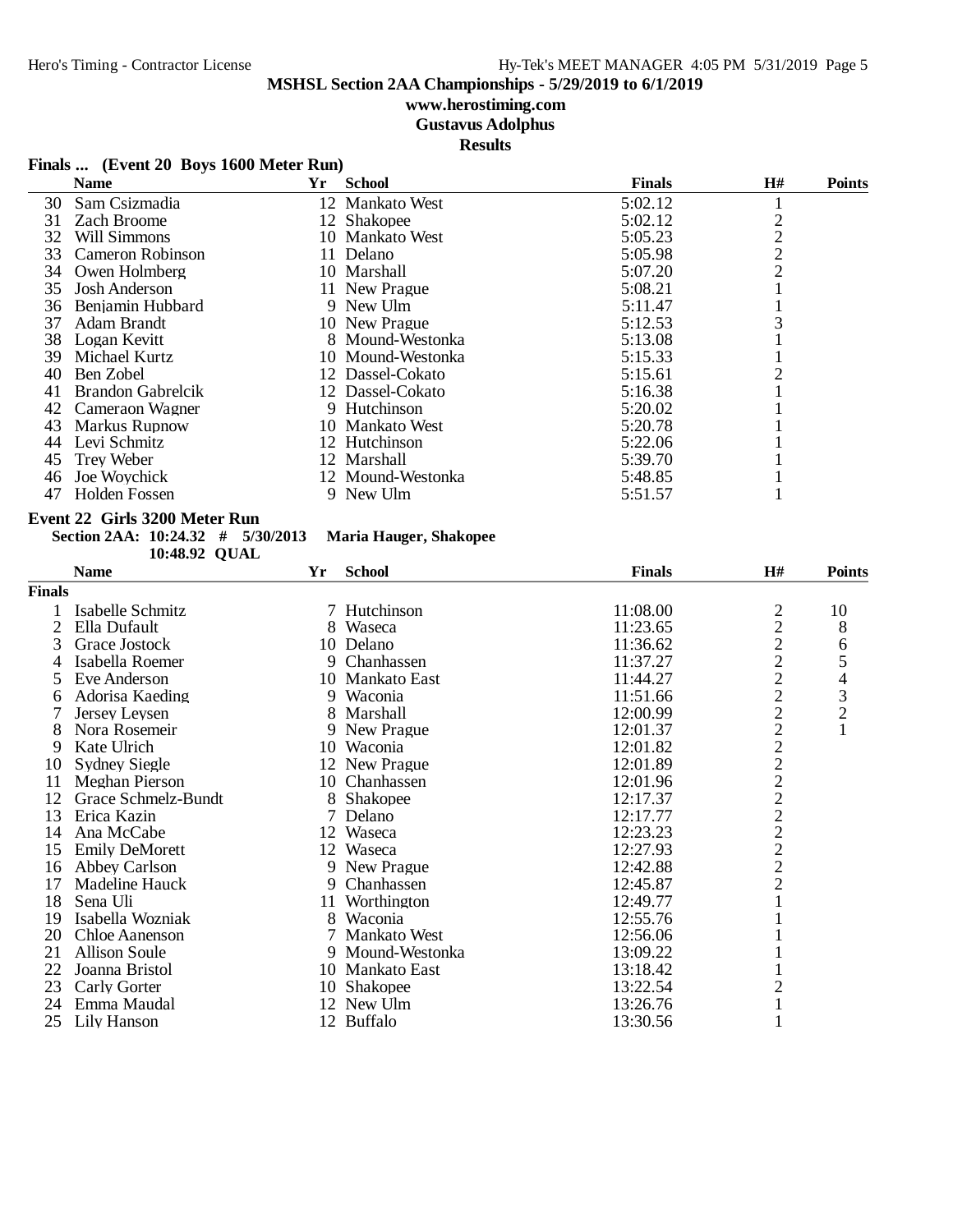**www.herostiming.com**

**Gustavus Adolphus**

**Results**

## **Finals ... (Event 22 Girls 3200 Meter Run)**

|    | <b>Name</b>        | Yr | School          | <b>Finals</b> | H# | <b>Points</b> |
|----|--------------------|----|-----------------|---------------|----|---------------|
|    | 26 Madison Wolle   |    | 7 Mankato East  | 13:34.20      |    |               |
|    | 27 Claire Helgemo  |    | 8 Shakopee      | 13:36.18      |    |               |
| 28 | Alyssa Wallenta    |    | 12 Buffalo      | 13:37.83      |    |               |
|    | 29 Erin Peters     |    | 10 Mankato West | 13:40.52      |    |               |
|    | 30 Sophia Braun    |    | 11 Buffalo      | 13:54.54      |    |               |
|    | 31 Maranda Thier   |    | 10 Worthington  | 13:56.22      |    |               |
|    | 32 Lucy DeVaan     |    | 8 Marshall      | 14:01.57      |    |               |
|    | 33 Campbell Logan  |    | 9 Delano        | 14:12.54      |    |               |
|    | 34 Beret Pedersen  |    | 8 Marshall      | 14:16.45      |    |               |
|    | 35 Isabella Bryan  |    | 9 Chaska        | 14:21.93      |    |               |
|    | 36 Emily Landeraff |    | 9 Mankato West  | 14:44.69      |    |               |

#### **Event 24 Boys 3200 Meter Run**

**Section 2AA: 9:19.33 # 5/28/2014 Joey Duerr, Chaska**

|               | 9:16.95 QUAL         |    |                  |               |                |               |
|---------------|----------------------|----|------------------|---------------|----------------|---------------|
|               | <b>Name</b>          | Yr | <b>School</b>    | <b>Finals</b> | H#             | <b>Points</b> |
| <b>Finals</b> |                      |    |                  |               |                |               |
|               | <b>Isaac Basten</b>  |    | 12 Buffalo       | $9:17.30$ #   | $\overline{c}$ | 10            |
| 2             | Nick Oak             | 11 | <b>Buffalo</b>   | 9:23.30       | $\overline{c}$ | 8             |
| 3             | Nicholas Scheller    | 11 | Chanhassen       | 9:23.38       | $\overline{c}$ | 6             |
| 4             | Jett Oachs           |    | 11 Mankato East  | 9:43.33       |                | 5             |
| 5             | Adam Koller          |    | 11 Worthington   | 9:50.95       |                | 4             |
| 6             | Zachary Long         |    | 11 Chanhassen    | 9:52.90       |                | $\frac{3}{2}$ |
|               | Cody Rieder          |    | 12 Delano        | 9:53.57       |                |               |
| 8             | Christian Lietz      | 11 | Worthington      | 10:05.06      |                | $\mathbf{1}$  |
| 9             | Jordan Melendez      | 10 | Worthington      | 10:08.46      |                |               |
| 10            | Simon Razidlo        | 12 | Waconia          | 10:14.39      |                |               |
| 11            | <b>Ryan Russek</b>   |    | 12 Buffalo       | 10:24.55      |                |               |
| 12            | Benjamin Scheller    |    | 10 Chanhassen    | 10:26.51      |                |               |
| 13            | <b>Bryce Borland</b> |    | 12 Waconia       | 10:27.81      | 22222222222    |               |
| 14            | Jacob Malecha        |    | 9 New Prague     | 10:28.37      |                |               |
| 15            | Ethan Leonard        |    | 10 Chaska        | 10:28.73      |                |               |
| 16            | Elijah Johannsen     |    | 11 Waseca        | 10:32.25      | $\mathbf{1}$   |               |
| 17            | <b>Lance Nemecek</b> |    | 9 Mound-Westonka | 10:39.10      | $\mathbf{1}$   |               |
| 18            | Alex MacLean         |    | 11 Mankato East  | 10:40.47      | $\overline{2}$ |               |
| 19            | Dan Olfert           | 9  | Shakopee         | 10:42.00      |                |               |
| 20            | Gabe Stassen         | 11 | Hutchinson       | 10:45.78      |                |               |
| 21            | Zach Broome          |    | 12 Shakopee      | 10:47.52      |                |               |
| 22            | Sawyer Aleckson      |    | 12 Waconia       | 10:49.01      |                |               |
| 23            | Caden Zens           |    | 8 Delano         | 10:51.42      |                |               |
| 24            | Benjamin Palmieri    |    | 10 Shakopee      | 10:51.56      |                |               |
| 25            | David Wedzina        |    | 9 Mankato East   | 10:56.30      |                |               |
| 26            | Nolan Sutter         |    | 7 Chaska         | 10:57.74      | 1              |               |
| 27            | <b>Ben Becker</b>    | 11 | Hutchinson       | 11:00.20      |                |               |
| 28            | Matt Feldkamp        |    | 10 Waseca        | 11:03.51      | $\overline{2}$ |               |
| 29            | Sam Csizmadia        |    | 12 Mankato West  | 11:04.76      |                |               |
| 30            | Ben Zobel            |    | 12 Dassel-Cokato | 11:08.33      |                |               |
| 31            | <b>Adam Brandt</b>   |    | 10 New Prague    | 11:10.95      | $\overline{c}$ |               |
| 32            | <b>Brody Wirtz</b>   |    | 10 Waseca        | 11:26.41      | $\mathbf{1}$   |               |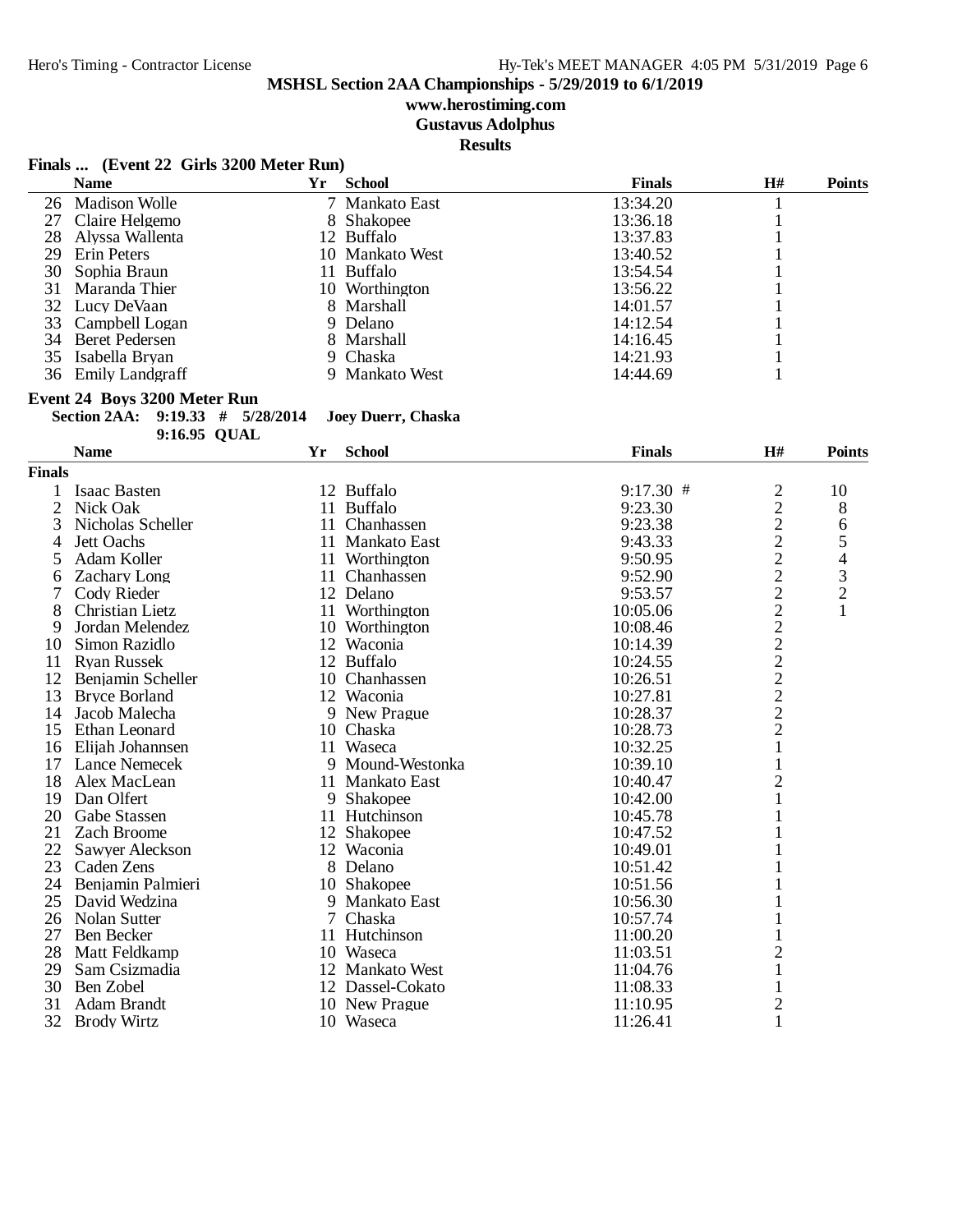**www.herostiming.com**

**Gustavus Adolphus**

**Results**

|                | Finals  (Event 24 Boys 3200 Meter Run)            |    |                               |                |                |               |
|----------------|---------------------------------------------------|----|-------------------------------|----------------|----------------|---------------|
|                | <b>Name</b>                                       | Yr | <b>School</b>                 | <b>Finals</b>  | H#             | <b>Points</b> |
| 33             | Cameron Robinson                                  |    | 11 Delano                     | 11:27.10       | $\overline{2}$ |               |
|                | 34 Erick Rossow                                   |    | 12 Dassel-Cokato              | 11:32.33       | $\mathbf{1}$   |               |
|                | 35 Ryan Wetschka                                  |    | 12 New Prague                 | 11:39.58       | 1              |               |
| 36             | <b>Dylan Austad</b>                               |    | 9 Chaska                      | 11:48.11       |                |               |
| 37             | Cole Garlock                                      |    | 10 Mound-Westonka             | 11:57.52       | 1              |               |
| 38             | Haydn Veith                                       |    | 9 Dassel-Cokato               | 11:57.58       | 1              |               |
| 39             | Massimo Chamberlain                               |    | 9 Marshall                    | 12:36.36       | 1              |               |
| 40             | Joe Woychick                                      |    | 12 Mound-Westonka             | 12:42.67       | $\mathbf{1}$   |               |
| 41             | Jace Addy                                         |    | 10 New Ulm                    | 12:58.34       | $\mathbf{1}$   |               |
|                | Event 26 Girls 100 Meter Hurdles                  |    |                               |                |                |               |
|                | <b>Section 2AA:</b><br>14.50#<br>1988             |    | Lisa Ristau, Fairmont         |                |                |               |
|                | 14.93 QUAL                                        |    |                               |                |                |               |
|                | <b>Name</b>                                       | Yr | <b>School</b>                 | <b>Finals</b>  | Wind           | <b>Points</b> |
| <b>Finals</b>  |                                                   |    |                               |                |                |               |
|                | 1 Lydia Gross                                     |    | 11 Hutchinson                 | 15.62          | 1.0            | 10            |
| $\overline{2}$ | Indya Campbell                                    |    | 10 Mankato West               | 15.66          | 1.0            | 8             |
| 3              | <b>Madison Gehloff</b>                            |    | 12 Waseca                     | 15.77          | 1.0            |               |
| 4              | Caitlin Harrison                                  |    | 12 Shakopee                   | 15.88          | 1.0            |               |
| 5              | Marianna Aho                                      |    | 12 Dassel-Cokato              | 15.94          | 1.0            |               |
| 6              | Adia LaFromboise                                  |    | 10 Delano                     | 16.48          | 1.0            | 654321        |
| 7              | Allie Eischens                                    |    | 10 Hutchinson                 | 16.57          | 1.0            |               |
| 8              | Payton Hard                                       |    | 10 New Prague                 | 16.82          | 1.0            |               |
| $---$          | Augusta Boyer                                     |    | 11 Waseca                     | D <sub>Q</sub> | 1.0            |               |
|                | <b>Event 28 Boys 110 Meter Hurdles</b>            |    |                               |                |                |               |
|                | <b>Section 2AA:</b><br>14.39 # 1998               |    | Jayme Pantekoek, Mankato West |                |                |               |
|                | <b>14.91 QUAL</b>                                 |    |                               |                |                |               |
|                | <b>Name</b>                                       | Yr | <b>School</b>                 | <b>Finals</b>  | Wind           | <b>Points</b> |
| <b>Finals</b>  |                                                   |    |                               |                |                |               |
|                |                                                   |    |                               |                |                |               |
| 1              | <b>Bryce Paulsen</b>                              |    | 12 Marshall                   | 15.39          | 1.0            | 10            |
| $\overline{2}$ | Medi Akwai                                        |    | 10 Mankato East               | 15.78          | 1.0            | 8             |
| 3              | Muse Abdi                                         |    | 11 Mankato East               | 15.80          | 1.0            |               |
| 4              | <b>Mason DeGross</b>                              |    | 12 New Prague                 | 15.99          | 1.0            |               |
| 5              | <b>Emmett Bicket</b>                              |    | 11 Worthington                | 16.38          | 1.0            | 65432         |
| 6              | <b>Wyatt Thomas</b>                               |    | 12 Hutchinson                 | 16.59          | 1.0            |               |
| 7              | Jack Carver                                       |    | 12 Chanhassen                 | 16.73          | 1.0            |               |
| 8              | Cole Fischer                                      |    | 12 Chanhassen                 | 16.78          | 1.0            | $\mathbf{1}$  |
|                | 9 Andrew McMahan                                  |    | 11 Delano                     | 16.98          | 1.0            |               |
|                | <b>Event 30 Girls 300 Meter Hurdles</b>           |    |                               |                |                |               |
|                | <b>Section 2AA:</b><br>43.69 # 1988<br>44.73 QUAL |    | Lisa Ristau, Fairmont         |                |                |               |
|                | <b>Name</b>                                       | Yr | <b>School</b>                 | <b>Finals</b>  |                | <b>Points</b> |
| <b>Finals</b>  |                                                   |    |                               |                |                |               |
|                | 1 Lydia Gross                                     |    | 11 Hutchinson                 | 45.54          |                | 10            |
| $\overline{2}$ | Indya Campbell                                    |    | 10 Mankato West               | 46.19          |                | 8             |
| 3              | Kezia Lee                                         |    | 10 Dassel-Cokato              | 47.21          |                | 6             |
| 4              | <b>Madison Gehloff</b>                            |    | 12 Waseca                     | 47.65          |                | 5             |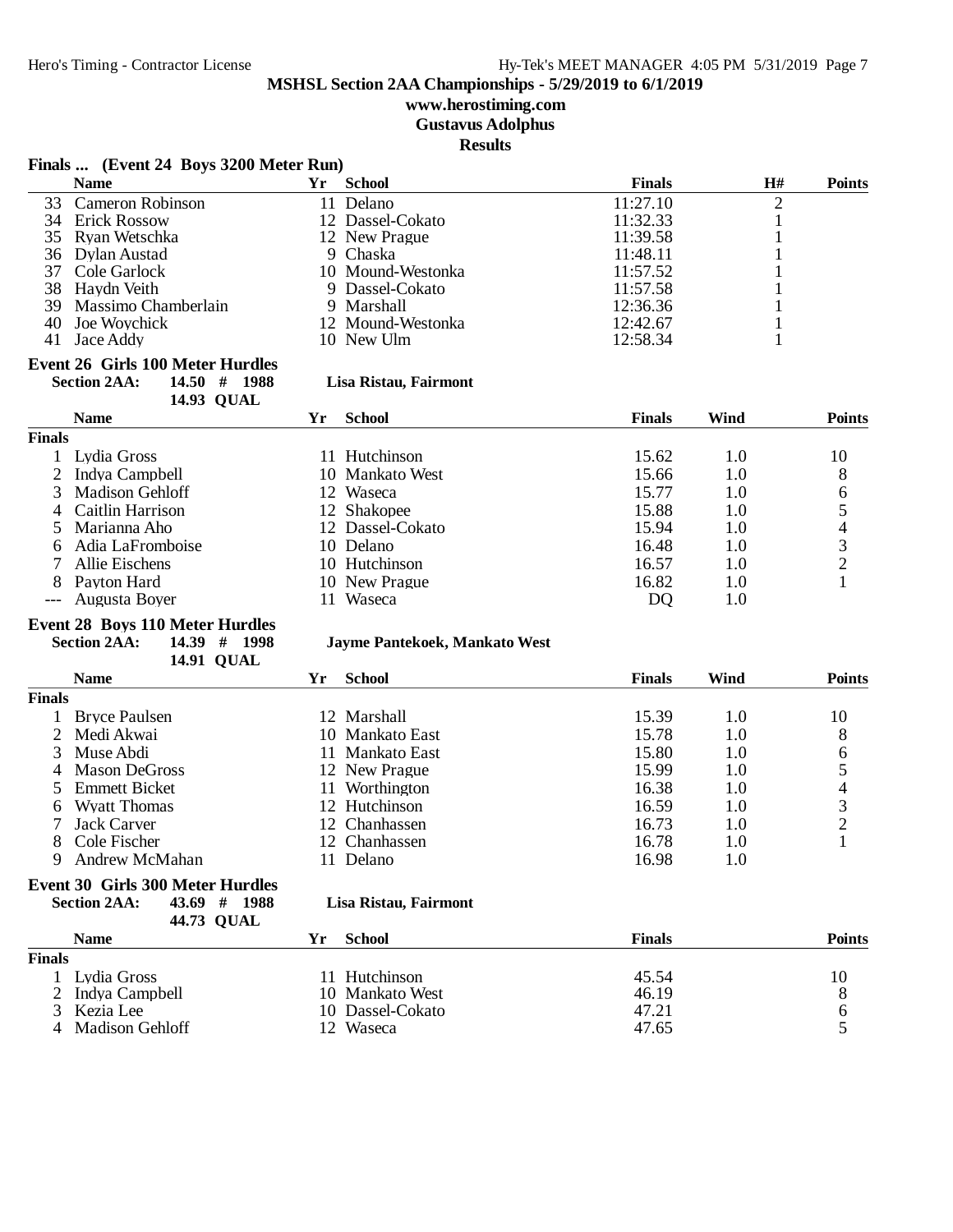1) Grace Rodriguez 11

#### **MSHSL Section 2AA Championships - 5/29/2019 to 6/1/2019**

## **www.herostiming.com**

#### **Gustavus Adolphus**

**Results**

|               | Finals  (Event 30 Girls 300 Meter Hurdles) |                       |                                   |                                          |               |                        |                                            |
|---------------|--------------------------------------------|-----------------------|-----------------------------------|------------------------------------------|---------------|------------------------|--------------------------------------------|
|               | <b>Name</b>                                | Yr                    | <b>School</b>                     |                                          | <b>Finals</b> |                        | <b>Points</b>                              |
| 5.            | Allie Eischens                             |                       | 10 Hutchinson                     |                                          | 48.43         |                        | 4                                          |
| 6             | <b>Taryn Gellner</b>                       |                       | 10 Chanhassen                     |                                          | 48.49         |                        |                                            |
|               | Augusta Boyer                              | 11                    | Waseca                            |                                          | 49.19         |                        | $\begin{array}{c} 3 \\ 2 \\ 1 \end{array}$ |
| 8             | Clara Bader                                |                       | 9 Marshall                        |                                          | 49.52         |                        |                                            |
| 9             | <b>Brooklyn Cooper</b>                     |                       | 9 Delano                          |                                          | 49.61         |                        |                                            |
|               | <b>Event 32 Boys 300 Meter Hurdles</b>     |                       |                                   |                                          |               |                        |                                            |
|               | <b>Section 2AA:</b><br>38.07               | #<br><b>2010</b>      | Jerome Begin, Buffalo             |                                          |               |                        |                                            |
|               |                                            | 39.27 QUAL            |                                   |                                          |               |                        |                                            |
|               | <b>Name</b>                                | Yr                    | <b>School</b>                     |                                          | <b>Finals</b> |                        | <b>Points</b>                              |
| <b>Finals</b> |                                            |                       |                                   |                                          |               |                        |                                            |
|               | Dominique Sealy                            |                       | 12 Mankato West                   |                                          | 39.79         |                        | 10                                         |
|               | <b>Bryce Paulsen</b>                       |                       | 12 Marshall                       |                                          | 40.12         |                        | 8                                          |
| 3             | <b>Emmett Bicket</b>                       | 11                    | Worthington                       |                                          | 41.69         |                        |                                            |
| 4             | Collin Asplin                              |                       | 10 Dassel-Cokato                  |                                          | 41.72         |                        | 654321                                     |
| 5             | Zackery Coleman                            |                       | 12 Shakopee                       |                                          | 42.14         |                        |                                            |
| 6             | <b>Mason DeGross</b>                       |                       | 12 New Prague                     |                                          | 42.28         |                        |                                            |
|               | Miko Tapscott                              | 11                    | <b>Mankato West</b>               |                                          | 43.07         |                        |                                            |
| 8             | Nick Drilling                              |                       | 12 Mound-Westonka                 |                                          | 43.14         |                        |                                            |
| 9             | Cole Schmidt                               |                       | 8 Delano                          |                                          | 43.15         |                        |                                            |
|               | <b>Event 34 Girls 4x100 Meter Relay</b>    |                       |                                   |                                          |               |                        |                                            |
|               | <b>Section 2AA:</b>                        | $48.70$ # $5/30/2014$ | <b>Mankato East, Mankato East</b> |                                          |               |                        |                                            |
|               |                                            |                       |                                   | J Vetter, E Altenburg, H Shank, E Baynes |               |                        |                                            |
|               |                                            | 49.22 QUAL            |                                   |                                          |               |                        |                                            |
|               | <b>Team</b>                                |                       | <b>Relay</b>                      |                                          | <b>Finals</b> | H#                     | <b>Points</b>                              |
| <b>Finals</b> |                                            |                       |                                   |                                          |               |                        |                                            |
| $\mathbf{1}$  | Chanhassen                                 |                       | A                                 |                                          | 49.44         | $\overline{2}$         | 10                                         |
|               | 1) Taryn Gellner 10                        |                       | 2) Diane Rakotomalala 10          | 3) Anna Monarski 12                      |               | 4) Sophie Pawlyshyn 12 |                                            |
|               | <b>Buffalo</b>                             |                       | A                                 |                                          | 49.53         |                        | 8                                          |
|               | 1) Brianna Bluiett 9                       | 2) Josie Lavato 11    |                                   | 3) Katie Lavato 11                       |               | 4) Lauren Feddema 9    |                                            |
| 3             | Shakopee                                   |                       | A                                 |                                          | 49.59         | $\overline{2}$         | 6                                          |

1) Abby Edgar 12 2) Makayla Cizek 10 3) Erin Johnson 12 4) Madeline Loughlin 10 4 Waconia 12 12 15 1) Brynley Theis 8 2) Jordan Machacek 10 3) Elizabeth Erenstein 12 4) Jordan Grell 9

5 Mankato East A<br>
1) Grace Rodriguez 11 2) Avery Schuh 7 3) Sydney Dressen 11 4) Jess Eykyn 7 4

6 Delano A 50.82 2 3 1) Grace Carver 8 2) Maria Molitor 11 3) Ellie Norling 12 4) Maya Carson 12 7 New Prague A 51.19 2 2

8 New Ulm A 51.42 2 1 1) Anne Howard 9 2) Emmy Munson 10 3) Olivia Owens 11 4) Paige Kalis 10 9 Chaska 2 A 52.85 2 1) Daneyah Hughes 9 2) Sydney Grossklaus 10 3) Celine Urick` 12 4) Aniya Burnet 10

10 Mound-Westonka <br>
1) Ellen Pruitt 8 <br>
2) Jaylyn Storm 8 <br>
3) Abigail Hollenstein 8 <br>
4) Micah Boyce 8

11 Hutchinson<br>
11 Hutchinson 10 11 Allie Eischens 10 2) Ximena Johnson 10 3) Emily Chatfield 9 4) Kyla Moore 10

2) Ximena Johnson 10

3) Lana Krautkremer 11

3) Abigail Hollenstein 8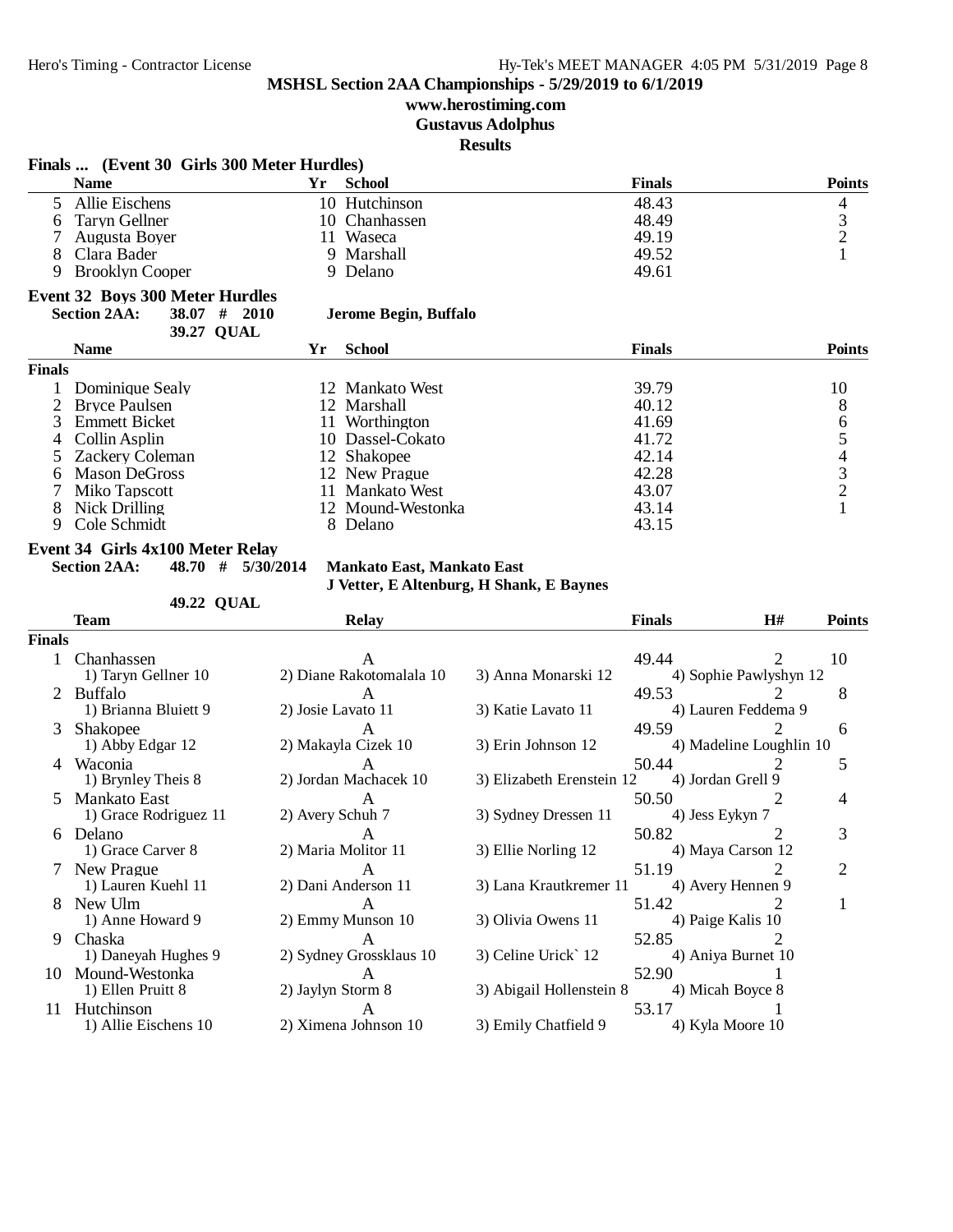#### Hero's Timing - Contractor License Hy-Tek's MEET MANAGER 4:05 PM 5/31/2019 Page 9

**MSHSL Section 2AA Championships - 5/29/2019 to 6/1/2019**

#### **www.herostiming.com**

**Gustavus Adolphus**

**Results**

#### **Finals ... (Event 34 Girls 4x100 Meter Relay)**

|    | Team                    | <b>Relay</b>          |                     | <b>Finals</b> | H#                     | <b>Points</b> |
|----|-------------------------|-----------------------|---------------------|---------------|------------------------|---------------|
|    | 12 Mankato West         |                       |                     | 53.55         |                        |               |
|    | 1) Zoey Hermel 8        | 2) Elie Wendinger 8   | 3) Abby Olenius 9   |               | 4) Lydia Krautkremer 9 |               |
| 13 | Dassel-Cokato           |                       |                     | 54.03         |                        |               |
|    | 1) Hannah Aho 11        | 2) Marianna Aho 12    | 3) Kiana Keith 11   |               | 4) Erika Pudas 11      |               |
| 14 | Marshall                |                       |                     | 54.37         |                        |               |
|    | 1) Danya Estrada 9      | 2) Leah Matzner 9     | 3) Araya Rock 10    |               | 4) Natasha Reinsma 11  |               |
| 15 | Worthington             |                       |                     | 54.58         |                        |               |
|    | 1) Saleen Thepmontry 10 | 2) Nedoh Gyi 10       | 3) Kya Nickel 11    |               | 4) Jessica Ventura 12  |               |
|    | Waseca                  | $\mathsf{A}$          |                     | DO            |                        |               |
|    | 1) Maddie Bulfer 9      | 2) Maddie Thompson 10 | 3) Samara Johnson 9 |               | 4) Sydney Ludwig 10    |               |
|    |                         |                       |                     |               |                        |               |

**Event 36 Boys 4x100 Meter Relay**<br>Section 2AA: 42.57 # 6/2/20

**Section 2AA: 42.57 # 6/2/2017 Mankato West, Mankato West**

#### **43.09 QUAL Team Relay Finals H# Points Finals** 1 Shakopee A 43.13 2 10 1) Montez Hinton 12 2) Bryce Janke 12 3) Jack Casey 11 4) Connor Raines 11 2 Mankato East A 43.36 2 8<br>1) Colin Knutson 12 2) Muse Abdi 11 3) Reagan Schwamberger 11 4) Leslie Miller 11 3) Reagan Schwamberger 11 3 Mankato West 11 1 2) Tristan Altenburg 12 3) Melik Davis 12 43.81 2 43.81 2 6<br>1) Jonathan Sikel 11 2) Tristan Altenburg 12 3) Melik Davis 12 4) Wyatt Block 10 2) Tristan Altenburg 12 4 Waconia 1 A 43.99 2 5 1) Carter Kienholz 11 2) Jackson Pfeilsticker 12 3) Morgan Ryskoski 11 4) Ian Gonzelez 12 5 New Prague 1 1 1 2) Ephrata Chinedu-Eneh 11 3) Tavian Dawson 12 44.55 2 4 2) Ephrata Chinedu-Eneh 11 6 Chanhassen **A** 44.81 2 3<br>1) Jacob Miller 12 2) Alex Feliciano 10 3) James Reid 12 4) Spencer Dieken 11 4) Spencer Dieken 11 7 Delano A 45.32 2 2 1) Joey Colanino 12 2) Collin Tolkkinen 10 3) Adam Bergh 11 4) Mitchell Frank 11 8 New Ulm A 45.58 1 1 1) Jack Howard 11 2) Aaron Hauser 9 3) Brandon Ocampo 11 4) Sean Howk 12 9 Dassel-Cokato A 45.59 2 1) Eli Gillman 9 2) Collin Asplin 10 3) Joel Selseth 10 4) Josh DeBoer 11 10 Chaska 1 A 45.78 1 1) Kage Montoya 10 2) Payton Anderson 11 3) Parker Jensen 10 4) John Cox 10 11 Mound-Westonka A<br>
13 Mound-Westonka A<br>
13 Mound-Westonka A<br>
13 Mound-Westonka A<br>
14 Mound-Westonka A<br>
14 Mound-Westonka A<br>
14 Mound-Westonka A<br>
14 Mound-Westonka A<br>
14 Mound-Westonka A<br>
14 Mound-Westonka A<br>
14 Mound-Wes 3) Cristian Christensen 9 12 Buffalo **A** 46.75 1 1) Logan Smitherman 11 2) Caleb Carlson 10 3) Brennan Mattson 10 4) Owen Herbst 9 13 Hutchinson 1<br>
13 Hutchinson 1<br>
19 1) Riley Gill 9 2) Nicolas Rannow 9 3) Nolan Prokosch 9 48.02 1<br>
19 4) Deacon Carter 10 2) Nicolas Rannow 9 14 Worthington 1<br>19 19 12 19 12 2) Fernando Rodriguez 11 3) Sean Souksavath 12 48.16 1<br>19 19 19:00 18 19:00 19:00 19:00 19:00 19:00 19:00 19:00 19:00 19:00 19:00 19:00 19:00 19:00 19:00 19:00 19:00 2) Fernando Rodriguez 11 15 Marshall A<br>
1) Trevor VanKeulen 12 2) Ivan Celedon 10 3) Kongmeng Vue 10 4) Chimdiya Njer 4) Chimdiya Njemanze 10 -- Waseca A FS 2 1) Blake Wendland 11 2) Connor Buchele 10 3) Tanner Brinkman 11 4) Tave Ball 10

**J Sikel, M Davis, C Terry, J Makela**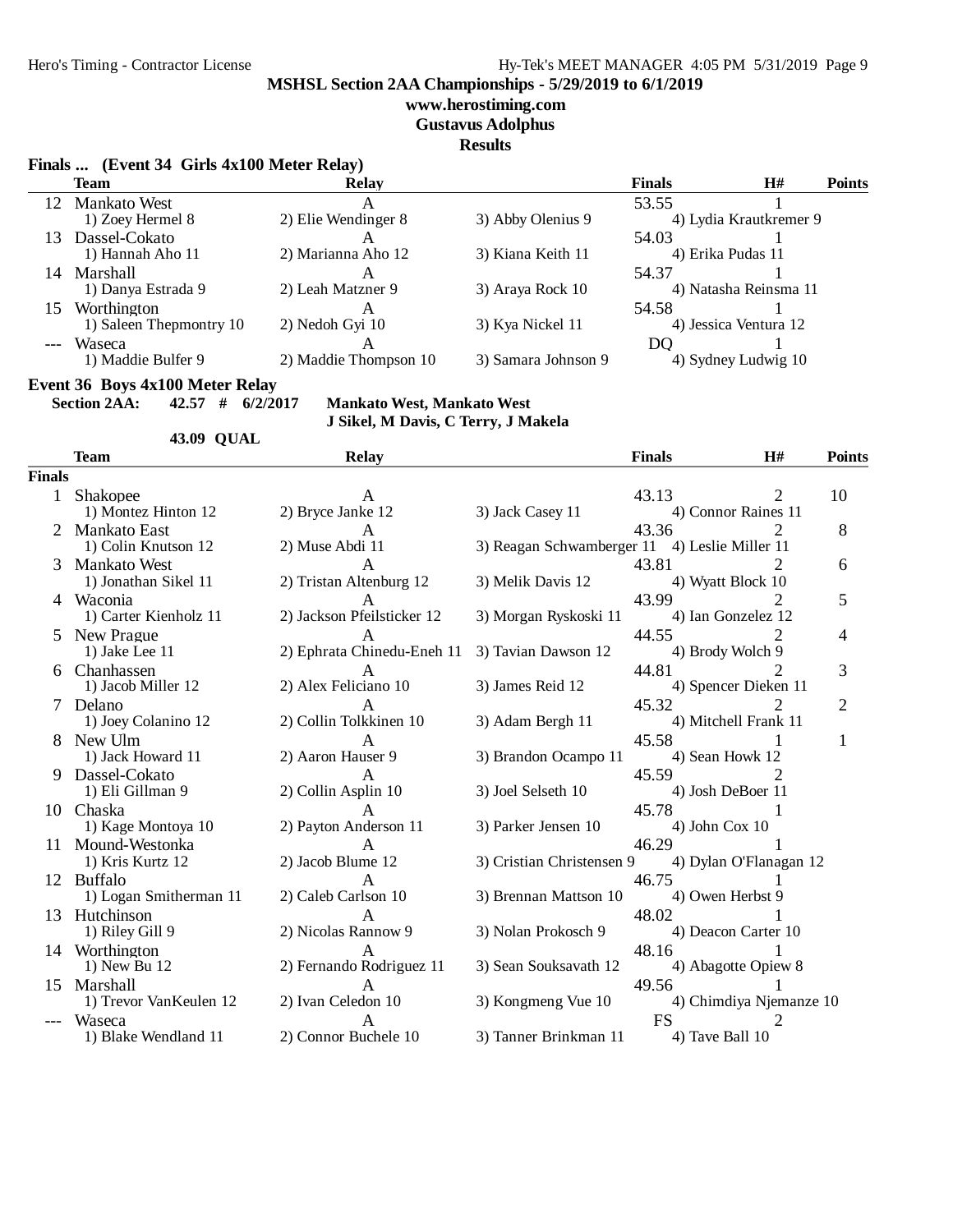### **www.herostiming.com**

**Gustavus Adolphus**

**Results**

**Event 38 Girls 4x200 Meter Relay**

**Section 2AA: 1:41.64 # 5/30/2014 Waconia, Waconia**

**M Reighard, D Pioske, A Marrs, M Voigt**

1:43.67 QUAL

|               | <b>Team</b>             | <b>Relay</b>            |                           | <b>Finals</b>  | H#                          | <b>Points</b>  |
|---------------|-------------------------|-------------------------|---------------------------|----------------|-----------------------------|----------------|
| <b>Finals</b> |                         |                         |                           |                |                             |                |
|               | 1 Chaska                | A                       |                           | 1:43.10        | <b>OUAL</b><br>2            | 10             |
|               | 1) Keilah Montoya 12    | 2) Judea Montoya 11     | 3) Megan Jeurissen 12     |                | 4) Lillian Halvorson 11     |                |
|               | Waseca                  | A                       |                           | 1:44.72        | 2                           | 8              |
|               | 1) Gabby Rodriguez 10   | 2) Sophia Potter 9      | 3) Lexi Herman 11         |                | 4) Odell Frye 12            |                |
| 3             | Delano                  | A                       |                           | 1:45.00        | 2                           | 6              |
|               | 1) Grace Carver 8       | 2) Maria Molitor 11     | 3) Ellie Norling 12       |                | 4) Maya Carson 12           |                |
|               | 4 Buffalo               | A                       |                           | 1:45.13        | 2                           | 5              |
|               | 1) Alexis O'Malley 11   | 2) Lauren Feddema 9     | 3) Josie Lavato 11        |                | 4) Katie Lavato 11          |                |
| 5             | Waconia                 | A                       |                           | 1:46.07        |                             | 4              |
|               | 1) Brynley Theis 8      | 2) Jordan Machacek 10   | 3) Elizabeth Erenstein 12 |                | 4) Jordan Grell 9           |                |
| 6.            | Dassel-Cokato           | $\mathsf{A}$            |                           | 1:46.53        |                             | 3              |
|               | 1) Hannah Aho 11        | 2) Lily Kraemer 9       | 3) Kezia Lee 10           |                | 4) Sophia Hillmann 11       |                |
|               | <b>Mankato East</b>     | A                       |                           | 1:48.16        |                             | $\overline{2}$ |
|               | 1) Grace Rodriguez 11   | 2) Lexi Karge 9         | 3) Jess Eykyn 7           |                | 4) Hannah Roise 8           |                |
|               | Hutchinson              | A                       |                           | 1:48.41        | 2                           | 1              |
|               | 1) Lydia Gross 11       | 2) Emma Schwartz 9      | 3) Morgan Dean 9          |                | 4) Myma Redd 9              |                |
| 9             | Shakopee                | $\mathsf{A}$            |                           | 1:48.51        | $\mathcal{D}_{\mathcal{A}}$ |                |
|               | 1) Erin Johnson 12      | 2) Makayla Cizek 10     | 3) Kylee Fuder 9          |                | 4) Sarah Hansen 10          |                |
|               | 10 New Prague           | A                       |                           | 1:51.65        |                             |                |
|               | 1) Lauren Kuehl 11      | 2) Payton Hard 10       | 3) Lexi Fischer 11        |                | 4) Payton Morris 9          |                |
|               | 11 Mankato West         | $\mathsf{A}$            |                           | 1:52.93        |                             |                |
|               | 1) Tiana Johnson 11     | 2) Megan Meyer 10       | 3) Briann Banwart 11      |                | 4) Calie Schumann 10        |                |
| 12            | Chanhassen              | A                       |                           | 1:53.25        |                             |                |
|               | 1) Emma Starkey 9       | 2) Kambria Haas Suggs 9 | 3) Madison Faulkner 8     |                | 4) Olivia Hansen 8          |                |
| 13            | Mound-Westonka          | $\mathsf{A}$            |                           | 1:54.13        |                             |                |
|               | 1) Elizabeth McCue 9    | 2) Jaylyn Storm 8       | 3) Gabriella Lund 9       |                | 4) Kennedy Schmidt 9        |                |
|               | 14 Worthington          | $\mathsf{A}$            |                           | 1:56.01        |                             |                |
|               | 1) Saleen Thepmontry 10 | 2) Jessica Ventura 12   | 3) Adamari Rangel 11      |                | 4) Sena Uli 11              |                |
| 15            | New Ulm                 | $\mathsf{A}$            |                           | 1:59.01        |                             |                |
|               | 1) Molly Scheid 11      | 2) Shamel Gordon 12     | 3) Malia Wagner 11        |                | 4) Anne Howard 9            |                |
|               | Marshall                | A                       |                           | D <sub>O</sub> |                             |                |
|               | 1) Danya Estrada 9      | 2) Leah Matzner 9       | 3) Brianna Simpson 8      |                | 4) Saphi McFarquhar 9       |                |

## **Event 40 Boys 4x200 Meter Relay**

**Section 2AA: 1:27.99 # 5/30/2014 Shakopee, Shakopee**

```
J Rowe, J Curry, T Steffensen, Z Steffensen
```

|               | 1:29.50 QUAL        |                        |                                           |               |                       |               |
|---------------|---------------------|------------------------|-------------------------------------------|---------------|-----------------------|---------------|
|               | <b>Team</b>         | <b>Relay</b>           |                                           | <b>Finals</b> | H#                    | <b>Points</b> |
| <b>Finals</b> |                     |                        |                                           |               |                       |               |
|               | <b>Mankato West</b> | А                      |                                           | 1:28.02       | <b>OUAL</b>           | 10            |
|               | 1) Duang Buk $10$   | 2) Jonathan Sikel 11   | 3) Melik Davis 12                         |               | 4) Dominique Sealy 12 |               |
|               | Shakopee            |                        |                                           | 1:29.95       |                       | 8             |
|               | 1) Carter Broze 11  | 2) Ashton Schriever 10 | 3) Montez Hinton 12                       |               | 4) Connor Raines 11   |               |
|               | Mankato East        |                        |                                           | 1:31.82       |                       | h             |
|               | 1) Leslie Miller 11 | 2) Jared Miller 11     | 3) Reagan Schwamberger 11 4) Muse Abdi 11 |               |                       |               |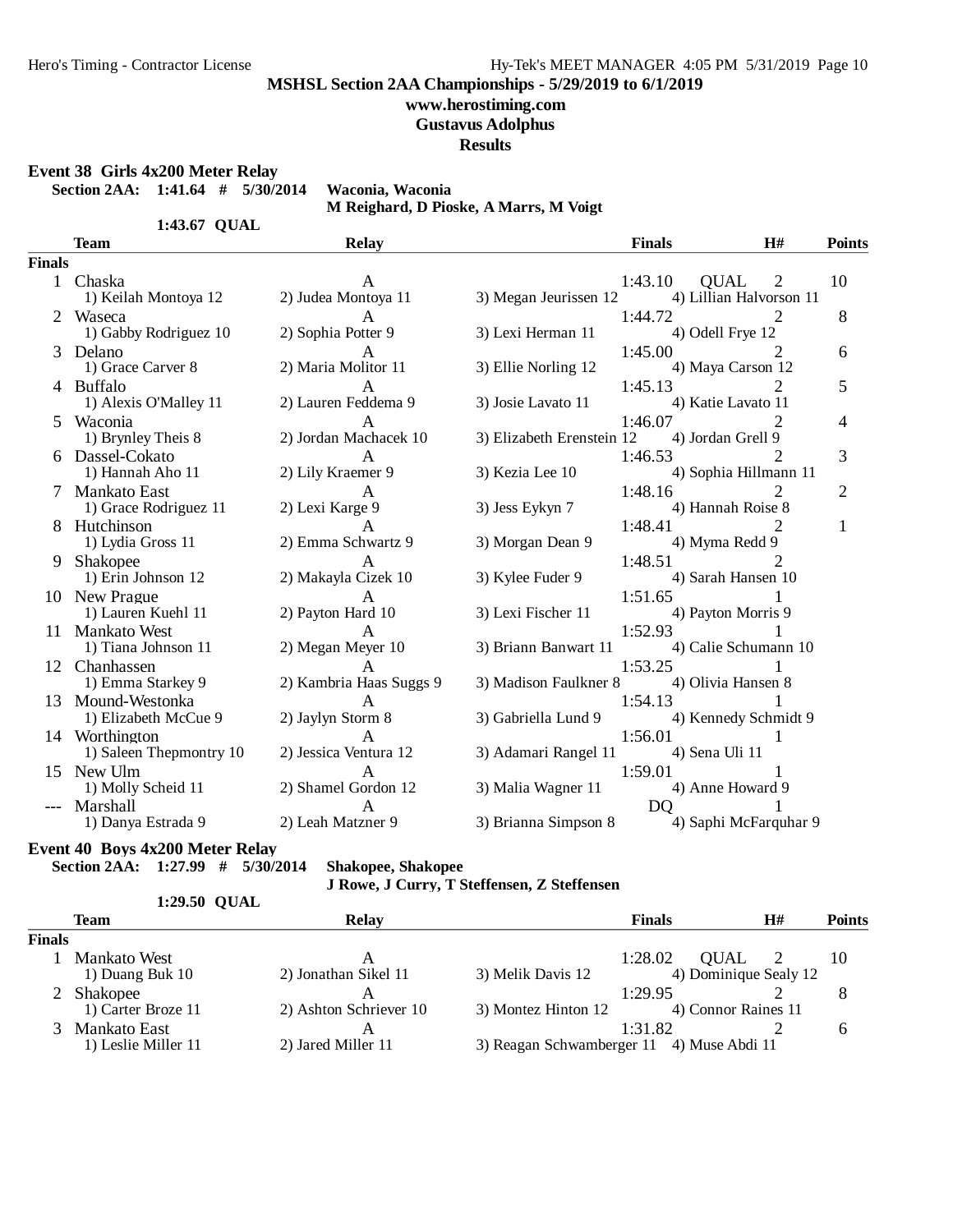# **www.herostiming.com**

**Gustavus Adolphus**

## **Results**

| Finals  (Event 40 Boys 4x200 Meter Relay) |  |
|-------------------------------------------|--|
|-------------------------------------------|--|

| 1:32.20<br>$\overline{2}$<br>5<br>4 Waconia<br>A<br>2) Reis Henriksen 12<br>1) Carter Kienholz 11<br>3) Clayton Marrs 10<br>4) Ian Gonzelez 12<br>1:32.93<br>2<br>Buffalo<br>4<br>A<br>2) Carson Giddings 9<br>1) Owen Herbst 9<br>3) Luke Gunderson 10<br>4) Riley Habisch 12<br>3<br>1:33.25<br>6 Chaska<br>A<br>3) Goerge Fletcher 12<br>1) Daniel Papp 12<br>2) Jack Bury 11<br>4) Jonathan Paynter 11<br>$\mathbf{2}$<br>Mound-Westonka<br>1:33.47<br>A<br>1) Kris Kurtz 12<br>2) Nels Larson 12<br>3) Nick Drilling 12<br>4) Magnus Urth 11<br>1:34.11<br>2<br>1<br>8 Waseca<br>A<br>3) Tanner Brinkman 11<br>1) Hunter Rodriguez 12<br>2) Sage Lang 10<br>4) Lindy Fiebiger 12<br>1:34.95<br>Chanhassen<br>9<br>A<br>1) William Schleicher 9<br>2) Alec Ungar 10<br>3) Jack Schaefer 11<br>4) Alex Feliciano 10<br>1:36.61<br>10 New Prague<br>А<br>1) Joe Beaudette 11<br>2) Jacob Lee 9<br>3) Brody Wolch 9<br>4) Ian Lillquist 10<br>1:37.24<br>11 New Ulm<br>A<br>3) Logan Kletscher 9<br>1) Dalton Helget 12<br>2) Jacob Martinka 9<br>4) Brandon Ocampo 11<br>1:38.43<br>12 Worthington<br>A<br>1) Emmett Bicket 11<br>2) Alex Luong 12<br>3) Abagotte Opiew 8<br>4) Robert Street 11<br>1:38.73<br>13 Dassel-Cokato<br>A<br>2) Erik Asplin 7<br>3) Gaige Webb 10<br>4) Ethan Stertz 10<br>1) Monte Gillman 7<br>1:38.79<br>14 Marshall<br>A<br>2) Trevor VanKeulen 12<br>1) Matthew Scott 12<br>3) Zach Devaan 11<br>4) Simon Zahrbock 12<br>1:38.89<br>15 Delano<br>A<br>1) PK Moore 8<br>2) Ryan Scanlan 12<br>3) Terron O'Neill 11<br>4) Matthew Reardon 11<br><b>DNF</b><br>Hutchinson<br>$\mathcal{D}_{\cdot}$<br>A<br>2) Damar Magee 12<br>1) Mitchell Piehl 9<br>3) Jerome Caldwell 10<br>4) Ethan Carter 10<br>Event 42 Girls 4x400 Meter Relay<br><b>Section 2AA:</b><br>$3:54.41$ # 2005<br><b>Mankato East</b><br>3:58.85 QUAL<br><b>Finals</b><br>H#<br><b>Points</b><br><b>Team</b><br>Relay<br>Finals<br>4:03.02<br>2<br>10<br>1 Mankato East<br>A<br>1) Megan Geraets 10<br>2) Olivia Beschorner 8<br>3) Emmy Schulz 8<br>4) Hannah Roise 8<br>8<br>2 Buffalo<br>4:03.82<br>$\mathsf{A}$<br>1) Alexis O'Malley 11<br>2) Emma Latcham-Reiter 11<br>3) Brianna Shroyer 8<br>4) Lauren Feddema 9<br>3 Mankato West<br>4:05.85<br>2<br>6<br>A<br>1) Kristin Thompson 11<br>2) Indya Campbell 10<br>3) Tiana Johnson 11<br>4) Ana Goellner 11<br>4:06.45<br>5<br>4 Waseca<br>$\mathsf{A}$<br>3) Gabby Rodriguez 10<br>1) Augusta Boyer 11<br>2) Lexi Herman 11<br>4) Madison Gehloff 12<br>5 Chaska<br>2<br>4:09.33<br>4<br>A<br>1) Kelsey Willems 10<br>3) Jordan Le Roy 10<br>2) Judea Montoya 11<br>4) Lillian Halvorson 11<br>3<br>6 Waconia<br>4:14.11<br>2<br>A<br>1) Mallory Vacek 11<br>2) Maya Lindstrom 9<br>3) Brynley Theis 8<br>4) Ellie Logelin 11<br>7 Dassel-Cokato<br>4:14.82<br>$\overline{2}$<br>2<br>A<br>2) Kezia Lee 10<br>3) Emily Aho 9<br>1) Lily Kraemer 9<br>4) Sophia Hillmann 11<br>8 Marshall<br>4:14.84<br>2<br>$\mathbf{1}$<br>A<br>2) Bellamy Sukalski 9<br>3) Kate Bucher 11<br>1) Kaia Sueker 12<br>4) Natalee Sample 11<br>9 Mound-Westonka<br>4:18.33<br>A<br>2) Ellen Pruitt 8<br>3) Laura Sunnarborg 8<br>4) Maya Thurston 12<br>1) Ela Springer 12 | $\mathbf{r}$ mais $\mathbf{m}$ (EVCIR TO DOYS TAZOU INCRE INCRES)<br><b>Team</b> | Relay | <b>Finals</b> | H# | <b>Points</b> |
|--------------------------------------------------------------------------------------------------------------------------------------------------------------------------------------------------------------------------------------------------------------------------------------------------------------------------------------------------------------------------------------------------------------------------------------------------------------------------------------------------------------------------------------------------------------------------------------------------------------------------------------------------------------------------------------------------------------------------------------------------------------------------------------------------------------------------------------------------------------------------------------------------------------------------------------------------------------------------------------------------------------------------------------------------------------------------------------------------------------------------------------------------------------------------------------------------------------------------------------------------------------------------------------------------------------------------------------------------------------------------------------------------------------------------------------------------------------------------------------------------------------------------------------------------------------------------------------------------------------------------------------------------------------------------------------------------------------------------------------------------------------------------------------------------------------------------------------------------------------------------------------------------------------------------------------------------------------------------------------------------------------------------------------------------------------------------------------------------------------------------------------------------------------------------------------------------------------------------------------------------------------------------------------------------------------------------------------------------------------------------------------------------------------------------------------------------------------------------------------------------------------------------------------------------------------------------------------------------------------------------------------------------------------------------------------------------------------------------------------------------------------------------------------------------------------------------------------------------------------------------------------------------------------------------------------------------------------------------------------------------------------------------------------------------------------------------------------------------------------------------------------------------------------------------------------------------------------------|----------------------------------------------------------------------------------|-------|---------------|----|---------------|
|                                                                                                                                                                                                                                                                                                                                                                                                                                                                                                                                                                                                                                                                                                                                                                                                                                                                                                                                                                                                                                                                                                                                                                                                                                                                                                                                                                                                                                                                                                                                                                                                                                                                                                                                                                                                                                                                                                                                                                                                                                                                                                                                                                                                                                                                                                                                                                                                                                                                                                                                                                                                                                                                                                                                                                                                                                                                                                                                                                                                                                                                                                                                                                                                                    |                                                                                  |       |               |    |               |
|                                                                                                                                                                                                                                                                                                                                                                                                                                                                                                                                                                                                                                                                                                                                                                                                                                                                                                                                                                                                                                                                                                                                                                                                                                                                                                                                                                                                                                                                                                                                                                                                                                                                                                                                                                                                                                                                                                                                                                                                                                                                                                                                                                                                                                                                                                                                                                                                                                                                                                                                                                                                                                                                                                                                                                                                                                                                                                                                                                                                                                                                                                                                                                                                                    |                                                                                  |       |               |    |               |
|                                                                                                                                                                                                                                                                                                                                                                                                                                                                                                                                                                                                                                                                                                                                                                                                                                                                                                                                                                                                                                                                                                                                                                                                                                                                                                                                                                                                                                                                                                                                                                                                                                                                                                                                                                                                                                                                                                                                                                                                                                                                                                                                                                                                                                                                                                                                                                                                                                                                                                                                                                                                                                                                                                                                                                                                                                                                                                                                                                                                                                                                                                                                                                                                                    |                                                                                  |       |               |    |               |
|                                                                                                                                                                                                                                                                                                                                                                                                                                                                                                                                                                                                                                                                                                                                                                                                                                                                                                                                                                                                                                                                                                                                                                                                                                                                                                                                                                                                                                                                                                                                                                                                                                                                                                                                                                                                                                                                                                                                                                                                                                                                                                                                                                                                                                                                                                                                                                                                                                                                                                                                                                                                                                                                                                                                                                                                                                                                                                                                                                                                                                                                                                                                                                                                                    |                                                                                  |       |               |    |               |
|                                                                                                                                                                                                                                                                                                                                                                                                                                                                                                                                                                                                                                                                                                                                                                                                                                                                                                                                                                                                                                                                                                                                                                                                                                                                                                                                                                                                                                                                                                                                                                                                                                                                                                                                                                                                                                                                                                                                                                                                                                                                                                                                                                                                                                                                                                                                                                                                                                                                                                                                                                                                                                                                                                                                                                                                                                                                                                                                                                                                                                                                                                                                                                                                                    |                                                                                  |       |               |    |               |
|                                                                                                                                                                                                                                                                                                                                                                                                                                                                                                                                                                                                                                                                                                                                                                                                                                                                                                                                                                                                                                                                                                                                                                                                                                                                                                                                                                                                                                                                                                                                                                                                                                                                                                                                                                                                                                                                                                                                                                                                                                                                                                                                                                                                                                                                                                                                                                                                                                                                                                                                                                                                                                                                                                                                                                                                                                                                                                                                                                                                                                                                                                                                                                                                                    |                                                                                  |       |               |    |               |
|                                                                                                                                                                                                                                                                                                                                                                                                                                                                                                                                                                                                                                                                                                                                                                                                                                                                                                                                                                                                                                                                                                                                                                                                                                                                                                                                                                                                                                                                                                                                                                                                                                                                                                                                                                                                                                                                                                                                                                                                                                                                                                                                                                                                                                                                                                                                                                                                                                                                                                                                                                                                                                                                                                                                                                                                                                                                                                                                                                                                                                                                                                                                                                                                                    |                                                                                  |       |               |    |               |
|                                                                                                                                                                                                                                                                                                                                                                                                                                                                                                                                                                                                                                                                                                                                                                                                                                                                                                                                                                                                                                                                                                                                                                                                                                                                                                                                                                                                                                                                                                                                                                                                                                                                                                                                                                                                                                                                                                                                                                                                                                                                                                                                                                                                                                                                                                                                                                                                                                                                                                                                                                                                                                                                                                                                                                                                                                                                                                                                                                                                                                                                                                                                                                                                                    |                                                                                  |       |               |    |               |
|                                                                                                                                                                                                                                                                                                                                                                                                                                                                                                                                                                                                                                                                                                                                                                                                                                                                                                                                                                                                                                                                                                                                                                                                                                                                                                                                                                                                                                                                                                                                                                                                                                                                                                                                                                                                                                                                                                                                                                                                                                                                                                                                                                                                                                                                                                                                                                                                                                                                                                                                                                                                                                                                                                                                                                                                                                                                                                                                                                                                                                                                                                                                                                                                                    |                                                                                  |       |               |    |               |
|                                                                                                                                                                                                                                                                                                                                                                                                                                                                                                                                                                                                                                                                                                                                                                                                                                                                                                                                                                                                                                                                                                                                                                                                                                                                                                                                                                                                                                                                                                                                                                                                                                                                                                                                                                                                                                                                                                                                                                                                                                                                                                                                                                                                                                                                                                                                                                                                                                                                                                                                                                                                                                                                                                                                                                                                                                                                                                                                                                                                                                                                                                                                                                                                                    |                                                                                  |       |               |    |               |
|                                                                                                                                                                                                                                                                                                                                                                                                                                                                                                                                                                                                                                                                                                                                                                                                                                                                                                                                                                                                                                                                                                                                                                                                                                                                                                                                                                                                                                                                                                                                                                                                                                                                                                                                                                                                                                                                                                                                                                                                                                                                                                                                                                                                                                                                                                                                                                                                                                                                                                                                                                                                                                                                                                                                                                                                                                                                                                                                                                                                                                                                                                                                                                                                                    |                                                                                  |       |               |    |               |
|                                                                                                                                                                                                                                                                                                                                                                                                                                                                                                                                                                                                                                                                                                                                                                                                                                                                                                                                                                                                                                                                                                                                                                                                                                                                                                                                                                                                                                                                                                                                                                                                                                                                                                                                                                                                                                                                                                                                                                                                                                                                                                                                                                                                                                                                                                                                                                                                                                                                                                                                                                                                                                                                                                                                                                                                                                                                                                                                                                                                                                                                                                                                                                                                                    |                                                                                  |       |               |    |               |
|                                                                                                                                                                                                                                                                                                                                                                                                                                                                                                                                                                                                                                                                                                                                                                                                                                                                                                                                                                                                                                                                                                                                                                                                                                                                                                                                                                                                                                                                                                                                                                                                                                                                                                                                                                                                                                                                                                                                                                                                                                                                                                                                                                                                                                                                                                                                                                                                                                                                                                                                                                                                                                                                                                                                                                                                                                                                                                                                                                                                                                                                                                                                                                                                                    |                                                                                  |       |               |    |               |
|                                                                                                                                                                                                                                                                                                                                                                                                                                                                                                                                                                                                                                                                                                                                                                                                                                                                                                                                                                                                                                                                                                                                                                                                                                                                                                                                                                                                                                                                                                                                                                                                                                                                                                                                                                                                                                                                                                                                                                                                                                                                                                                                                                                                                                                                                                                                                                                                                                                                                                                                                                                                                                                                                                                                                                                                                                                                                                                                                                                                                                                                                                                                                                                                                    |                                                                                  |       |               |    |               |
|                                                                                                                                                                                                                                                                                                                                                                                                                                                                                                                                                                                                                                                                                                                                                                                                                                                                                                                                                                                                                                                                                                                                                                                                                                                                                                                                                                                                                                                                                                                                                                                                                                                                                                                                                                                                                                                                                                                                                                                                                                                                                                                                                                                                                                                                                                                                                                                                                                                                                                                                                                                                                                                                                                                                                                                                                                                                                                                                                                                                                                                                                                                                                                                                                    |                                                                                  |       |               |    |               |
|                                                                                                                                                                                                                                                                                                                                                                                                                                                                                                                                                                                                                                                                                                                                                                                                                                                                                                                                                                                                                                                                                                                                                                                                                                                                                                                                                                                                                                                                                                                                                                                                                                                                                                                                                                                                                                                                                                                                                                                                                                                                                                                                                                                                                                                                                                                                                                                                                                                                                                                                                                                                                                                                                                                                                                                                                                                                                                                                                                                                                                                                                                                                                                                                                    |                                                                                  |       |               |    |               |
|                                                                                                                                                                                                                                                                                                                                                                                                                                                                                                                                                                                                                                                                                                                                                                                                                                                                                                                                                                                                                                                                                                                                                                                                                                                                                                                                                                                                                                                                                                                                                                                                                                                                                                                                                                                                                                                                                                                                                                                                                                                                                                                                                                                                                                                                                                                                                                                                                                                                                                                                                                                                                                                                                                                                                                                                                                                                                                                                                                                                                                                                                                                                                                                                                    |                                                                                  |       |               |    |               |
|                                                                                                                                                                                                                                                                                                                                                                                                                                                                                                                                                                                                                                                                                                                                                                                                                                                                                                                                                                                                                                                                                                                                                                                                                                                                                                                                                                                                                                                                                                                                                                                                                                                                                                                                                                                                                                                                                                                                                                                                                                                                                                                                                                                                                                                                                                                                                                                                                                                                                                                                                                                                                                                                                                                                                                                                                                                                                                                                                                                                                                                                                                                                                                                                                    |                                                                                  |       |               |    |               |
|                                                                                                                                                                                                                                                                                                                                                                                                                                                                                                                                                                                                                                                                                                                                                                                                                                                                                                                                                                                                                                                                                                                                                                                                                                                                                                                                                                                                                                                                                                                                                                                                                                                                                                                                                                                                                                                                                                                                                                                                                                                                                                                                                                                                                                                                                                                                                                                                                                                                                                                                                                                                                                                                                                                                                                                                                                                                                                                                                                                                                                                                                                                                                                                                                    |                                                                                  |       |               |    |               |
|                                                                                                                                                                                                                                                                                                                                                                                                                                                                                                                                                                                                                                                                                                                                                                                                                                                                                                                                                                                                                                                                                                                                                                                                                                                                                                                                                                                                                                                                                                                                                                                                                                                                                                                                                                                                                                                                                                                                                                                                                                                                                                                                                                                                                                                                                                                                                                                                                                                                                                                                                                                                                                                                                                                                                                                                                                                                                                                                                                                                                                                                                                                                                                                                                    |                                                                                  |       |               |    |               |
|                                                                                                                                                                                                                                                                                                                                                                                                                                                                                                                                                                                                                                                                                                                                                                                                                                                                                                                                                                                                                                                                                                                                                                                                                                                                                                                                                                                                                                                                                                                                                                                                                                                                                                                                                                                                                                                                                                                                                                                                                                                                                                                                                                                                                                                                                                                                                                                                                                                                                                                                                                                                                                                                                                                                                                                                                                                                                                                                                                                                                                                                                                                                                                                                                    |                                                                                  |       |               |    |               |
|                                                                                                                                                                                                                                                                                                                                                                                                                                                                                                                                                                                                                                                                                                                                                                                                                                                                                                                                                                                                                                                                                                                                                                                                                                                                                                                                                                                                                                                                                                                                                                                                                                                                                                                                                                                                                                                                                                                                                                                                                                                                                                                                                                                                                                                                                                                                                                                                                                                                                                                                                                                                                                                                                                                                                                                                                                                                                                                                                                                                                                                                                                                                                                                                                    |                                                                                  |       |               |    |               |
|                                                                                                                                                                                                                                                                                                                                                                                                                                                                                                                                                                                                                                                                                                                                                                                                                                                                                                                                                                                                                                                                                                                                                                                                                                                                                                                                                                                                                                                                                                                                                                                                                                                                                                                                                                                                                                                                                                                                                                                                                                                                                                                                                                                                                                                                                                                                                                                                                                                                                                                                                                                                                                                                                                                                                                                                                                                                                                                                                                                                                                                                                                                                                                                                                    |                                                                                  |       |               |    |               |
|                                                                                                                                                                                                                                                                                                                                                                                                                                                                                                                                                                                                                                                                                                                                                                                                                                                                                                                                                                                                                                                                                                                                                                                                                                                                                                                                                                                                                                                                                                                                                                                                                                                                                                                                                                                                                                                                                                                                                                                                                                                                                                                                                                                                                                                                                                                                                                                                                                                                                                                                                                                                                                                                                                                                                                                                                                                                                                                                                                                                                                                                                                                                                                                                                    |                                                                                  |       |               |    |               |
|                                                                                                                                                                                                                                                                                                                                                                                                                                                                                                                                                                                                                                                                                                                                                                                                                                                                                                                                                                                                                                                                                                                                                                                                                                                                                                                                                                                                                                                                                                                                                                                                                                                                                                                                                                                                                                                                                                                                                                                                                                                                                                                                                                                                                                                                                                                                                                                                                                                                                                                                                                                                                                                                                                                                                                                                                                                                                                                                                                                                                                                                                                                                                                                                                    |                                                                                  |       |               |    |               |
|                                                                                                                                                                                                                                                                                                                                                                                                                                                                                                                                                                                                                                                                                                                                                                                                                                                                                                                                                                                                                                                                                                                                                                                                                                                                                                                                                                                                                                                                                                                                                                                                                                                                                                                                                                                                                                                                                                                                                                                                                                                                                                                                                                                                                                                                                                                                                                                                                                                                                                                                                                                                                                                                                                                                                                                                                                                                                                                                                                                                                                                                                                                                                                                                                    |                                                                                  |       |               |    |               |
|                                                                                                                                                                                                                                                                                                                                                                                                                                                                                                                                                                                                                                                                                                                                                                                                                                                                                                                                                                                                                                                                                                                                                                                                                                                                                                                                                                                                                                                                                                                                                                                                                                                                                                                                                                                                                                                                                                                                                                                                                                                                                                                                                                                                                                                                                                                                                                                                                                                                                                                                                                                                                                                                                                                                                                                                                                                                                                                                                                                                                                                                                                                                                                                                                    |                                                                                  |       |               |    |               |
|                                                                                                                                                                                                                                                                                                                                                                                                                                                                                                                                                                                                                                                                                                                                                                                                                                                                                                                                                                                                                                                                                                                                                                                                                                                                                                                                                                                                                                                                                                                                                                                                                                                                                                                                                                                                                                                                                                                                                                                                                                                                                                                                                                                                                                                                                                                                                                                                                                                                                                                                                                                                                                                                                                                                                                                                                                                                                                                                                                                                                                                                                                                                                                                                                    |                                                                                  |       |               |    |               |
|                                                                                                                                                                                                                                                                                                                                                                                                                                                                                                                                                                                                                                                                                                                                                                                                                                                                                                                                                                                                                                                                                                                                                                                                                                                                                                                                                                                                                                                                                                                                                                                                                                                                                                                                                                                                                                                                                                                                                                                                                                                                                                                                                                                                                                                                                                                                                                                                                                                                                                                                                                                                                                                                                                                                                                                                                                                                                                                                                                                                                                                                                                                                                                                                                    |                                                                                  |       |               |    |               |
|                                                                                                                                                                                                                                                                                                                                                                                                                                                                                                                                                                                                                                                                                                                                                                                                                                                                                                                                                                                                                                                                                                                                                                                                                                                                                                                                                                                                                                                                                                                                                                                                                                                                                                                                                                                                                                                                                                                                                                                                                                                                                                                                                                                                                                                                                                                                                                                                                                                                                                                                                                                                                                                                                                                                                                                                                                                                                                                                                                                                                                                                                                                                                                                                                    |                                                                                  |       |               |    |               |
|                                                                                                                                                                                                                                                                                                                                                                                                                                                                                                                                                                                                                                                                                                                                                                                                                                                                                                                                                                                                                                                                                                                                                                                                                                                                                                                                                                                                                                                                                                                                                                                                                                                                                                                                                                                                                                                                                                                                                                                                                                                                                                                                                                                                                                                                                                                                                                                                                                                                                                                                                                                                                                                                                                                                                                                                                                                                                                                                                                                                                                                                                                                                                                                                                    |                                                                                  |       |               |    |               |
|                                                                                                                                                                                                                                                                                                                                                                                                                                                                                                                                                                                                                                                                                                                                                                                                                                                                                                                                                                                                                                                                                                                                                                                                                                                                                                                                                                                                                                                                                                                                                                                                                                                                                                                                                                                                                                                                                                                                                                                                                                                                                                                                                                                                                                                                                                                                                                                                                                                                                                                                                                                                                                                                                                                                                                                                                                                                                                                                                                                                                                                                                                                                                                                                                    |                                                                                  |       |               |    |               |
|                                                                                                                                                                                                                                                                                                                                                                                                                                                                                                                                                                                                                                                                                                                                                                                                                                                                                                                                                                                                                                                                                                                                                                                                                                                                                                                                                                                                                                                                                                                                                                                                                                                                                                                                                                                                                                                                                                                                                                                                                                                                                                                                                                                                                                                                                                                                                                                                                                                                                                                                                                                                                                                                                                                                                                                                                                                                                                                                                                                                                                                                                                                                                                                                                    |                                                                                  |       |               |    |               |
|                                                                                                                                                                                                                                                                                                                                                                                                                                                                                                                                                                                                                                                                                                                                                                                                                                                                                                                                                                                                                                                                                                                                                                                                                                                                                                                                                                                                                                                                                                                                                                                                                                                                                                                                                                                                                                                                                                                                                                                                                                                                                                                                                                                                                                                                                                                                                                                                                                                                                                                                                                                                                                                                                                                                                                                                                                                                                                                                                                                                                                                                                                                                                                                                                    |                                                                                  |       |               |    |               |
|                                                                                                                                                                                                                                                                                                                                                                                                                                                                                                                                                                                                                                                                                                                                                                                                                                                                                                                                                                                                                                                                                                                                                                                                                                                                                                                                                                                                                                                                                                                                                                                                                                                                                                                                                                                                                                                                                                                                                                                                                                                                                                                                                                                                                                                                                                                                                                                                                                                                                                                                                                                                                                                                                                                                                                                                                                                                                                                                                                                                                                                                                                                                                                                                                    |                                                                                  |       |               |    |               |
|                                                                                                                                                                                                                                                                                                                                                                                                                                                                                                                                                                                                                                                                                                                                                                                                                                                                                                                                                                                                                                                                                                                                                                                                                                                                                                                                                                                                                                                                                                                                                                                                                                                                                                                                                                                                                                                                                                                                                                                                                                                                                                                                                                                                                                                                                                                                                                                                                                                                                                                                                                                                                                                                                                                                                                                                                                                                                                                                                                                                                                                                                                                                                                                                                    |                                                                                  |       |               |    |               |
|                                                                                                                                                                                                                                                                                                                                                                                                                                                                                                                                                                                                                                                                                                                                                                                                                                                                                                                                                                                                                                                                                                                                                                                                                                                                                                                                                                                                                                                                                                                                                                                                                                                                                                                                                                                                                                                                                                                                                                                                                                                                                                                                                                                                                                                                                                                                                                                                                                                                                                                                                                                                                                                                                                                                                                                                                                                                                                                                                                                                                                                                                                                                                                                                                    |                                                                                  |       |               |    |               |
|                                                                                                                                                                                                                                                                                                                                                                                                                                                                                                                                                                                                                                                                                                                                                                                                                                                                                                                                                                                                                                                                                                                                                                                                                                                                                                                                                                                                                                                                                                                                                                                                                                                                                                                                                                                                                                                                                                                                                                                                                                                                                                                                                                                                                                                                                                                                                                                                                                                                                                                                                                                                                                                                                                                                                                                                                                                                                                                                                                                                                                                                                                                                                                                                                    |                                                                                  |       |               |    |               |
|                                                                                                                                                                                                                                                                                                                                                                                                                                                                                                                                                                                                                                                                                                                                                                                                                                                                                                                                                                                                                                                                                                                                                                                                                                                                                                                                                                                                                                                                                                                                                                                                                                                                                                                                                                                                                                                                                                                                                                                                                                                                                                                                                                                                                                                                                                                                                                                                                                                                                                                                                                                                                                                                                                                                                                                                                                                                                                                                                                                                                                                                                                                                                                                                                    |                                                                                  |       |               |    |               |
|                                                                                                                                                                                                                                                                                                                                                                                                                                                                                                                                                                                                                                                                                                                                                                                                                                                                                                                                                                                                                                                                                                                                                                                                                                                                                                                                                                                                                                                                                                                                                                                                                                                                                                                                                                                                                                                                                                                                                                                                                                                                                                                                                                                                                                                                                                                                                                                                                                                                                                                                                                                                                                                                                                                                                                                                                                                                                                                                                                                                                                                                                                                                                                                                                    |                                                                                  |       |               |    |               |
|                                                                                                                                                                                                                                                                                                                                                                                                                                                                                                                                                                                                                                                                                                                                                                                                                                                                                                                                                                                                                                                                                                                                                                                                                                                                                                                                                                                                                                                                                                                                                                                                                                                                                                                                                                                                                                                                                                                                                                                                                                                                                                                                                                                                                                                                                                                                                                                                                                                                                                                                                                                                                                                                                                                                                                                                                                                                                                                                                                                                                                                                                                                                                                                                                    |                                                                                  |       |               |    |               |
|                                                                                                                                                                                                                                                                                                                                                                                                                                                                                                                                                                                                                                                                                                                                                                                                                                                                                                                                                                                                                                                                                                                                                                                                                                                                                                                                                                                                                                                                                                                                                                                                                                                                                                                                                                                                                                                                                                                                                                                                                                                                                                                                                                                                                                                                                                                                                                                                                                                                                                                                                                                                                                                                                                                                                                                                                                                                                                                                                                                                                                                                                                                                                                                                                    |                                                                                  |       |               |    |               |
|                                                                                                                                                                                                                                                                                                                                                                                                                                                                                                                                                                                                                                                                                                                                                                                                                                                                                                                                                                                                                                                                                                                                                                                                                                                                                                                                                                                                                                                                                                                                                                                                                                                                                                                                                                                                                                                                                                                                                                                                                                                                                                                                                                                                                                                                                                                                                                                                                                                                                                                                                                                                                                                                                                                                                                                                                                                                                                                                                                                                                                                                                                                                                                                                                    |                                                                                  |       |               |    |               |
|                                                                                                                                                                                                                                                                                                                                                                                                                                                                                                                                                                                                                                                                                                                                                                                                                                                                                                                                                                                                                                                                                                                                                                                                                                                                                                                                                                                                                                                                                                                                                                                                                                                                                                                                                                                                                                                                                                                                                                                                                                                                                                                                                                                                                                                                                                                                                                                                                                                                                                                                                                                                                                                                                                                                                                                                                                                                                                                                                                                                                                                                                                                                                                                                                    |                                                                                  |       |               |    |               |
|                                                                                                                                                                                                                                                                                                                                                                                                                                                                                                                                                                                                                                                                                                                                                                                                                                                                                                                                                                                                                                                                                                                                                                                                                                                                                                                                                                                                                                                                                                                                                                                                                                                                                                                                                                                                                                                                                                                                                                                                                                                                                                                                                                                                                                                                                                                                                                                                                                                                                                                                                                                                                                                                                                                                                                                                                                                                                                                                                                                                                                                                                                                                                                                                                    |                                                                                  |       |               |    |               |
|                                                                                                                                                                                                                                                                                                                                                                                                                                                                                                                                                                                                                                                                                                                                                                                                                                                                                                                                                                                                                                                                                                                                                                                                                                                                                                                                                                                                                                                                                                                                                                                                                                                                                                                                                                                                                                                                                                                                                                                                                                                                                                                                                                                                                                                                                                                                                                                                                                                                                                                                                                                                                                                                                                                                                                                                                                                                                                                                                                                                                                                                                                                                                                                                                    |                                                                                  |       |               |    |               |
|                                                                                                                                                                                                                                                                                                                                                                                                                                                                                                                                                                                                                                                                                                                                                                                                                                                                                                                                                                                                                                                                                                                                                                                                                                                                                                                                                                                                                                                                                                                                                                                                                                                                                                                                                                                                                                                                                                                                                                                                                                                                                                                                                                                                                                                                                                                                                                                                                                                                                                                                                                                                                                                                                                                                                                                                                                                                                                                                                                                                                                                                                                                                                                                                                    |                                                                                  |       |               |    |               |
|                                                                                                                                                                                                                                                                                                                                                                                                                                                                                                                                                                                                                                                                                                                                                                                                                                                                                                                                                                                                                                                                                                                                                                                                                                                                                                                                                                                                                                                                                                                                                                                                                                                                                                                                                                                                                                                                                                                                                                                                                                                                                                                                                                                                                                                                                                                                                                                                                                                                                                                                                                                                                                                                                                                                                                                                                                                                                                                                                                                                                                                                                                                                                                                                                    |                                                                                  |       |               |    |               |
|                                                                                                                                                                                                                                                                                                                                                                                                                                                                                                                                                                                                                                                                                                                                                                                                                                                                                                                                                                                                                                                                                                                                                                                                                                                                                                                                                                                                                                                                                                                                                                                                                                                                                                                                                                                                                                                                                                                                                                                                                                                                                                                                                                                                                                                                                                                                                                                                                                                                                                                                                                                                                                                                                                                                                                                                                                                                                                                                                                                                                                                                                                                                                                                                                    |                                                                                  |       |               |    |               |
|                                                                                                                                                                                                                                                                                                                                                                                                                                                                                                                                                                                                                                                                                                                                                                                                                                                                                                                                                                                                                                                                                                                                                                                                                                                                                                                                                                                                                                                                                                                                                                                                                                                                                                                                                                                                                                                                                                                                                                                                                                                                                                                                                                                                                                                                                                                                                                                                                                                                                                                                                                                                                                                                                                                                                                                                                                                                                                                                                                                                                                                                                                                                                                                                                    |                                                                                  |       |               |    |               |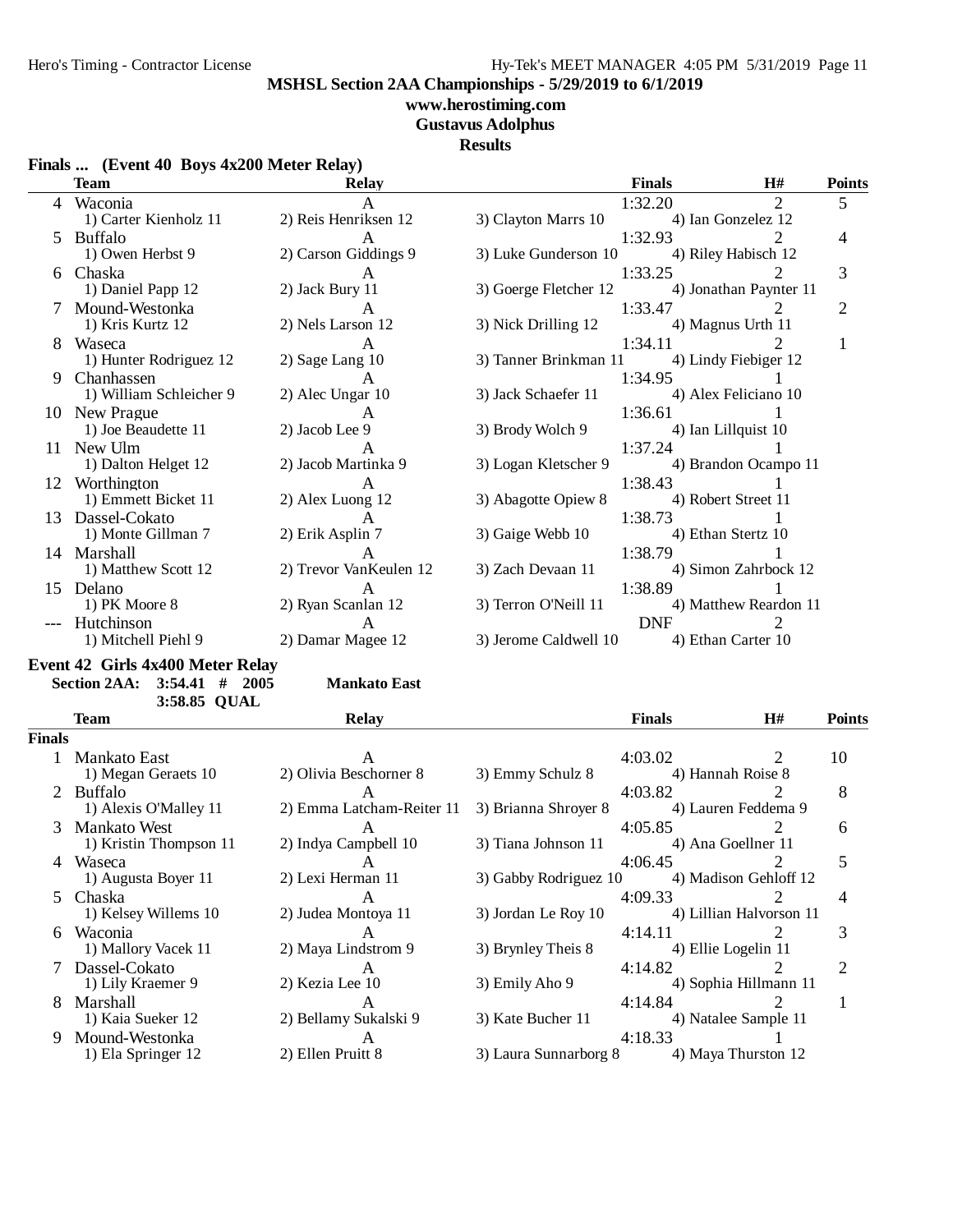## Hero's Timing - Contractor License Hy-Tek's MEET MANAGER 4:05 PM 5/31/2019 Page 12

**MSHSL Section 2AA Championships - 5/29/2019 to 6/1/2019**

## **www.herostiming.com**

**Gustavus Adolphus**

#### **Results**

## **Finals ... (Event 42 Girls 4x400 Meter Relay)**

|     | <b>Team</b>              | <b>Relay</b>           |                          | <b>Finals</b> | H#                     | <b>Points</b> |
|-----|--------------------------|------------------------|--------------------------|---------------|------------------------|---------------|
|     | 10 Hutchinson            | $\mathbf{A}$           |                          | 4:18.37       |                        |               |
|     | 1) Morgan Dean 9         | 2) Grace Hanson 9      | 3) Isabelle Schmitz 7    |               | 4) Emma Schwartz 9     |               |
|     | New Prague               | A                      |                          | 4:20.97       |                        |               |
|     | 1) Ellie Hintgen 9       | 2) Madison Josephson 9 | 3) Kate Seymour 11       |               | 4) Kate Chromy 12      |               |
| 12  | <b>Chanhassen</b>        | $\mathbf{A}$           |                          | 4:21.25       |                        |               |
|     | 1) Katelyn Miller 12     | 2) Rachel Rendall 12   | 3) Miranda Gilbertson 12 |               | 4) Emma Starkey 9      |               |
| 13. | Shakopee                 |                        |                          | 4:24.99       |                        |               |
|     | 1) Jayda Becker 10       | 2) Katelyn Buth 10     | 3) Annika Willmert 8     |               | 4) Sarah Hansen 10     |               |
| 14  | New Ulm                  |                        |                          | 4:28.84       |                        |               |
|     | 1) Rebekah Friendshuh 11 | 2) Molly Scheid 11     | 3) Kaye Rysdahl 11       |               | 4) Erika Ebert 12      |               |
| 15. | <b>Delano</b>            | $\mathsf{A}$           |                          | 4:34.10       |                        |               |
|     | 1) Norah Danielson 7     | 2) Abby Hohenstein 9   | 3) Faith Johnson 9       |               | 4) Erin Green 9        |               |
| 16  | Worthington              | A                      |                          | 4:34.31       |                        |               |
|     | 1) Adamari Rangel 11     | 2) Maranda Thier 10    | 3) Adiyam Gebremedhin 9  |               | 4) Madison Schaefer 10 |               |
|     |                          |                        |                          |               |                        |               |

## **Event 44 Boys 4x400 Meter Relay**

**Section 2AA: 3:19.91 # 5/30/2014 Mankato East, Mankato East**

**QUAL3:24.21**

**D Bassett, B Schwartz, J Baynes, R Miller**

|               | Team                                   | <b>Relay</b>                                     |                                             | <b>Finals</b>                 | H#                          | <b>Points</b>  |
|---------------|----------------------------------------|--------------------------------------------------|---------------------------------------------|-------------------------------|-----------------------------|----------------|
| <b>Finals</b> |                                        |                                                  |                                             |                               |                             |                |
|               | 1 Buffalo<br>1) Riley Habisch 12       | A<br>2) Alexei Hensel 12                         | 3) Luke Gunderson 10                        | 3:24.97<br>4) Isaac Basten 12 | 2                           | 10             |
| 2             | <b>Mankato West</b>                    | $\mathsf{A}$                                     |                                             | 3:25.67                       | 2                           | 8              |
|               | 1) Jonathan Sikel 11 2) Hans Rupnow 11 |                                                  | 3) Juan Berrones 11                         |                               | 4) Dominique Sealy 12       |                |
| 3             | Waconia                                | 1) Trygve Capistrant-Kinney 12) Kal McDonough 12 | 3) Madison Ryskoski 12                      | 3:27.43                       | 4) Reis Henriksen 12        | 6              |
|               | 4 Chaska                               | A                                                |                                             | 3:27.65                       |                             | 5              |
|               | 1) Goerge Fletcher 12                  | 2) Dylan Brazil 12                               | 3) Jonathan Paynter 11 4) John Starkey 12   |                               |                             |                |
| 5             | Waseca                                 | $\mathsf{A}$                                     |                                             | 3:29.99                       | $\mathcal{D}_{\mathcal{L}}$ | 4              |
|               | 1) Lindy Fiebiger 12                   | $2)$ Sage Lang 10                                | 3) Hunter Rodriguez 12 4) Colton Halla 12   |                               |                             |                |
| 6             | Marshall                               | A                                                |                                             | 3:31.64                       |                             | 3              |
|               | 1) Joshua Deines 12                    | 2) Bryce Paulsen 12                              | 3) Grant Hoff $11$                          |                               | 4) Quentin Blomme 12        |                |
|               | <b>Mankato East</b>                    | $\mathsf{A}$                                     |                                             | 3:33.39                       |                             | $\overline{2}$ |
|               | 1) Calvin Rykhus 11                    | 2) Alex MacLean 11                               | 3) Zach Hempstead 12 4) Noah Parish 12      |                               |                             |                |
|               | Mound-Westonka<br>1) Nick Drilling 12  | $\mathbf{A}$<br>2) Magnus Urth 11                | 3) Kade Retterath 12                        | 3:33.55<br>4) Nels Larson 12  | 2                           | 1              |
| 9             | Hutchinson                             |                                                  |                                             | 3:34.47                       |                             |                |
|               | 1) Damar Magee 12                      | 2) Jacob Lipke 12                                | 3) Jerome Caldwell 10                       | 4) Riley Jenum 12             |                             |                |
| 10            | Delano                                 | A                                                |                                             | 3:35.08                       |                             |                |
|               | 1) Cole Schmidt 8                      | 2) Jack Balsiger 11                              | 3) Mitchell Frank 11 4) Tate Pappas 11      |                               |                             |                |
|               | 11 Shakopee                            | $\mathsf{A}$                                     |                                             | 3:35.29                       |                             |                |
|               | 1) Carter Broze 11                     | 2) Julian Fletcher 9                             | 3) Simon Horning 11                         | 4) Jason Hill 11              |                             |                |
|               | 12 New Prague                          |                                                  |                                             | 3:37.15                       |                             |                |
|               | 1) Carson Davis 11                     | 2) Mason DeGross 12                              | 3) Zack Morris 12                           | 4) Jacob Lee 9                |                             |                |
| 13            | Chanhassen                             |                                                  |                                             | 3:39.33                       | $\mathcal{D}_{\mathcal{L}}$ |                |
|               | 1) Cole Fischer 12                     | 2) Carter Huwald 12                              | 3) Zachary Long 11 4) Torin Christianson 12 |                               |                             |                |
|               | 14 New Ulm                             | A                                                |                                             | 3:43.77                       |                             |                |
|               | 1) Aaron Hauser 9                      | 2) Dalton Helget 12                              | 3) Brandon Ocampo 11 4) Vincente Munoz 9    |                               |                             |                |
|               | 15 Worthington                         |                                                  |                                             | 3:47.18                       |                             |                |
|               | 1) Mikele Walu 8                       | 2) Marenono Opiew 8                              | 3) Ofbeka Morke 8                           |                               | 4) Ammanuel Ojha 12         |                |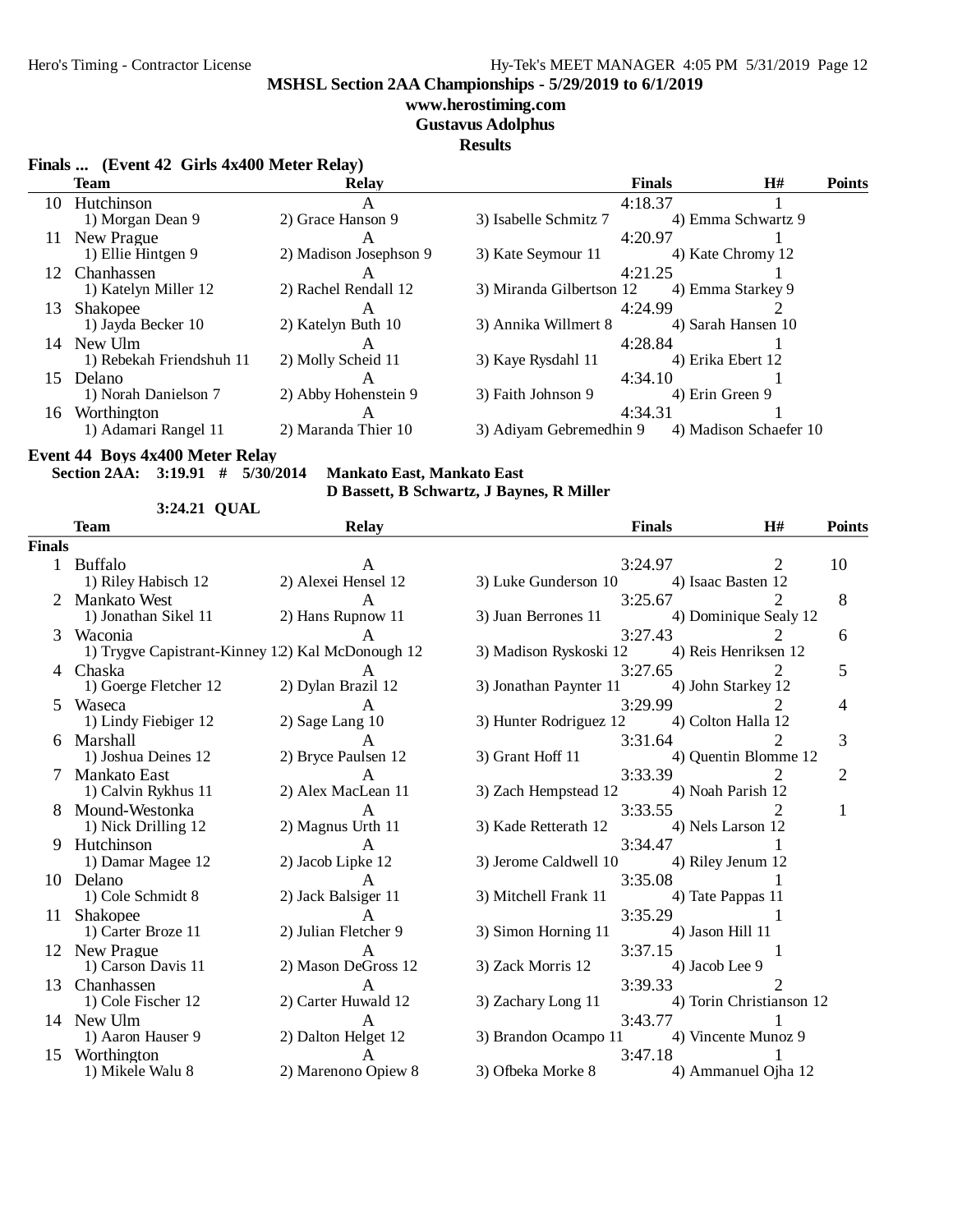#### **www.herostiming.com**

**Gustavus Adolphus**

**Results**

**Event 46 Girls 4x800 Meter Relay**

**Section 2AA: 9:16.11 # 6/2/2017 Marshall, Marshall**

|               |                           |                        | C Boersma, K Sueker, N Sample, N Sample |                          |               |
|---------------|---------------------------|------------------------|-----------------------------------------|--------------------------|---------------|
|               | 9:22.05 QUAL              |                        |                                         |                          |               |
|               | <b>Team</b>               | <b>Relay</b>           |                                         | <b>Finals</b>            | <b>Points</b> |
| <b>Finals</b> |                           |                        |                                         |                          |               |
|               | Marshall                  | A                      |                                         | 9:34.12                  | 10            |
|               | 1) Kaia Sueker 12         | 2) Bellamy Sukalski 9  | 3) Kate Bucher 11                       | 4) Natalee Sample 11     |               |
|               | <b>Mankato East</b>       |                        |                                         | 9:36.50                  | 8             |
|               | 1) Emmy Schulz 8          | 2) Ava Matejcek 9      | 3) Eva Peters 8                         | 4) Olivia Beschorner 8   |               |
| 3             | Waconia                   | A                      |                                         | 9:40.65                  | 6             |
|               | 1) Mallory Vacek 11       | 2) Kaleesa Houston 12  | 3) Maya Lindstrom 9                     | 4) Jamie Sorenson 10     |               |
| 4             | Shakopee                  | $\mathbf{A}$           |                                         | 9:48.77                  | 5             |
|               | 1) Maya Rachel 12         | 2) Annika Willmert 8   | 3) Allie Handt 11                       | 4) Jayda Becker 10       |               |
| 5.            | New Prague                | A                      |                                         | 10:03.04                 | 4             |
|               | 1) Allyssa Bixler 11      | 2) Riley Siegle 10     | 3) Sydney Siegle 12                     | 4) Kate Chromy 12        |               |
|               | <b>Mankato West</b>       | A                      |                                         | 10:05.84                 | 3             |
|               | 1) Ana Goellner 11        | 2) Valerie Leonard 8   | 3) Sunshine Langworthy 11               | 4) Annabel Schueneman 11 |               |
|               | Waseca                    | A                      |                                         | 10:25.05                 | 2             |
|               | 1) Paje Ewest 12          | 2) Emily DeMorett 12   | 3) Cora McCabe 9                        | 4) Abbe Dufault 12       |               |
|               | Hutchinson                | $\mathsf{A}$           |                                         | 10:39.72                 | 1             |
|               | 1) Abi Reiter 12          | 2) Bella Maher 12      | 3) Avery Alderink 10                    | 4) Grace Hanson 9        |               |
| 9             | Chanhassen                | A                      |                                         | 10:40.22                 |               |
|               | 1) Ammisalin Gilman 10    | 2) Emma Buisman 12     | 3) Marissa Long 8                       | 4) Miranda Gilbertson 12 |               |
|               | 10 Worthington            | A                      |                                         | 10:42.54                 |               |
|               | 1) Madison Schaefer 10    | 2) Jenna Hoffman 9     | 3) Sena Uli 11                          | 4) Maranda Thier 10      |               |
| 11            | Dassel-Cokato             | A                      |                                         | 10:43.42                 |               |
|               | 1) Kimberly Aho 7         | 2) Jewels Jorgensen 10 | 3) Carlie Tormanen 10                   | 4) Allison Folven 11     |               |
|               | 12 Mound-Westonka         | $\mathsf{A}$           |                                         | 10:45.11                 |               |
|               | 1) Allison Soule 9        | 2) Maya Thurston 12    | 3) Ela Springer 12                      | 4) Megan Wanner 9        |               |
| 13            | New Ulm                   | A                      |                                         | 10:45.91                 |               |
|               | 1) Kaye Rysdahl 11        | 2) Renae Juni 9        | 3) Emma Maudal 12                       | 4) Rebekah Friendshuh 11 |               |
|               | 14 Buffalo                | A                      |                                         | 10:57.91                 |               |
|               | 1) Emma Latcham-Reiter 11 | 2) Sydney Benzer 10    | 3) Sarah Volden 11                      | 4) Ryleigh Stenson 10    |               |
| 15            | Delano                    | A                      |                                         | 11:04.39                 |               |
|               | 1) Gretchen Ness 10       | 2) Lila Ford 8         | 3) Jade Wissbroecker 8                  | 4) Norah Danielson 7     |               |
|               | 16 Chaska                 | A                      |                                         | 11:27.60                 |               |

1) Brooke Freeman 11 2) Rebekah Scott 11 3) Bella Van Den Heuvel 10 4) Marissa Westover 12

## **Event 48 Boys 4x800 Meter Relay**

**Section 2AA: 7:45.97 # 2007 Willmar**

|               | 7:58.85 QUAL        |                                                   |                       |                      |               |
|---------------|---------------------|---------------------------------------------------|-----------------------|----------------------|---------------|
|               | <b>Team</b>         | <b>Relay</b>                                      |                       | <b>Finals</b>        | <b>Points</b> |
| <b>Finals</b> |                     |                                                   |                       |                      |               |
|               | Marshall            | А                                                 |                       | 8:03.94              | 10            |
|               | 1) Eli Salisbury 10 | 2) Zach Matzner 11                                | 3) Karter Wasberg 12  | 4) Ouentin Blomme 12 |               |
|               | Worthington         | А                                                 |                       | 8:04.92              | 8             |
|               | 1) Adam Koller 11   | 2) Christian Lietz 11                             | 3) Ammanuel Ojha 12   | 4) Andrew Huber 12   |               |
| 3             | Waconia             | А                                                 |                       | 8:07.31              | 6             |
|               |                     | 1) Trygve Capistrant-Kinney 1.2) Kal McDonough 12 | 3) Simon Razidlo 12   | 4) Bryce Borland 12  |               |
| 4             | Mankato East        |                                                   |                       | 8:09.27              |               |
|               | 1) Alex MacLean 11  | 2) Calvin Moeller 10                              | 3) Noah Surprenant 12 | 4) Calvin Rykhus 11  |               |
|               |                     |                                                   |                       |                      |               |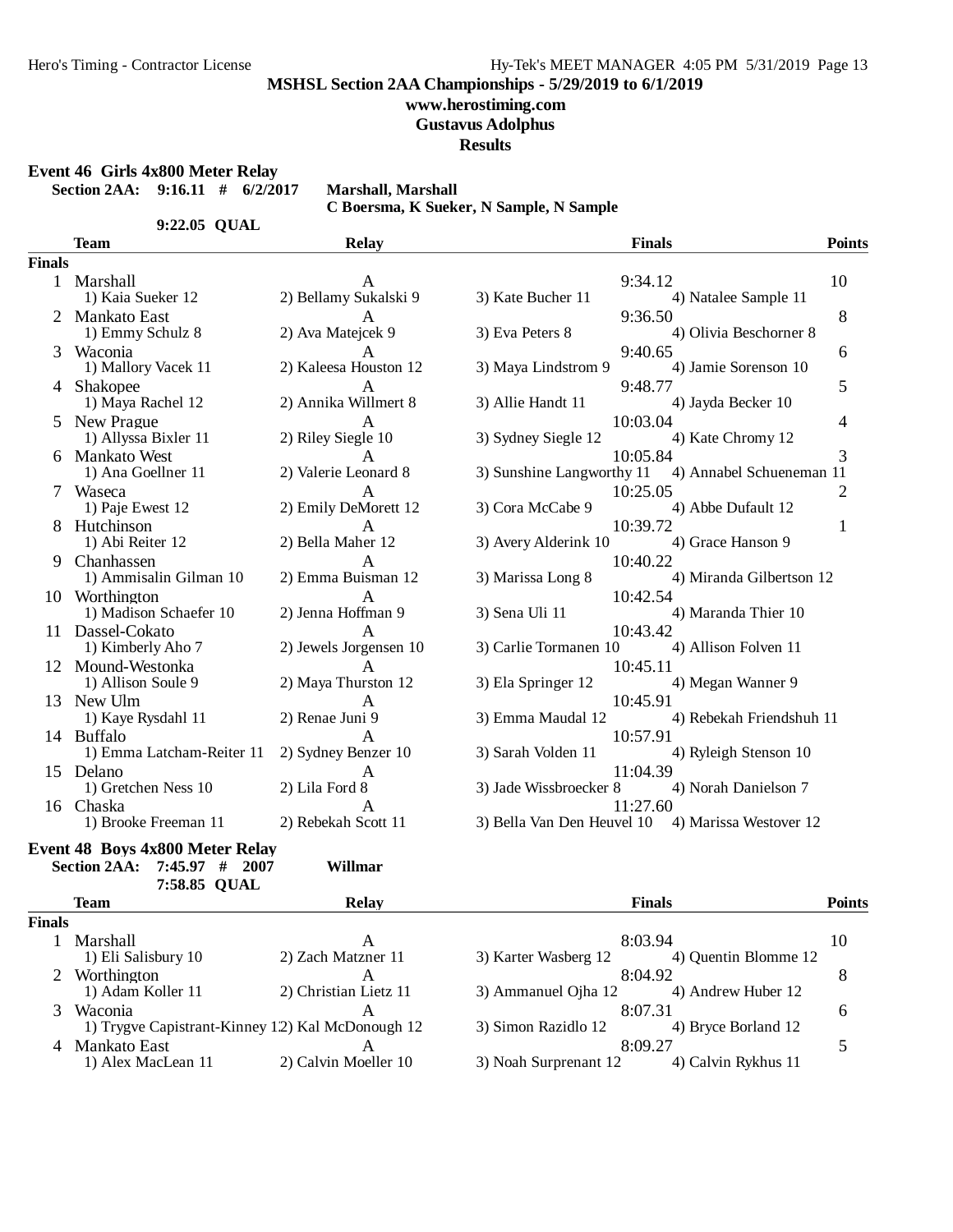## **www.herostiming.com**

**Gustavus Adolphus**

**Results**

|  | Finals  (Event 48 Boys 4x800 Meter Relay) |  |
|--|-------------------------------------------|--|
|  |                                           |  |

|     | <b>Team</b>          | <b>Relay</b>            | <b>Finals</b>                                   | <b>Points</b>           |
|-----|----------------------|-------------------------|-------------------------------------------------|-------------------------|
|     | 5 New Prague         | $\mathsf{A}$            | 8:27.77                                         | 4                       |
|     | 1) Zack Morris 12    | 2) John Taylor 10       | 3) Trevor Prelesnik 12                          | 4) Carson Davis 11      |
| 6   | <b>Shakopee</b>      | A                       | 8:40.90                                         | 3                       |
|     | 1) Corbin Michels 12 | 2) Simon Horning 11     | 3) Dean Luehrs 12                               | 4) Zach Broome 12       |
|     | Hutchinson           | A                       | 8:44.50                                         | $\overline{2}$          |
|     | 1) Tom Bock $12$     | 2) Ben Becker 11        | 3) Jacob Lipke 12                               | 4) Levi Schmitz 12      |
| 8   | <b>Buffalo</b>       |                         | 8:45.20                                         |                         |
|     | 1) Dillon Huss 10    | 2) Joey Anderson 12     | 3) Jadon Boots 9                                | 4) Ryan Russek 12       |
| 9   | Chanhassen           | A                       | 8:45.24                                         |                         |
|     | 1) Ryan Stratton 9   | 2) Benjamin Scheller 10 | 3) Tanner Brady 12                              | 4) Maxwell VanBergen 12 |
| 10  | Delano               | A                       | 8:50.51                                         |                         |
|     | 1) Austin Carlson 10 | 2) Jorge Diaz-Mora 10   | 3) Jacob Hendrickson 9 4) Jacob Bergh 9         |                         |
| 11  | Mound-Westonka       | A                       | 8:51.28                                         |                         |
|     | 1) Kade Retterath 12 | 2) Lance Nemecek 9      | 3) Logan Kevitt 8                               | 4) Alec VanGelder 11    |
| 12. | Dassel-Cokato        | $\mathsf{A}$            | 8:53.60                                         |                         |
|     | 1) Juan Severson 10  | 2) Henry Dahlman 12     | 3) Brandon Gabrelcik 12 4) Erick Rossow 12      |                         |
| 13  | <b>Mankato West</b>  | $\mathbf{A}$            | 9:08.59                                         |                         |
|     | 1) Will Simmons 10   | 2) Markus Rupnow 10     | 3) Josh Landgraff 11<br>4) Dan Egli 12          |                         |
| 14  | Chaska               | A                       | 9:15.75                                         |                         |
|     | 1) Andrew Grover 11  | 2) Tyler Scherbing 11   | 3) Manjunath Swapampu 10 4) Matthew Bellmont 10 |                         |
| 15  | New Ulm              | A                       | 9:30.06                                         |                         |
|     | 1) Carson Giefer 12  | 2) Aaron Dewanz 10      | 3) Holden Fossen 9                              | 4) Benjamin Hubbard 9   |

**Event 50 Girls High Jump**

**5-05.00 QUAL**

**Section 2AA: 5-10.25 # 1994 Andrea Jeseritz, Hutchinson**

|               | <b>Name</b>           | Yr | <b>School</b>    | <b>Finals</b> |             | <b>Points</b> |
|---------------|-----------------------|----|------------------|---------------|-------------|---------------|
| <b>Finals</b> |                       |    |                  |               |             |               |
|               | Olivia Owens          |    | 11 New Ulm       | 5-05.00       | <b>QUAL</b> | 10            |
| 2             | Lexi Karge            |    | 9 Mankato East   | 5-03.00       |             | 8             |
| 3             | Olivia Motley         |    | 12 Delano        | 5-01.00       |             | 6<br>5        |
| 4             | Rachel Rendall        |    | 12 Chanhassen    | 5-01.00       |             |               |
| 5.            | Emma Starkey          | 9  | Chanhassen       | 5-01.00       |             | 4             |
| 6             | Jenna Mortier         |    | 11 Marshall      | 4-11.00       |             | 2.50          |
| 6             | Abby Menk             |    | 8 Delano         | 4-11.00       |             | 2.50          |
| 8             | Elie Wendinger        |    | 8 Mankato West   | 4-11.00       |             | 1             |
| 9             | Bethany Vasecka       |    | 11 New Prague    | 4-11.00       |             |               |
| 10            | Isabel Newell         |    | 9 Mound-Westonka | 4-11.00       |             |               |
| 11            | Ava Holmgren          |    | 8 Marshall       | 4-09.00       |             |               |
| 11            | Hanna Wedeking        |    | 9 New Prague     | 4-09.00       |             |               |
| 11            | Sarah Cravens         |    | 9 Waconia        | 4-09.00       |             |               |
| 11            | Lauren DuBois         | 8  | <b>Shakopee</b>  | 4-09.00       |             |               |
| 11            | Maya Mitchell         | 9. | <b>Shakopee</b>  | 4-09.00       |             |               |
| 11            | <b>Allison Neyers</b> |    | 12 Mankato East  | 4-09.00       |             |               |
| 11            | Avery Hennen          |    | 9 New Prague     | 4-09.00       |             |               |
| 18            | Seven Wright          |    | 9 New Ulm        | 4-09.00       |             |               |
| 19            | Erin Tews             |    | 9 Hutchinson     | 4-09.00       |             |               |
| 20            | Cassidy Hughes        | 9  | Waconia          | 4-07.00       |             |               |
| 20            | Halle St. Martin      | 9. | <b>Shakopee</b>  | 4-07.00       |             |               |
| 22            | Hadleigh Sueker       |    | 10 Waconia       | 4-07.00       |             |               |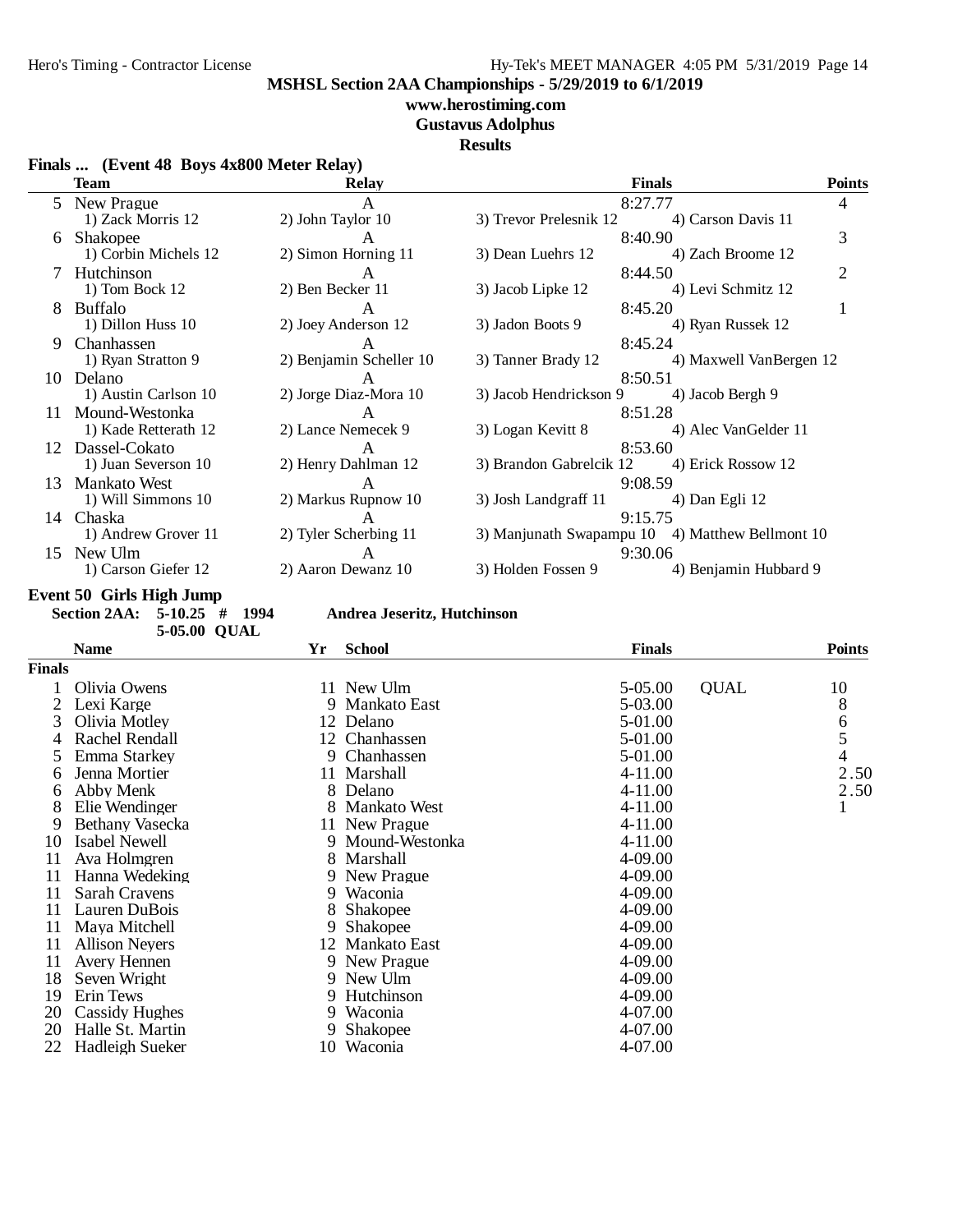# **www.herostiming.com**

**Gustavus Adolphus**

**Results**

#### **Finals ... (Event 50 Girls High Jump)**

|       | <b>Name</b>          | Yr | School           | <b>Finals</b> | <b>Points</b> |
|-------|----------------------|----|------------------|---------------|---------------|
|       | --- Courtney Johnson |    | 10 Chaska        | <b>NH</b>     |               |
|       | Kimberly Aho         |    | 7 Dassel-Cokato  | NΗ            |               |
|       | Gabrielle LaFortune  |    | 9 Mound-Westonka | <b>NH</b>     |               |
| $---$ | Anna Elliot          |    | 9 Mound-Westonka | <b>NH</b>     |               |
|       | --- Alayna Mills     |    | 10 Buffalo       | NΗ            |               |
|       | --- Rylie Jorgensen  |    | 9 Chaska         | NΗ            |               |
|       | --- Zoev Hermel      |    | 8 Mankato West   | <b>NH</b>     |               |
|       | --- Kva Nickel       |    | 11 Worthington   | <b>NH</b>     |               |
|       | --- Madison Elstad   |    | 10 Delano        | <b>NH</b>     |               |
|       | Amara Thomas         |    | 9 Chanhassen     | <b>NH</b>     |               |
|       | --- Maggie Taylor    |    | 12 Mankato East  | <b>NH</b>     |               |
|       | --- Cora McCabe      |    | 9 Waseca         | <b>NH</b>     |               |
| $---$ | Ellen Beckius        |    | 10 Buffalo       | NΗ            |               |
| $---$ | Izabella Killion     |    | 9 Mankato West   | <b>NH</b>     |               |
|       | Amber Tholen         |    | 12 Marshall      | NΗ            |               |

**Event 52 Boys High Jump**

**Section 2AA: 6-10.25 # 6/1/2018 Maguire Petersen, Hutchinson**

|               | 6-04.00 QUAL            |    |                 |               |             |                                            |
|---------------|-------------------------|----|-----------------|---------------|-------------|--------------------------------------------|
|               | <b>Name</b>             | Yr | <b>School</b>   | <b>Finals</b> |             | <b>Points</b>                              |
| <b>Finals</b> |                         |    |                 |               |             |                                            |
|               | Noah Cvetnic            |    | 12 Chaska       | 6-08.00       | <b>QUAL</b> | 10                                         |
| 2             | Jared Meier             |    | 12 Shakopee     | $6 - 02.00$   |             | 8                                          |
| 3             | Alec Ungar              | 10 | Chanhassen      | $6 - 02.00$   |             | 5.50                                       |
|               | Zackery Coleman         |    | 12 Shakopee     | $6 - 02.00$   |             | 5.50                                       |
| 5             | Nolan Hansen            |    | 12 Chaska       | $6 - 00.00$   |             | 4                                          |
| 6             | Sam Lansink             | 10 | Hutchinson      | $6 - 00.00$   |             |                                            |
|               | Aiden Koprowski         |    | 12 Mankato East | $6 - 00.00$   |             | $\begin{array}{c} 3 \\ 2 \\ 1 \end{array}$ |
| 8             | <b>Bobby Richardson</b> |    | 12 Waconia      | $6-00.00$     |             |                                            |
| 9             | Alec VanGelder          | 11 | Mound-Westonka  | $6 - 00.00$   |             |                                            |
| 10            | <b>Anthony Thurk</b>    | 10 | Waconia         | $5 - 10.00$   |             |                                            |
| 11            | Jamal Akons             |    | 11 Chaska       | $5 - 10.00$   |             |                                            |
| 12            | Medi Akwai              |    | 10 Mankato East | 5-08.00       |             |                                            |
| 13            | Owen Hartmann           |    | 9 New Prague    | 5-08.00       |             |                                            |
| 14            | Vincent Nyanducha       | 10 | <b>Shakopee</b> | 5-08.00       |             |                                            |
| 14            | Leroy McClelland        | 8  | Mankato West    | 5-08.00       |             |                                            |
| 16            | <b>Bryant Paulsen</b>   | 9  | Marshall        | 5-08.00       |             |                                            |
| 17            | Cristian Christensen    | 9  | Mound-Westonka  | 5-06.00       |             |                                            |
| 18            | Marenono Opiew          | 8. | Worthington     | 5-06.00       |             |                                            |
| $---$         | <b>Ben</b> Tice         | 9  | Mound-Westonka  | <b>NH</b>     |             |                                            |
| ---           | Charlie Brands          | 8  | Worthington     | NH            |             |                                            |
|               | Dawson Schaefer         | 9  | New Ulm         | <b>NH</b>     |             |                                            |
|               | Jacob Martinka          | 9  | New Ulm         | <b>NH</b>     |             |                                            |
|               | <b>Jenson Mever</b>     | 11 | Marshall        | <b>NH</b>     |             |                                            |
| $---$         | <b>Tavian Dawson</b>    |    | 12 New Prague   | <b>NH</b>     |             |                                            |
|               | Vincente Munoz          |    | 9 New Ulm       | NH            |             |                                            |
| ---           | <b>Trace Mayer</b>      | 10 | New Prague      | NH            |             |                                            |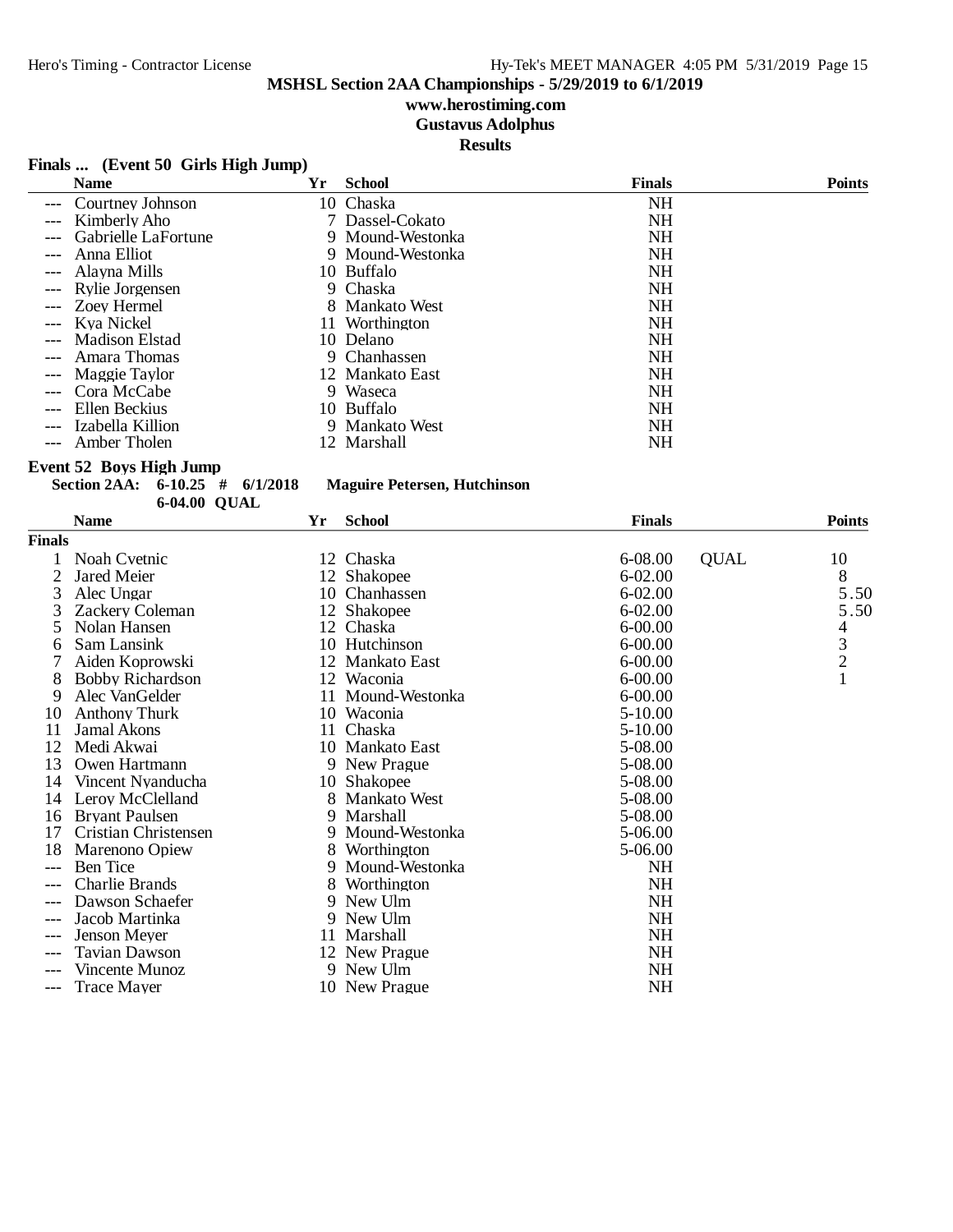## **www.herostiming.com**

**Gustavus Adolphus**

**Results**

**Event 54 Girls Pole Vault<br>Section 2AA: 13-00.50** 

| Section 2AA: 13-00.50 # 200 |               |  |
|-----------------------------|---------------|--|
|                             | 11-01.00 OUAL |  |

**1300. <b>13-13-00. 13-00. Stacie Manuel, Wilmar** 

|                | <b>Name</b>           | Yr | <b>School</b>       | <b>Finals</b> |             | <b>Points</b>  |
|----------------|-----------------------|----|---------------------|---------------|-------------|----------------|
| <b>Finals</b>  |                       |    |                     |               |             |                |
|                | Abby Olenius          |    | 9 Mankato West      | 11-01.00      | <b>QUAL</b> | 10             |
| $\overline{c}$ | Abby Edgar            |    | 12 Shakopee         | 10-07.00      |             | 8              |
| 3              | Jenna Sikel           |    | 9 Mankato West      | 10-07.00      |             | 6              |
| 4              | Grace Adsem           |    | 12 Chanhassen       | 10-01.00      |             | 5              |
| 5              | Kayla Tupy            |    | 11 New Prague       | 8-07.00       |             | 3.50           |
| 5              | Saphi McFarquhar      |    | 9 Marshall          | 8-07.00       |             | 3.50           |
| 7              | Sydney Ludwig         |    | 10 Waseca           | 8-07.00       |             | $\overline{c}$ |
| 8              | Rachel Huss           |    | 12 Buffalo          | 8-07.00       |             | $\mathbf{1}$   |
| 9              | Paige Ophus           | 9  | New Prague          | 8-07.00       |             |                |
| 10             | Ming Li Raidt         | 8  | Waconia             | 8-01.00       |             |                |
| 10             | Anika Sather          | 10 | Chanhassen          | 8-01.00       |             |                |
| 10             | Jenna Bunker          |    | 10 Delano           | 8-01.00       |             |                |
| 13             | Danielle Ruhr         | 11 | <b>Buffalo</b>      | 8-01.00       |             |                |
| 13             | Sarah Strom           | 12 | Mankato East        | 8-01.00       |             |                |
| 13             | Erika Ebert           |    | 12 New Ulm          | 8-01.00       |             |                |
|                | Rachel Wilde          | 9  | Mankato East        | <b>NH</b>     |             |                |
| $---$          | Addie Plath           |    | 11 Hutchinson       | <b>NH</b>     |             |                |
|                | Malia Bloemker        |    | 11 Marshall         | <b>NH</b>     |             |                |
|                | Alicea Grossklaus     |    | 12 Chaska           | <b>NH</b>     |             |                |
|                | Vivian Mayers         |    | 8 Delano            | <b>NH</b>     |             |                |
| $---$          | Nedoh Gyi             |    | 10 Worthington      | <b>NH</b>     |             |                |
|                | Jerica Warrington     |    | 9 Waconia           | <b>NH</b>     |             |                |
|                | Jenevieve Blake       | 9  | Hutchinson          | <b>NH</b>     |             |                |
|                | Abby Allen            | 12 | New Ulm             | <b>NH</b>     |             |                |
|                | Amber Kellen          | 10 | Waconia             | <b>NH</b>     |             |                |
|                | Emmy Schulz           | 8  | Mankato East        | <b>NH</b>     |             |                |
|                | Sophia Kvam           | 12 | <b>Shakopee</b>     | <b>NH</b>     |             |                |
|                | Carlie Tormanen       | 10 | Dassel-Cokato       | <b>NH</b>     |             |                |
|                | Amanda Gluck          | 12 | Chanhassen          | <b>NH</b>     |             |                |
|                | Elie Palesotti        | 10 | <b>Mankato West</b> | <b>NH</b>     |             |                |
|                | Malia Wagner          | 11 | New Ulm             | <b>NH</b>     |             |                |
|                | Chloe Mansfield       | 9  | Waseca              | <b>NH</b>     |             |                |
|                | Savannah Boedigheimer | 11 | Marshall            | <b>NH</b>     |             |                |
| $---$          | <b>Catelyn Pint</b>   |    | 12 New Prague       | <b>NH</b>     |             |                |

#### **Event 56 Boys Pole Vault**

**13-08.00 QUAL** 

# **Section 2AA: 15-07 # 2013 Jed Bergstrom, Buffalo**

|               | <b>Name</b>      | Үr | School          | <b>Finals</b> |             | <b>Points</b> |
|---------------|------------------|----|-----------------|---------------|-------------|---------------|
| <b>Finals</b> |                  |    |                 |               |             |               |
|               | Alex Berg        |    | 11 Mankato East | 14-02.00      | <b>OUAL</b> | 10            |
|               | 2 Jack Kelly     |    | 12 Chanhassen   | 13-02.00      |             |               |
|               | 3 Noah Parish    |    | 12 Mankato East | 12-08.00      |             |               |
|               | 4 John Noble     |    | 12 Chanhassen   | 12-02.00      |             |               |
|               | 5 Mitchell Piehl |    | 9 Hutchinson    | 12-02.00      |             |               |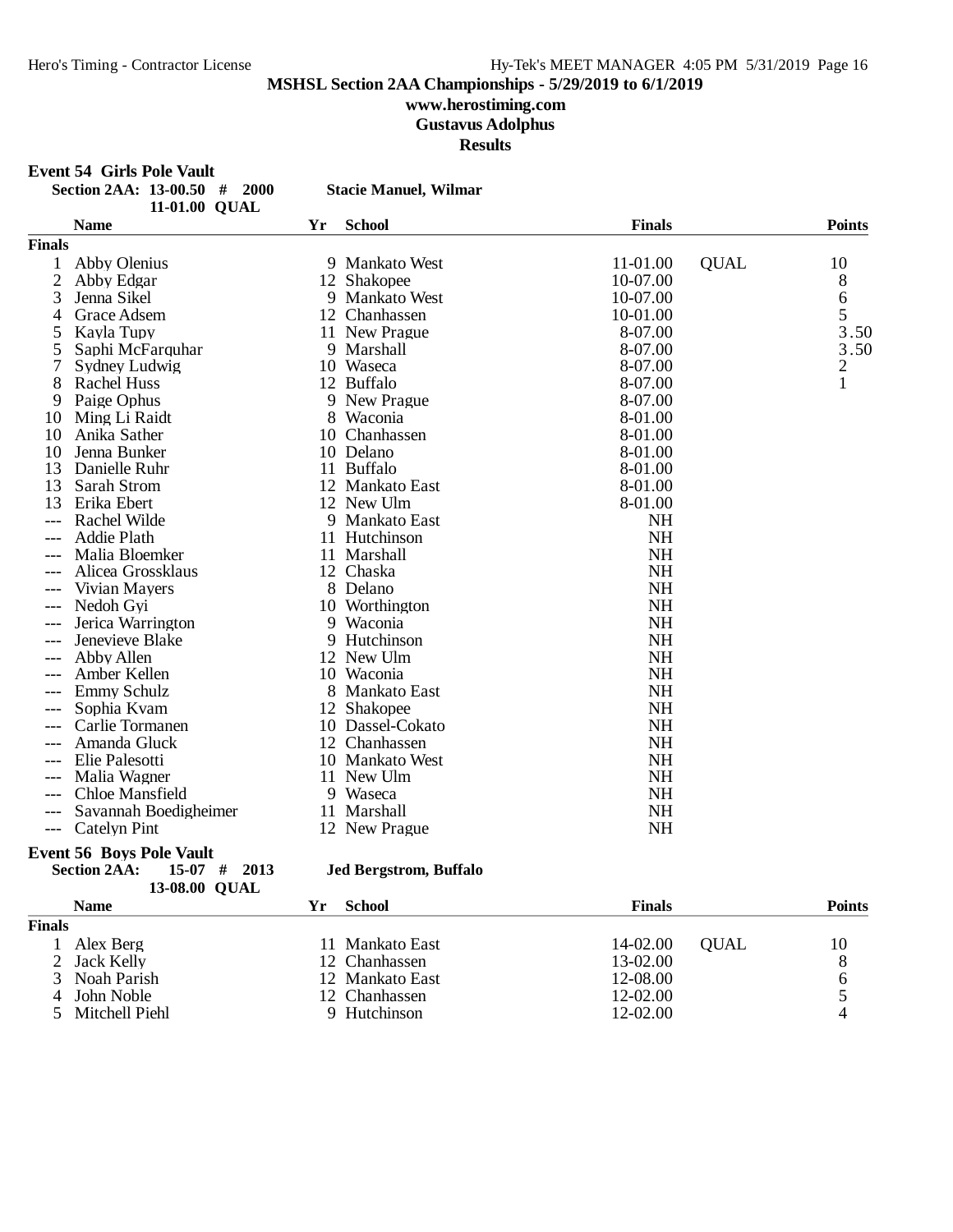## **www.herostiming.com**

**Gustavus Adolphus**

**Results**

## **Finals ... (Event 56 Boys Pole Vault)**

|    | <b>Name</b>            | Yr | <b>School</b>    | <b>Finals</b> | <b>Points</b>  |
|----|------------------------|----|------------------|---------------|----------------|
| 6  | James Burroughs        | 12 | Waconia          | 11-08.00      | 3              |
|    | Travis Reighard        |    | 9 Waconia        | 11-02.00      | $\overline{c}$ |
| 8  | Jenson Meyer           | 11 | Marshall         | 11-02.00      |                |
| 9  | <b>Spencer Claude</b>  | 12 | Mankato East     | 11-02.00      |                |
| 10 | Peyton Larson          | 11 | Waseca           | 11-02.00      |                |
| 11 | New Bu                 |    | 12 Worthington   | $11-02.00$    |                |
| 12 | <b>Matthew Buckner</b> | 12 | <b>Shakopee</b>  | 10-08.00      |                |
| 13 | <b>Mason DeGross</b>   |    | 12 New Prague    | 10-08.00      |                |
| 14 | Eric Sather            |    | 10 Chanhassen    | 10-08.00      |                |
| 15 | Hayden Lynch           | 11 | Delano           | 10-02.00      |                |
| 16 | Zander Pedersen        |    | 10 Mankato West  | 10-02.00      |                |
| 16 | James Sackett          |    | 9 New Prague     | 10-02.00      |                |
| 16 | Logan Shepard          | 12 | Shakopee         | 10-02.00      |                |
|    | Tucker Madison         | 12 | Worthington      | NH            |                |
|    | Lucas Schoettmer       |    | 12 Hutchinson    | NH            |                |
|    | Elijah Bader           | 9  | Marshall         | <b>NH</b>     |                |
|    | Benjamin Hubbard       | 9  | New Ulm          | NH            |                |
|    | Joe Schmidt            | 10 | Waseca           | NH            |                |
|    | Tom Brown              | 10 | Mankato West     | <b>NH</b>     |                |
|    | Jace Addy              | 10 | New Ulm          | NH            |                |
|    | Will Burroughs         | 12 | Waconia          | <b>NH</b>     |                |
|    | Ian McCullough         |    | 10 Delano        | <b>NH</b>     |                |
|    | Preston Mansfield      | 10 | Waseca           | <b>NH</b>     |                |
|    | Kyle Aho               |    | 10 Dassel-Cokato | <b>NH</b>     |                |
|    | Cage Bruce             |    | 10 Buffalo       | <b>NH</b>     |                |
|    | <b>Sully Scherber</b>  | 10 | <b>Buffalo</b>   | <b>NH</b>     |                |
|    | Logan Kletscher        |    | 9 New Ulm        | <b>NH</b>     |                |
|    |                        |    |                  |               |                |

## **Event 58 Girls Long Jump**

| Section 2AA: $18-03.50$ # 1994 |               |  |
|--------------------------------|---------------|--|
|                                | 17-07.00 OUAL |  |

### Lori Waltz, Marshall

|               | <b>Name</b>            | Yr | <b>School</b>   | <b>Finals</b> | Wind   | H# | <b>Points</b>  |
|---------------|------------------------|----|-----------------|---------------|--------|----|----------------|
| <b>Finals</b> |                        |    |                 |               |        |    |                |
|               | Paige Kalis            |    | 10 New Ulm      | 17-04.75      | 0.1    | 4  | 10             |
|               | Aidan Mcloone          |    | 12 New Prague   | 16-11.75      | 1.0    | 4  | 8              |
| 3             | <b>Megan Geraets</b>   |    | 10 Mankato East | $16-06.50$    | 0.6    | 4  | 6              |
| 4             | Kayla Tupy             |    | 11 New Prague   | 16-03.25      | 1.2    | 3  | 5              |
| 5             | Jayda Becker           |    | 10 Shakopee     | 15-11.50      | $+0.0$ | 4  | 4              |
| 6             | <b>Sydney Stellick</b> | 10 | Waconia         | 15-10.00      | 1.1    | 4  | 3              |
|               | Kate Seymour           |    | 11 New Prague   | 15-09.00      | 1.1    | 3  | $\overline{c}$ |
| 8             | Diane Rakotomalala     |    | 10 Chanhassen   | 15-06.00      | $-0.3$ | 3  |                |
| 9             | Maya Carson            |    | 12 Delano       | 15-04.25      | 1.2    | 4  |                |
| 10            | Odell Frye             |    | 12 Waseca       | 15-02.50      | 1.0    | 4  |                |
| 11            | Kelley Brennan         | 10 | Shakopee        | 15-02.25      | 1.2    | 3  |                |
| 12            | Madison Holmen         | 10 | Waconia         | 15-00.50      | 0.5    | 2  |                |
| 13            | Jenna Sikel            |    | 9 Mankato West  | 15-00.25      | $+0.0$ | 3  |                |
| 14            | Lexi Karge             |    | 9 Mankato East  | 14-11.75      | $+0.0$ | 4  |                |
| 15            | Lauren Feddema         |    | 9 Buffalo       | 14-11.75      | $+0.0$ | 4  |                |
| 16            | Seven Wright           |    | 9 New Ulm       | 14-10.25      | 1.1    |    |                |
|               |                        |    |                 |               |        |    |                |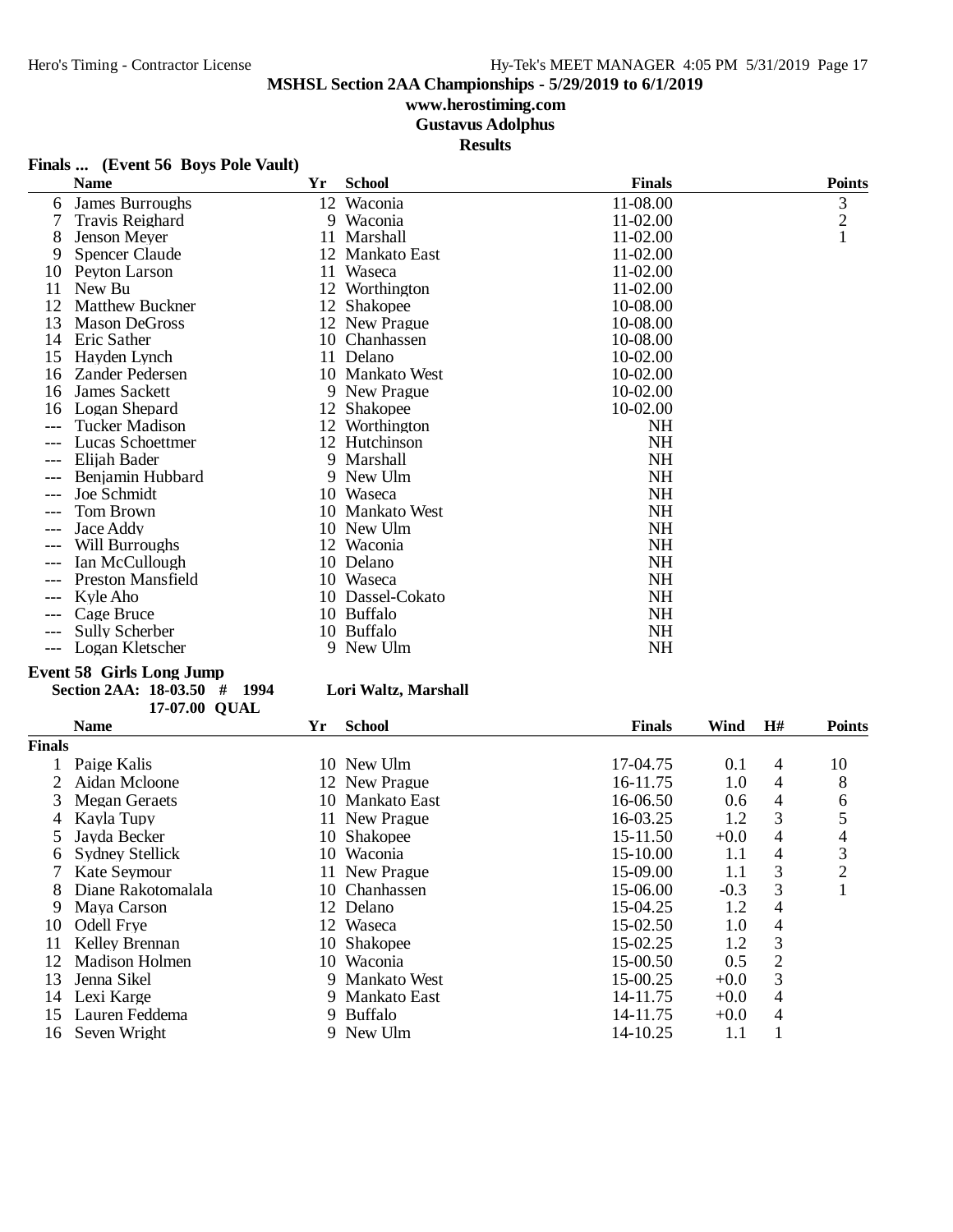## **www.herostiming.com**

**Gustavus Adolphus**

**Results**

## **Finals ... (Event 58 Girls Long Jump)**

|     | <b>Name</b>             | Yr | <b>School</b>     | <b>Finals</b> | Wind   | H#             | <b>Points</b> |
|-----|-------------------------|----|-------------------|---------------|--------|----------------|---------------|
| 17  | <b>Emily Chatfield</b>  |    | 9 Hutchinson      | 14-10.00      | 1.0    | 2              |               |
| 18  | Maddie Thompson         |    | 10 Waseca         | 14-08.00      | 1.1    | 3              |               |
| 19  | Carmen Miller           |    | 10 Waseca         | 14-05.50      | $+0.0$ | 3              |               |
| 20  | Jensina Pasker          |    | 12 Mankato East   | 14-04.50      | 1.8    | 3              |               |
| 21  | Lauren Roberts          |    | 12 Chanhassen     | 14-00.75      | 0.8    | 3              |               |
| 22  | Brianna Shroyer         |    | 8 Buffalo         | 14-00.50      | 1.0    | $\overline{2}$ |               |
| 23  | Natasha Reinsma         |    | 11 Marshall       | 14-00.00      | 1.6    | $\overline{2}$ |               |
| 24  | Morgan Dean             |    | 9 Hutchinson      | 14-00.00      | 1.5    | $\overline{2}$ |               |
| 25  | Gabriela Barreiro Pujol |    | 11 Chanhassen     | 13-11.75      | 1.0    | $\mathbf{1}$   |               |
| 26  | Molly Scheid            |    | 11 New Ulm        | 13-11.50      | 0.3    | $\overline{2}$ |               |
| 27  | Kyla Moore              |    | 10 Hutchinson     | 13-11.25      | 1.8    | $\overline{2}$ |               |
| 28  | Aleah Vetsch            |    | 9 Dassel-Cokato   | 13-10.50      | 0.9    | $\mathbf{1}$   |               |
| 29  | Celine Urick            |    | 12 Chaska         | 13-09.00      | 0.9    | $\sqrt{2}$     |               |
| 30  | <b>Bailey Newman</b>    |    | 9 Worthington     | 13-09.00      | 1.2    | $\overline{2}$ |               |
| 31  | Erika Pudas             |    | 11 Dassel-Cokato  | 13-06.50      | 1.1    | $\mathbf{1}$   |               |
| 32  | Danya Estrada           |    | 9 Marshall        | 13-04.75      | 1.2    |                |               |
| 33  | Julia Neumann           |    | 10 Mankato West   | 13-04.25      | $+0.0$ | $\mathbf{2}$   |               |
| 34  | <b>Brooklyn Cooper</b>  |    | 9 Delano          | 13-03.25      | $+0.0$ | 3              |               |
| 35  | Saleen Thepmontry       |    | 10 Worthington    | 13-01.75      | 0.7    |                |               |
| 36  | Madelyn Murphy          |    | 9 Marshall        | 13-00.25      | 0.5    | 3              |               |
| 37  | Gianna Arthur           |    | 10 Delano         | 12-10.75      | 1.6    | 1              |               |
| 38  | <b>Cassie Nemecek</b>   |    | 7 Mound-Westonka  | 12-10.75      | 1.3    | 1              |               |
| 39  | Lily Pokornowski        |    | 12 Dassel-Cokato  | 12-09.50      | 0.9    |                |               |
| 40  | Grace Bowe              |    | 12 Mound-Westonka | 11-08.00      | 1.0    |                |               |
| --- | Indya Campbell          |    | 10 Mankato West   | <b>FOUL</b>   |        | 4              |               |

## **Event 60 Boys Long Jump**

**Section 2AA: 22-07.75 # 2008 Tony Johnson, New Prague QUAL21-10.00**

|        | <b>Name</b>          | Yr  | <b>School</b>    | <b>Finals</b> | Wind   | H#             | <b>Points</b>  |
|--------|----------------------|-----|------------------|---------------|--------|----------------|----------------|
| Finals |                      |     |                  |               |        |                |                |
|        | <b>Connor Raines</b> | 11  | <b>Shakopee</b>  | 21-07.50      | $-1.3$ | 4              | 10             |
|        | Jonathan Sikel       |     | 11 Mankato West  | 21-06.25      | $-0.5$ | 4              | 8              |
| 3      | Joshua Deines        |     | 12 Marshall      | 21-06.25      | $-1.1$ | 4              | 6              |
| 4      | Muse Abdi            |     | 11 Mankato East  | 20-05.75      | $-1.2$ | 4              | 5              |
|        | Spencer Dieken       |     | 11 Chanhassen    | 19-11.00      | $-0.9$ | 4              | 4              |
| 6      | Jacob Miller         |     | 12 Chanhassen    | 19-10.50      | $-0.5$ | 4              | 3              |
|        | <b>Matt Seberson</b> | 10- | Waseca           | 19-06.00      | $-1.1$ | 4              | $\overline{c}$ |
| 8      | Alec Fette           | 12  | Mankato East     | 19-05.50      | $-0.2$ | 4              |                |
| 9      | Jack Bury            |     | 11 Chaska        | 19-05.25      | $-0.3$ | 3              |                |
| 10     | Robert Street        | 11  | Worthington      | 19-03.00      | $+0.0$ | 4              |                |
| 11     | Morgan Ryskoski      | 11  | Waconia          | 19-02.50      | $-0.6$ | 4              |                |
| 12     | <b>Anthony Thurk</b> | 10  | Waconia          | 19-00.50      | $-0.4$ | 3              |                |
| 13     | Jerome Caldwell      | 10  | Hutchinson       | 18-11.75      | $-0.9$ | $\overline{2}$ |                |
| 14     | Elijah Green         |     | Mankato West     | 18-11.50      | $-0.5$ | 3              |                |
| 15     | Tavian Dawson        |     | 12 New Prague    | 18-11.25      | $-0.9$ | 3              |                |
| 16     | Kenny Yu             |     | 12 Mankato East  | 18-10.25      | $-0.1$ | 3              |                |
| 17     | Joel Selseth         |     | 10 Dassel-Cokato | 18-10.00      | 1.0    | $\overline{2}$ |                |
| 18     | Connor Buchele       | 10- | Waseca           | 18-09.75      | $-0.5$ | 3              |                |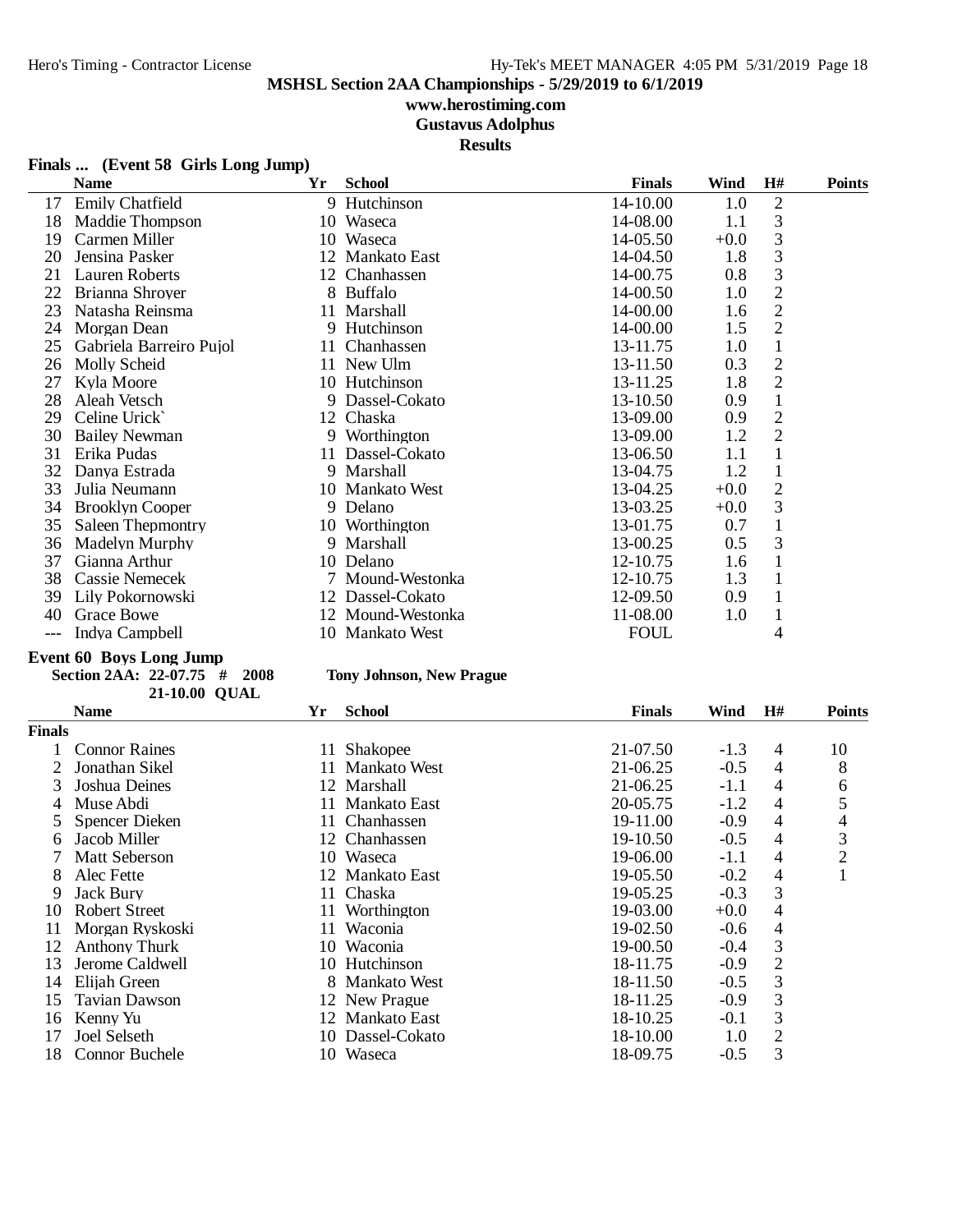# **www.herostiming.com**

**Gustavus Adolphus**

**Results**

## **Finals ... (Event 60 Boys Long Jump)**

|    | <b>Name</b>            | Yr | <b>School</b>     | <b>Finals</b> | Wind   | H#             | <b>Points</b> |
|----|------------------------|----|-------------------|---------------|--------|----------------|---------------|
| 19 | Dylan O'Flanagan       |    | 12 Mound-Westonka | 18-09.50      | 0.8    | $\overline{4}$ |               |
| 20 | Jack Howard            |    | 11 New Ulm        | 18-09.50      | $-0.7$ | 3              |               |
| 21 | <b>Blake Wendland</b>  |    | 11 Waseca         | 18-08.00      | $-1.5$ | 3              |               |
| 22 | Dominic Prude          | 10 | <b>Shakopee</b>   | 18-06.25      | $-0.9$ | 3              |               |
| 23 | Logan Smitherman       | 11 | <b>Buffalo</b>    | 18-05.25      | $+0.0$ | $\frac{2}{2}$  |               |
| 24 | <b>Blake Johnson</b>   |    | 12 Dassel-Cokato  | 18-04.75      | 0.2    |                |               |
| 25 | Riley Weckman          |    | 12 New Prague     | 18-04.00      | $+0.0$ | $\overline{2}$ |               |
| 26 | Collin Asplin          |    | 10 Dassel-Cokato  | 18-04.00      | $-1.2$ | 3              |               |
| 27 | <b>Carson Giddings</b> |    | 9 Buffalo         | 18-03.75      | $-0.9$ | 3              |               |
| 28 | Zach Devaan            |    | 11 Marshall       | 18-03.00      | $-0.8$ | $\sqrt{2}$     |               |
| 29 | Adam Bergh             |    | 11 Delano         | 18-00.75      | $+0.0$ | $\overline{2}$ |               |
| 30 | Owen Tupy              |    | 9 New Prague      | 18-00.25      | 0.6    | $\overline{2}$ |               |
| 31 | Alex Ebent             | 11 | Waconia           | 18-00.00      | $-1.1$ | $\overline{4}$ |               |
| 32 | Kongmeng Vue           |    | 10 Marshall       | 17-11.00      | $-0.3$ | $\mathbf{1}$   |               |
| 33 | Jack Schaefer          | 11 | Chanhassen        | 17-10.50      | $-1.3$ | $\mathbf{1}$   |               |
| 34 | Fernando Rodriguez     | 11 | Worthington       | 17-09.75      | $-0.8$ | $\mathbf{1}$   |               |
| 35 | <b>Charles Theis</b>   | 11 | Shakopee          | 17-09.25      | $-0.1$ | 3              |               |
| 36 | Sean Souksavath        | 12 | Worthington       | 17-08.00      | $+0.0$ | $\overline{2}$ |               |
| 37 | Joey Colanino          |    | 12 Delano         | 17-05.75      | $-1.1$ | $\mathbf{1}$   |               |
| 38 | <b>Bennett Kelley</b>  |    | 10 Mound-Westonka | 17-04.25      | $+0.0$ | $\overline{2}$ |               |
| 39 | <b>Connor Prok</b>     |    | 11 Mound-Westonka | 17-03.75      | $-0.1$ | $\mathbf{1}$   |               |
| 40 | Brayden Johnson        |    | 9 Hutchinson      | 17-01.75      | $-1.0$ | $\mathbf{1}$   |               |
| 41 | <b>Brennan Mattson</b> |    | 10 Buffalo        | 17-01.00      | $-0.8$ | $\overline{2}$ |               |
| 42 | Vincente Munoz         |    | 9 New Ulm         | 16-11.00      | $-0.4$ |                |               |
| 43 | Parker Jensen          | 10 | Chaska            | 16-09.75      | $+0.0$ | $\mathbf{1}$   |               |
| 44 | Christian Rosen        |    | 10 Mankato West   | 16-04.00      | $-1.4$ | 1              |               |
| 45 | Nolan Prokosch         |    | 9 Hutchinson      | 15-11.50      | $-0.9$ | 1              |               |
| 46 | Aaron Hauser           |    | 9 New Ulm         | 14-11.25      | $-0.8$ | $\mathbf{1}$   |               |

### **Event 62 Girls Triple Jump**

| Section 2AA: $37-00.75$ # 2004 |               |  |
|--------------------------------|---------------|--|
|                                | 37-01.00 OUAL |  |

## **Section 2AA: 37-00.75 # 2004 Katie Theisen, New Prague**

|               | <b>Name</b>           | Yr  | <b>School</b>       | <b>Finals</b> | Wind       | H# | <b>Points</b>  |
|---------------|-----------------------|-----|---------------------|---------------|------------|----|----------------|
| <b>Finals</b> |                       |     |                     |               |            |    |                |
|               | Olivia Owens          |     | New Ulm             | 36-07.75      | 1.7        | 4  | 10             |
|               | Aidan Mcloone         |     | 12 New Prague       | 35-07.25      | <b>NWI</b> | 4  | 8              |
| 3             | Makayla Cizek         |     | 10 Shakopee         | 34-11.25      | 1.3        | 4  | 6              |
| 4             | <b>Acelyn Harried</b> | 11. | Waconia             | 34-03.50      | 1.6        | 4  | 5              |
|               | Lexi Karge            |     | 9 Mankato East      | 33-07.75      | 0.5        | 4  | 4              |
| 6             | Jenna Mortier         | 11. | Marshall            | 33-07.50      | 1.0        | 4  | 3              |
|               | Lydia Krautkremer     | 9.  | <b>Mankato West</b> | 33-03.75      | $+0.0$     | 3  | $\overline{2}$ |
| 8             | Jenna Kuelbs          |     | 10 Delano           | $33-02.00$    | $+0.0$     | 3  |                |
| 9             | <b>Rylie Doty</b>     |     | 11 Shakopee         | 32-07.50      | 1.7        | 4  |                |
| 10            | Isabel Newell         |     | 9 Mound-Westonka    | 32-06.25      | 0.1        | 3  |                |
| 11            | Lexi Isaacson         |     | 12 New Prague       | $32 - 05.50$  | 1.9        | 3  |                |
| 12            | Margaret Erpelding    |     | 12 Chanhassen       | 32-05.50      | 1.1        | 3  |                |
| 13            | Kate Seymour          |     | New Prague          | 32-05.00      | 0.9        | 4  |                |
| 14            | Peyton Dickhausen     | 10. | Delano              | 32-03.75      | 1.2        | 3  |                |
| 15            | Madison Holmen        | 10  | Waconia             | 32-03.25      | 1.3        | 3  |                |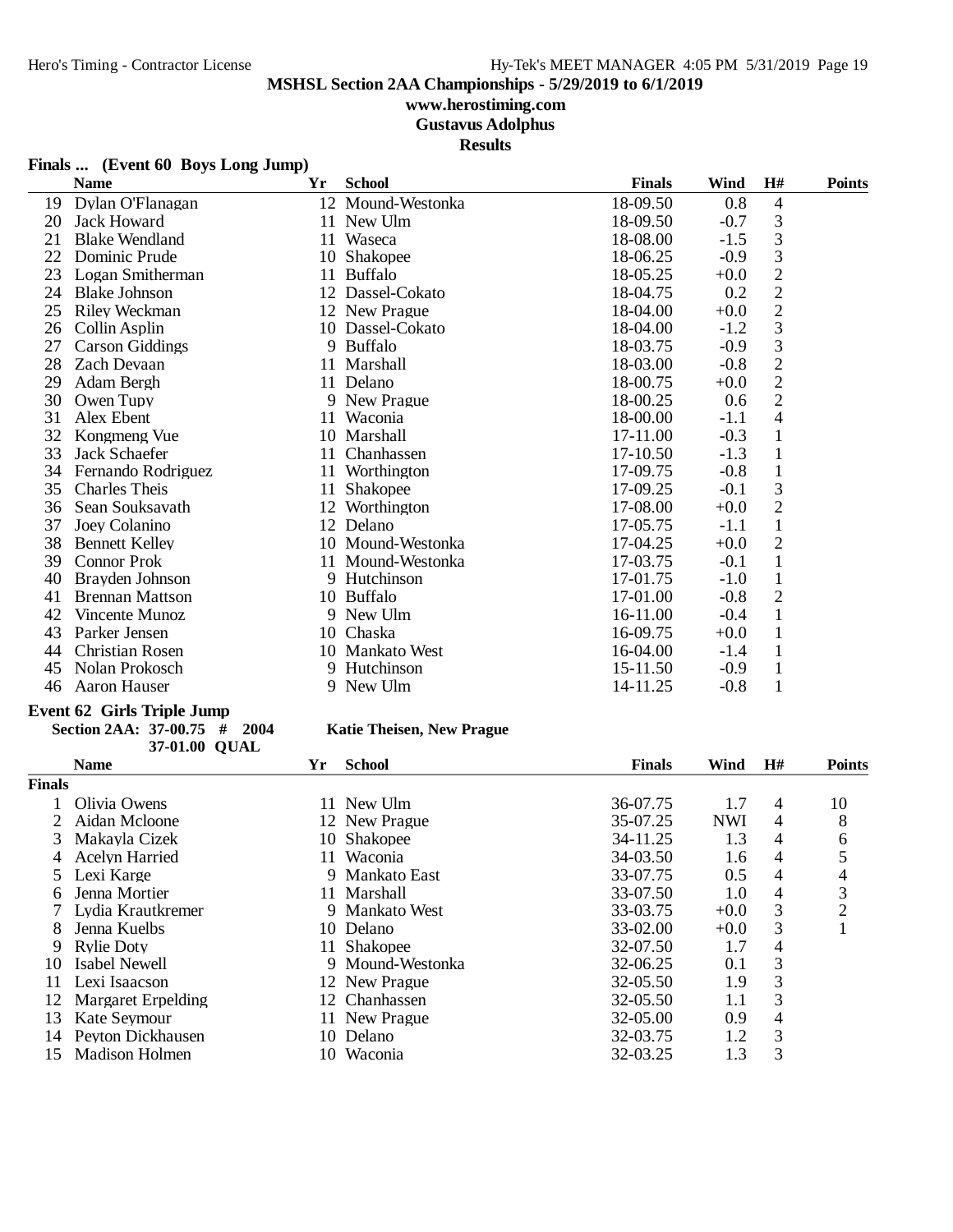# **www.herostiming.com**

**Gustavus Adolphus**

**Results**

| Finals  (Event 62 Girls Triple Jump) |  |  |  |  |
|--------------------------------------|--|--|--|--|
|--------------------------------------|--|--|--|--|

| <b>Name</b>           | Yr                                            | <b>School</b>       | <b>Finals</b>                                                                                                                                                                                                                                            | Wind                             | H#             | Points                                                                    |
|-----------------------|-----------------------------------------------|---------------------|----------------------------------------------------------------------------------------------------------------------------------------------------------------------------------------------------------------------------------------------------------|----------------------------------|----------------|---------------------------------------------------------------------------|
| Hannah Pflipsen       | 11                                            | Shakopee            | 31-11.50                                                                                                                                                                                                                                                 | 1.1                              | 3              |                                                                           |
| Allie Eischens        |                                               |                     | 31-11.00                                                                                                                                                                                                                                                 | 1.0                              | 4              |                                                                           |
| Kaela Reinhart        |                                               | Chanhassen          | 31-10.75                                                                                                                                                                                                                                                 | 0.9                              | 4              |                                                                           |
| Jensina Pasker        |                                               |                     | 31-04.75                                                                                                                                                                                                                                                 | 0.3                              | $\mathfrak{2}$ |                                                                           |
| Kiana Keith           | 11                                            | Dassel-Cokato       | 31-04.00                                                                                                                                                                                                                                                 | 1.3                              |                |                                                                           |
| Kya Nickel            | 11                                            | Worthington         | 31-03.75                                                                                                                                                                                                                                                 | 0.6                              |                |                                                                           |
| Erika Pudas           |                                               | Dassel-Cokato       | 31-02.00                                                                                                                                                                                                                                                 | 0.6                              |                |                                                                           |
| Kelsi Miller          |                                               |                     | 30-11.50                                                                                                                                                                                                                                                 | 1.1                              | 3              |                                                                           |
| Kyla Moore            |                                               |                     | 30-11.25                                                                                                                                                                                                                                                 | 1.4                              | $\overline{2}$ |                                                                           |
| Anne Howard           |                                               |                     | 30-10.50                                                                                                                                                                                                                                                 | 1.7                              |                |                                                                           |
| Ashlyn Hering         |                                               |                     | 30-10.00                                                                                                                                                                                                                                                 | 1.1                              | 2              |                                                                           |
| Gracie Barber         |                                               | Worthington         | 30-08.25                                                                                                                                                                                                                                                 | 0.3                              |                |                                                                           |
| Briann Banwart        |                                               | <b>Mankato West</b> | 30-02.25                                                                                                                                                                                                                                                 | 0.4                              |                |                                                                           |
| Lauren Wosje          |                                               | Chanhassen          | 30-02.00                                                                                                                                                                                                                                                 | 1.9                              |                |                                                                           |
| <b>JT</b> Romero      |                                               | <b>Mankato West</b> | 29-03.50                                                                                                                                                                                                                                                 | 0.9                              |                |                                                                           |
| Araya Rock            |                                               |                     | 29-02.00                                                                                                                                                                                                                                                 | 1.0                              |                |                                                                           |
|                       |                                               |                     | 29-01.25                                                                                                                                                                                                                                                 | <b>NWI</b>                       |                |                                                                           |
| Savannah Brooks       |                                               |                     |                                                                                                                                                                                                                                                          | 1.8                              |                |                                                                           |
|                       |                                               |                     |                                                                                                                                                                                                                                                          |                                  |                |                                                                           |
| Ximena Johnson        |                                               |                     | 28-07.25                                                                                                                                                                                                                                                 |                                  | 2              |                                                                           |
| <b>Cassie Nemecek</b> |                                               |                     | 28-00.25                                                                                                                                                                                                                                                 | 0.8                              | 1              |                                                                           |
|                       |                                               | Waseca              |                                                                                                                                                                                                                                                          | 1.7                              |                |                                                                           |
| Lauren Kelly          |                                               |                     | 26-09.00                                                                                                                                                                                                                                                 | 1.3                              |                |                                                                           |
|                       | Morgan Hart<br>Chloe Mansfield<br>Cora McCabe |                     | 10 Hutchinson<br>10<br>12 Mankato East<br>11<br>12 New Ulm<br>10 Hutchinson<br>9 New Ulm<br>9 Mankato East<br>11<br>11<br>10<br>9<br>10 Marshall<br>10 Marshall<br>10 Delano<br>9 Waseca<br>10 Hutchinson<br>7 Mound-Westonka<br>9.<br>12 Mound-Westonka | 28-09.50<br>28-08.50<br>27-02.00 | 0.2<br>$+0.0$  | $\overline{2}$<br>$\overline{2}$<br>$\overline{2}$<br>$\mathfrak{2}$<br>3 |

### **Event 64 Boys Triple Jump**

**Section 2AA: 46-02.50 # 2007 Robbie Wilson, Chaska QUAL44-05.00**

|  |  | łobbie Wilson, Chaska |  |
|--|--|-----------------------|--|
|--|--|-----------------------|--|

|               | <b>Name</b>             | Yr | <b>School</b>   | <b>Finals</b> | Wind   | H#             | <b>Points</b>  |
|---------------|-------------------------|----|-----------------|---------------|--------|----------------|----------------|
| <b>Finals</b> |                         |    |                 |               |        |                |                |
|               | Medi Akwai              |    | 10 Mankato East | 43-01.00      | 1.5    | 4              | 10             |
|               | Sean Souksavath         | 12 | Worthington     | 42-10.50      | 0.6    | 4              | 8              |
| 3             | Morgan Ryskoski         | 11 | Waconia         | 42-03.50      | 1.8    | 4              | 6              |
| 4             | Alec Fette              |    | 12 Mankato East | 42-00.75      | $+0.0$ | 3              | 5              |
| 5.            | Joshua Deines           |    | 12 Marshall     | $41-06.25$    | $+0.0$ | 4              | 4              |
| 6             | <b>Matt Seberson</b>    |    | 10 Waseca       | 41-00.75      | $+0.0$ | 4              | 3              |
|               | Julian Fletcher         | 9. | <b>Shakopee</b> | 40-03.50      | $+0.0$ | 2              | $\overline{c}$ |
| 8             | <b>Charles Theis</b>    | 11 | <b>Shakopee</b> | 40-03.25      | 1.5    | 4              |                |
| 9             | Sam Lansink             |    | 10 Hutchinson   | 40-01.50      | $+0.0$ | 3              |                |
| 10            | Ian Lillquist           |    | 10 New Prague   | 40-00.75      | $+0.0$ | 4              |                |
| 11            | <b>Brennan Mattson</b>  |    | 10 Buffalo      | 39-11.50      | 1.7    | 3              |                |
| 12            | Kenny Yu                |    | 12 Mankato East | 39-10.75      | 0.9    | 3              |                |
| 13            | <b>Abagotte Opiew</b>   |    | 8 Worthington   | 39-05.75      | $+0.0$ | 4              |                |
| 14            | Carson Giefer           |    | 12 New Ulm      | 39-03.25      | 0.8    | $\mathfrak{2}$ |                |
| 15            | Luke Gunderson          |    | 10 Buffalo      | 39-02.75      | $+0.0$ | 3              |                |
| 16            | Owen Tupy               |    | 9 New Prague    | 38-08.75      | 0.5    | 3              |                |
| 17            | Riley Weckman           |    | 12 New Prague   | 38-08.00      | $-0.6$ | 3              |                |
| 18            | <b>Ashton Schriever</b> | 10 | Shakopee        | 38-07.00      | 1.1    | 3              |                |
| 19            | Alex Ebent              | 11 | Waconia         | 38-06.25      | $+0.0$ | 4              |                |
| 20            | Alec Ungar              |    | 10 Chanhassen   | 37-10.25      | 0.7    | $\overline{c}$ |                |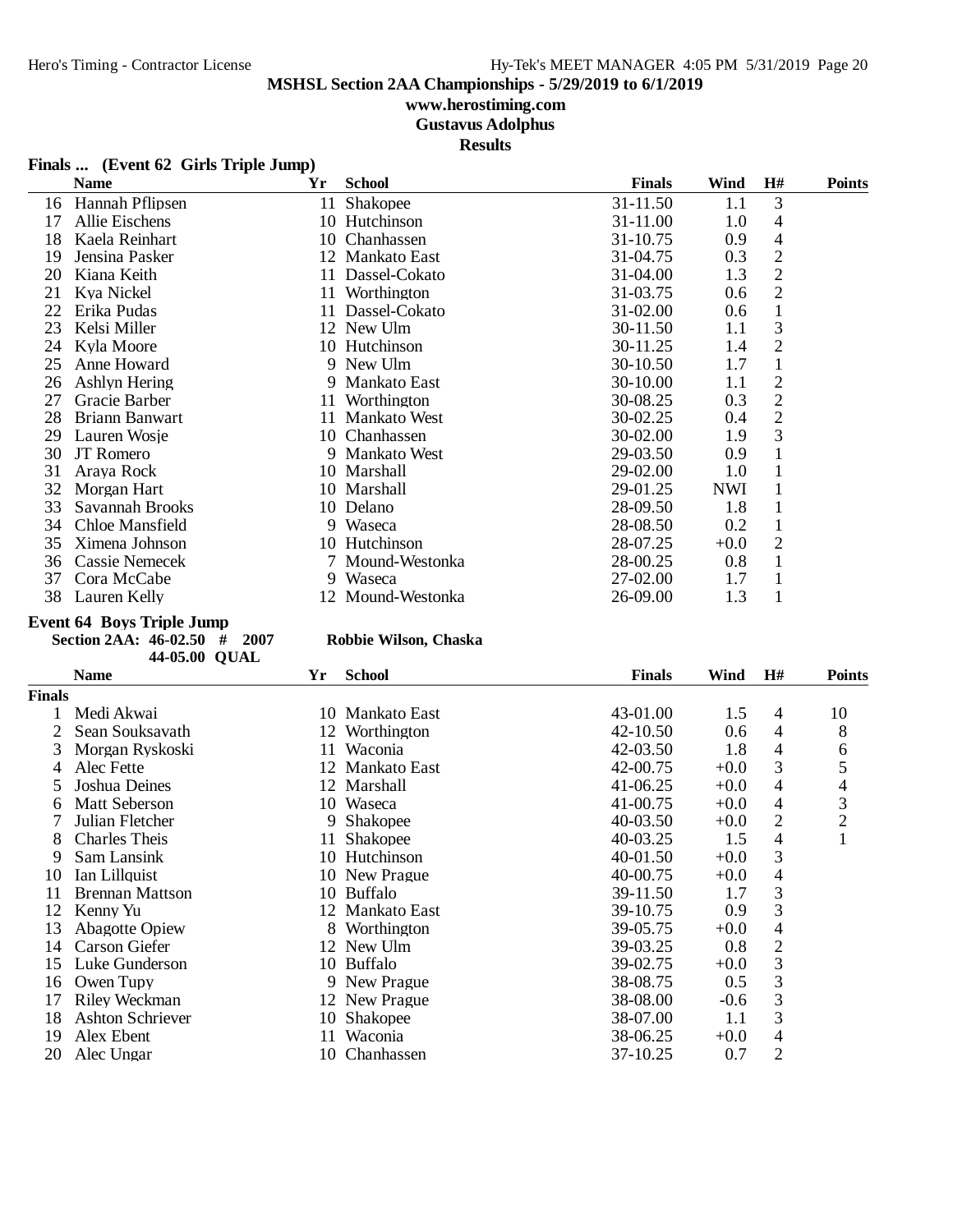# **www.herostiming.com**

**Gustavus Adolphus**

**Results**

| Finals  (Event 64 Boys Triple Jump) |  |  |
|-------------------------------------|--|--|
|                                     |  |  |

| <b>Name</b>           | Yr       | <b>School</b> | <b>Finals</b>                                                                                                                                                                                                                                                                                                                          | Wind   | H#             | <b>Points</b> |
|-----------------------|----------|---------------|----------------------------------------------------------------------------------------------------------------------------------------------------------------------------------------------------------------------------------------------------------------------------------------------------------------------------------------|--------|----------------|---------------|
| Tom Brown             |          |               | 37-10.00                                                                                                                                                                                                                                                                                                                               | 0.5    |                |               |
| <b>Connor Prok</b>    |          |               | 37-07.00                                                                                                                                                                                                                                                                                                                               | $+0.0$ | 3              |               |
| Nolan Hansen          |          |               | 37-05.75                                                                                                                                                                                                                                                                                                                               | 0.8    | $\overline{2}$ |               |
| <b>Franklin Haung</b> |          |               | 37-01.00                                                                                                                                                                                                                                                                                                                               | $+0.0$ | 3              |               |
| Max Gaytko            |          |               | 37-00.00                                                                                                                                                                                                                                                                                                                               | 0.7    | $\overline{2}$ |               |
| <b>Bennett Kelley</b> |          |               | 36-07.00                                                                                                                                                                                                                                                                                                                               | 1.4    | $\overline{2}$ |               |
| Kongmeng Vue          |          |               | 36-03.25                                                                                                                                                                                                                                                                                                                               | 0.1    | 2              |               |
| Eli Gillman           |          |               | 36-02.50                                                                                                                                                                                                                                                                                                                               | $+0.0$ | 2              |               |
| Jacob Martinka        |          |               | 36-02.00                                                                                                                                                                                                                                                                                                                               | $+0.0$ |                |               |
| Logan Treptau         |          |               | 36-00.00                                                                                                                                                                                                                                                                                                                               | $+0.0$ |                |               |
| Diego Figueroa        |          |               | 35-11.50                                                                                                                                                                                                                                                                                                                               | $+0.0$ |                |               |
| Brayden Johnson       |          |               | 35-11.50                                                                                                                                                                                                                                                                                                                               | $+0.0$ |                |               |
| Ryan Scanlan          |          |               | 35-11.25                                                                                                                                                                                                                                                                                                                               | 0.3    | 2              |               |
| Jack Schaefer         |          |               | 35-09.75                                                                                                                                                                                                                                                                                                                               | 1.6    | 2              |               |
| Collin Dufault        |          |               | 35-04.50                                                                                                                                                                                                                                                                                                                               | 0.2    |                |               |
| Damian Caron          |          |               | 34-06.50                                                                                                                                                                                                                                                                                                                               | 0.3    |                |               |
| Parker Jensen         |          |               | 33-06.75                                                                                                                                                                                                                                                                                                                               | 1.9    |                |               |
| Nolan Prokosch        |          |               | 33-04.00                                                                                                                                                                                                                                                                                                                               | 0.7    |                |               |
| Aaron Dewanz          |          |               | 32-10.00                                                                                                                                                                                                                                                                                                                               | 0.7    |                |               |
| Jake Michaletz        |          |               | 32-06.50                                                                                                                                                                                                                                                                                                                               | $+0.0$ |                |               |
| <b>Anthony Thurk</b>  |          |               | <b>FOUL</b>                                                                                                                                                                                                                                                                                                                            |        | 4              |               |
|                       | 30<br>36 |               | 10 Mankato West<br>11 Mound-Westonka<br>12 Chaska<br>12 Buffalo<br>9 Waseca<br>10 Mound-Westonka<br>10 Marshall<br>9 Dassel-Cokato<br>9 New Ulm<br>10 Delano<br>8 Mound-Westonka<br>9 Hutchinson<br>12 Delano<br>11 Chanhassen<br>10 Waseca<br>12 Marshall<br>10 Chaska<br>9 Hutchinson<br>10 New Ulm<br>12 Mankato West<br>10 Waconia |        |                |               |

#### **Event 66 Girls Discus Throw**

**Section 2AA: 137-11 # 1978 Jody Hagins, Chaska 130-11 QUAL**

|        | <b>Name</b>             | Yr  | <b>School</b>     | <b>Finals</b> | H#             | <b>Points</b>  |
|--------|-------------------------|-----|-------------------|---------------|----------------|----------------|
| Finals |                         |     |                   |               |                |                |
|        | Samantha Hedtke         | 11- | Waconia           | 121-01.00     | 4              | 10             |
| 2      | Mackenzie Paul          |     | 12 Waseca         | 109-10.00     | 4              | 8              |
| 3      | Gabriella Dalsin        |     | 12 Shakopee       | 108-08.00     | 4              | 6              |
| 4      | Janae Becher            |     | 11 New Prague     | 107-06.00     | 4              | 5              |
| 5      | Rachel Clifford         | 10  | Mankato East      | 103-03.00     | 4              | 4              |
| 6      | Caitlyn Schmidt         |     | 9 Waconia         | 101-06.00     | 4              | 3              |
|        | Grace Zeidler           | 11  | Dassel-Cokato     | 94-02.00      | 4              | $\overline{2}$ |
| 8      | Kadence Hyvari          | 10  | Worthington       | 90-10.00      | 3              | $\mathbf{1}$   |
| 9      | Lindsey Bjerke          |     | 12 New Prague     | 89-02.00      | 4              |                |
| 10     | Mackenzie Hurt          |     | 12 Chanhassen     | 88-05.00      | 3              |                |
| 11     | Rayna Baumgarn          |     | 10 Waseca         | 88-02.00      | 4              |                |
| 12     | Emma Sorenson           |     | 10 Delano         | 86-02.00      | $\overline{c}$ |                |
| 13     | Mariah Bergjord         |     | 9 Marshall        | 85-09.00      | 4              |                |
| 14     | Olivia Drey             | 11  | Waconia           | 84-10.00      | 3              |                |
| 15     | Erika Hertzog           |     | 10 Waseca         | 83-05.00      | 3              |                |
| 16     | Svanhildur Thorisdottir | 12  | Chanhassen        | 83-02.00      | 3              |                |
| 17     | Isabel Lorenz           |     | 12 Mankato West   | 83-01.00      | 4              |                |
| 18     | Katie Clarke            |     | 10 Mound-Westonka | 83-00.00      | 3              |                |
| 19     | Emma Anderson           |     | 12 New Prague     | 82-01.00      | 3              |                |
| 20     | Riley Zabel             |     | 10 Shakopee       | 82-01.00      | $\overline{c}$ |                |
| 21     | <b>Hannah Stuewe</b>    |     | 10 Hutchinson     | 81-09.00      | $\frac{2}{2}$  |                |
| 22     | Randi Baier             |     | 8 Mankato East    | 80-07.00      |                |                |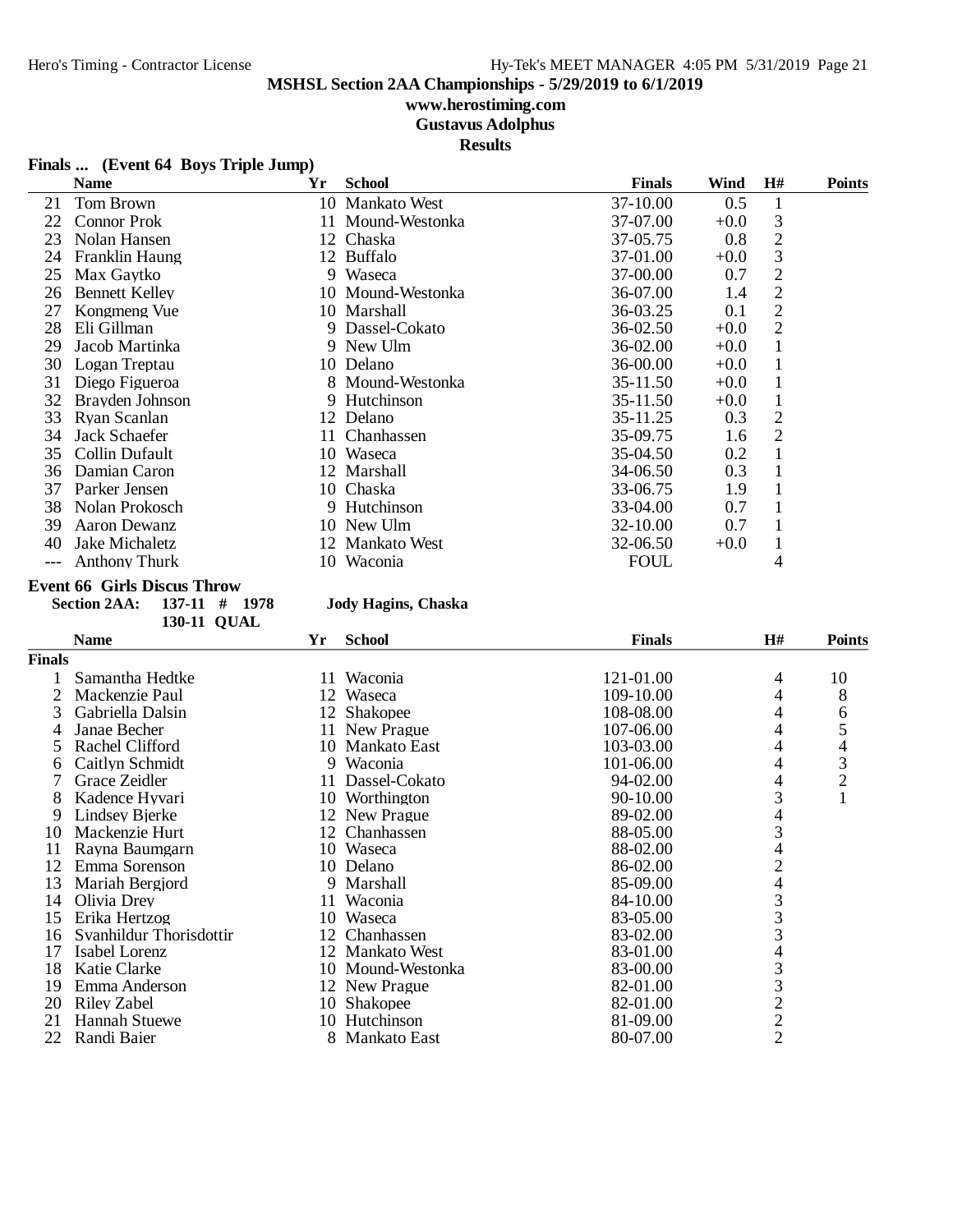## **www.herostiming.com**

**Gustavus Adolphus**

**Results**

## **Finals ... (Event 66 Girls Discus Throw)**

|    | <b>Name</b>                | Yr | <b>School</b>    | <b>Finals</b> | H#             | <b>Points</b> |
|----|----------------------------|----|------------------|---------------|----------------|---------------|
| 23 | Olivia Wick                |    | 11 New Ulm       | 80-05.00      | 3              |               |
| 24 | Eileen Otto                |    | 11 Delano        | 79-00.00      | 2              |               |
| 25 | Daniyah Hughes             |    | 9 Chaska         | 78-09.00      |                |               |
| 26 | Jordan Hawkins             |    | 10 Hutchinson    | 78-06.00      |                |               |
| 27 | <b>Emily Meier</b>         |    | 10 Marshall      | 75-06.00      | 2              |               |
| 28 | <b>Grace Banse</b>         |    | 9 Mankato West   | 74-11.00      | 3              |               |
| 29 | Kelsi Miller               |    | 12 New Ulm       | 74-11.00      | $\overline{c}$ |               |
| 30 | Nicole Giese               |    | 10 Shakopee      | 74-09.00      | 3              |               |
| 31 | Maddie Rowe                |    | 12 Marshall      | 73-04.00      |                |               |
| 32 | Victoria Palomares         |    | 9 Buffalo        | 73-02.00      |                |               |
| 33 | Kylee Nosbush              |    | 9 New Ulm        | 72-09.00      |                |               |
| 34 | Gabrielle Schmidt          |    | 9 Mankato West   | 72-06.00      | 2              |               |
| 35 | <b>Ainsley Nuytten</b>     |    | 9 Delano         | 72-01.00      |                |               |
| 36 | DeVontasia Griffin Seivers |    | 9 Chaska         | 71-03.00      |                |               |
| 37 | Lauren Fox                 |    | 12 Chanhassen    | 68-11.00      | 3              |               |
| 38 | Hailey Aho                 |    | 9 Dassel-Cokato  | 67-11.00      |                |               |
| 39 | <b>Madison Fite</b>        |    | 12 Mankato East  | 66-10.00      | 2              |               |
| 40 | Kady Ohm                   |    | 12 Dassel-Cokato | 66-10.00      |                |               |
| 41 | Zoe Tiernan                |    | 9 Buffalo        | 66-06.00      |                |               |
| 42 | Karlee Wolff               |    | 10 Hutchinson    | 62-05.00      |                |               |
| 43 | Courtney Rada              |    | 7 Chaska         | 60-01.00      |                |               |

#### **Event 68 Boys Discus Throw**

#### **Section 2AA: 177-07 # 1992 Aaron Banks, Marshall**

| 157-07 QUAL            |    |                 |                                                                                                                                                                                                                                                     |             |                          |                                                                                 |
|------------------------|----|-----------------|-----------------------------------------------------------------------------------------------------------------------------------------------------------------------------------------------------------------------------------------------------|-------------|--------------------------|---------------------------------------------------------------------------------|
| <b>Name</b>            | Yr | <b>School</b>   | <b>Finals</b>                                                                                                                                                                                                                                       |             | H#                       | <b>Points</b>                                                                   |
| Finals                 |    |                 |                                                                                                                                                                                                                                                     |             |                          |                                                                                 |
| Marcus Hansen          |    |                 | 169-01.00                                                                                                                                                                                                                                           | <b>QUAL</b> | 4                        | 10                                                                              |
| Garrett Shumski        |    |                 | 161-06.00                                                                                                                                                                                                                                           | <b>OUAL</b> | 4                        | 8                                                                               |
| Bryce Olsen            |    | Worthington     | 146-02.00                                                                                                                                                                                                                                           |             | 4                        | 6                                                                               |
| Rieley Fleming         |    | Mankato East    | 143-06.00                                                                                                                                                                                                                                           |             | 4                        | 5                                                                               |
| Carson Ekstedt         |    |                 | 139-01.00                                                                                                                                                                                                                                           |             | 4                        | 4                                                                               |
| Josh DeBoer            |    | Dassel-Cokato   | 139-01.00                                                                                                                                                                                                                                           |             | 4                        | $\mathfrak{Z}$                                                                  |
| <b>Andrew McGannon</b> |    | New Prague      | 139-00.00                                                                                                                                                                                                                                           |             | 4                        | $\overline{c}$                                                                  |
| <b>Riley Connell</b>   | 11 | <b>Shakopee</b> | 119-07.00                                                                                                                                                                                                                                           |             | 3                        | $\mathbf{1}$                                                                    |
| James Gedde            |    | Dassel-Cokato   | 117-02.00                                                                                                                                                                                                                                           |             |                          |                                                                                 |
| <b>Baylor Suko</b>     |    |                 | 115-02.00                                                                                                                                                                                                                                           |             |                          |                                                                                 |
| <b>Hunter Poncius</b>  |    |                 | 114-10.00                                                                                                                                                                                                                                           |             |                          |                                                                                 |
| <b>Ben Christians</b>  |    |                 | 114-08.00                                                                                                                                                                                                                                           |             | $\overline{\mathcal{L}}$ |                                                                                 |
| Spencer Poll           | 11 | Delano          | 114-01.00                                                                                                                                                                                                                                           |             | 4                        |                                                                                 |
| <b>Garrett Holets</b>  |    |                 | 112-03.00                                                                                                                                                                                                                                           |             |                          |                                                                                 |
| <b>Travis Barrett</b>  |    |                 | 111-04.00                                                                                                                                                                                                                                           |             |                          |                                                                                 |
| Ryan Mercer            |    |                 | 111-01.00                                                                                                                                                                                                                                           |             |                          |                                                                                 |
| Kalen Brands           |    | Worthington     | 109-09.00                                                                                                                                                                                                                                           |             |                          |                                                                                 |
| Spencer Quiram         |    |                 | 109-02.00                                                                                                                                                                                                                                           |             |                          |                                                                                 |
| Kris Kurtz             |    |                 | 109-00.00                                                                                                                                                                                                                                           |             |                          |                                                                                 |
| <b>Carter Walley</b>   |    | Chaska          | 108-02.00                                                                                                                                                                                                                                           |             | 4                        |                                                                                 |
| Logan Grossinger       |    |                 | 106-07.00                                                                                                                                                                                                                                           |             | 4                        |                                                                                 |
| <b>Tyrese Janssen</b>  |    |                 | 106-04.00                                                                                                                                                                                                                                           |             | 3                        |                                                                                 |
|                        |    | 11<br>12        | 10 Waseca<br>12 Mankato West<br>11 -<br>10<br>Mankato East<br>12<br>10<br>9 Hutchinson<br>12 Buffalo<br>10 Waconia<br>12 New Prague<br>Shakopee<br>11<br>9 Chaska<br>11-<br>12 Mankato East<br>12 Mound-Westonka<br>12<br>12 Buffalo<br>11 Marshall |             |                          | $\begin{array}{c} 3 \\ 2 \\ 2 \end{array}$<br>3<br>$\frac{2}{3}$<br>$rac{2}{3}$ |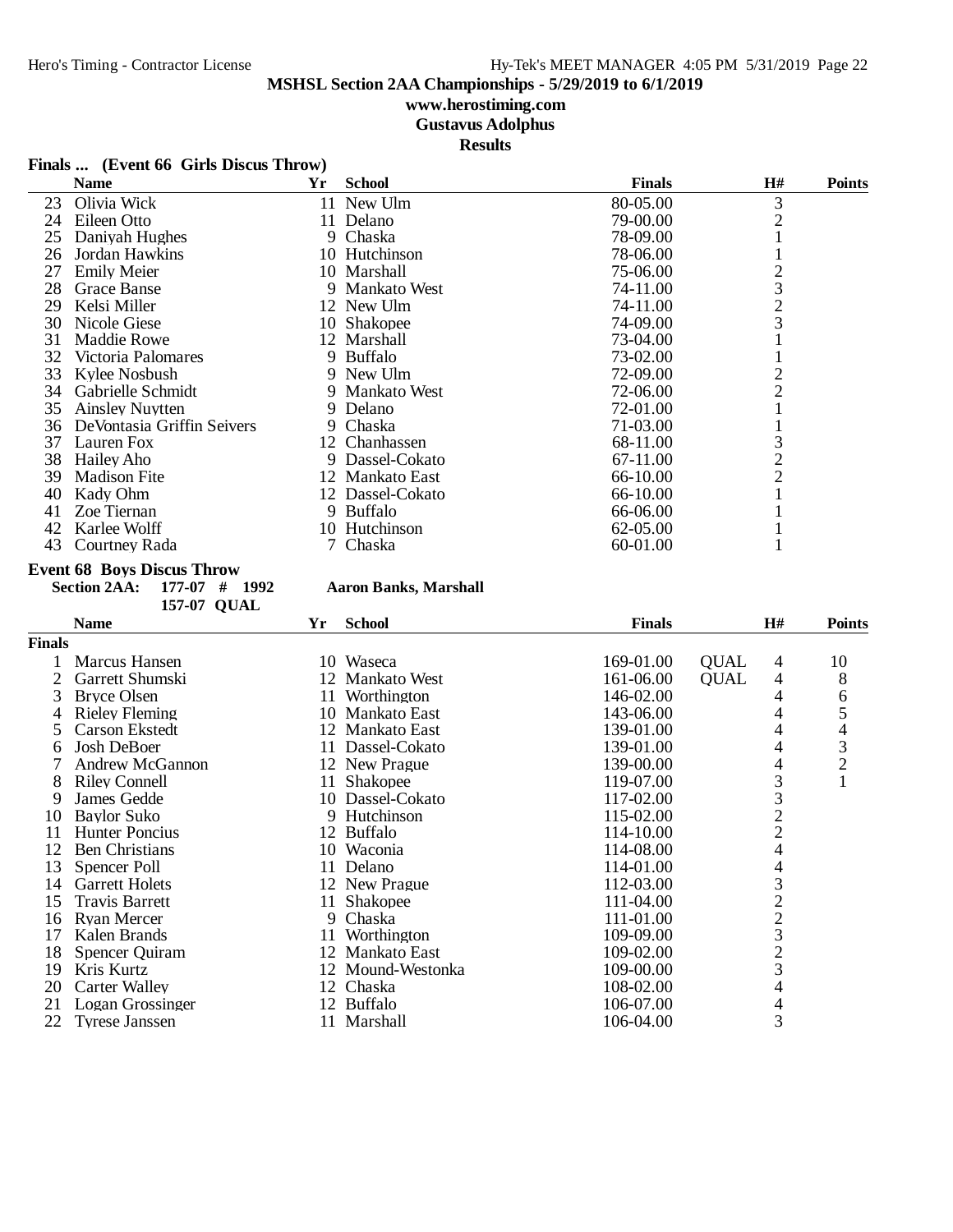## **www.herostiming.com**

**Gustavus Adolphus**

**Results**

## **Finals ... (Event 68 Boys Discus Throw)**

|    | <b>Name</b>             | Yr | <b>School</b>     | <b>Finals</b> | <b>H#</b>      | <b>Points</b> |
|----|-------------------------|----|-------------------|---------------|----------------|---------------|
| 23 | Jackson Hillesheim      |    | 12 New Ulm        | 106-01.00     | 3              |               |
| 24 | Keegan Meyer            |    | 12 Chanhassen     | 105-11.00     |                |               |
| 25 | Gavin Karl              |    | 12 Hutchinson     | 105-01.00     | 3              |               |
| 26 | Brenden Karlson         |    | 12 Waconia        | 104-08.00     | $\overline{c}$ |               |
| 27 | Sam Zweber              |    | 12 New Prague     | 103-09.00     | 3              |               |
| 28 | Jacob Metz              |    | 12 Buffalo        | 102-10.00     |                |               |
| 29 | <b>Bram Fitzsimonds</b> |    | 10 Waconia        | 102-06.00     | $\overline{c}$ |               |
| 30 | Liam Garbes             |    | 11 Mankato West   | 102-06.00     | $\frac{2}{3}$  |               |
| 31 | Kyle Martin             |    | 11 Shakopee       | 102-06.00     |                |               |
| 32 | Andrea Crezzini         |    | 11 Waseca         | 100-06.00     |                |               |
| 33 | <b>Brett VanKeulen</b>  |    | 11 Marshall       | 99-10.00      | $\overline{c}$ |               |
| 34 | <b>Brandon Cope</b>     |    | 10 Mankato West   | 98-10.00      | $\overline{c}$ |               |
| 35 | Jack Dioszeghy          |    | 12 Mound-Westonka | 98-10.00      | $\overline{2}$ |               |
| 36 | Matt Baker              |    | 11 Delano         | 98-08.00      |                |               |
| 37 | Sam Kerr                |    | 12 Mound-Westonka | 95-09.00      |                |               |
| 38 | Michael Donovan         |    | 12 Chaska         | 95-05.00      | 3              |               |
| 39 | Noah Jenkins            |    | 12 Dassel-Cokato  | 91-10.00      | 3              |               |
| 40 | Dylon Schroeder         |    | 10 New Ulm        | 91-01.00      |                |               |
| 41 | Christipher Lee         |    | 12 Worthington    | 89-04.00      |                |               |
| 42 | Ben Sickman             |    | 10 Hutchinson     | 83-10.00      |                |               |
| 43 | Luke Peterson           |    | 12 Chanhassen     | 80-03.00      |                |               |
| 44 | Grant Krull             | 12 | Chanhassen        | 73-09.00      |                |               |
| 45 | Braydon Hoffmann        |    | 9 New Ulm         | 65-03.00      |                |               |

### **Event 70 Girls Shot Put**

**Section 2AA: 47-04.50 # 1978 Jody Hagins, Chaska**

|               | 41-03.00 QUAL         |     |                     |               |                |                |
|---------------|-----------------------|-----|---------------------|---------------|----------------|----------------|
|               | <b>Name</b>           | Yr  | <b>School</b>       | <b>Finals</b> | H#             | <b>Points</b>  |
| <b>Finals</b> |                       |     |                     |               |                |                |
|               | Samantha Kubes        |     | 11 New Prague       | 36-09.00      | 4              | 10             |
|               | Samantha Hedtke       |     | 11 Waconia          | 36-01.50      | 4              | 8              |
| 3             | Kristen Rasmussen     | 11  | <b>Mankato West</b> | 35-04.50      | 4              | 6              |
|               | Kelley Brennan        |     | 10 Shakopee         | 34-05.50      | 4              | 5              |
| 5.            | Gabriella Dalsin      |     | 12 Shakopee         | 34-05.00      | 4              | 4              |
| 6             | Lindsey Bierke        |     | 12 New Prague       | 33-11.50      | 4              | 3              |
|               | <b>Madison Fite</b>   |     | 12 Mankato East     | 32-07.75      | 4              | $\overline{2}$ |
| 8             | Rachel Clifford       |     | 10 Mankato East     | 32-06.75      | 4              |                |
| 9             | <b>Emily Meier</b>    |     | 10 Marshall         | 31-11.75      | 4              |                |
| 10            | Riley Zabel           |     | 10 Shakopee         | 31-09.00      | 4              |                |
| 11            | Caitlyn Schmidt       | 9   | Waconia             | 31-04.00      | 4              |                |
| 12            | Alea Roitenberg       | 11. | <i>Waconia</i>      | 31-01.00      | 3              |                |
| 13            | Janae Becher          |     | 11 New Prague       | 31-00.50      | 3              |                |
| 14            | <b>Hannah Stuewe</b>  |     | 10 Hutchinson       | 30-11.75      | $\frac{3}{3}$  |                |
| 15            | Mackenzie Paul        | 12  | Waseca              | 30-04.50      |                |                |
| 16            | Daniyah Hughes        | 9   | Chaska              | 30-03.25      | $\overline{c}$ |                |
| 17            | Shawnee Vaughn        | 12  | Hutchinson          | 30-00.00      |                |                |
| 18            | Emma Sorenson         | 10  | Delano              | 29-09.25      | $\overline{c}$ |                |
| 19            | <b>Hailey Kuperus</b> | 9   | Delano              | 29-04.50      | 3              |                |
| 20            | Ashauntai Johnson     |     | 10 Dassel-Cokato    | 29-04.00      | $\overline{2}$ |                |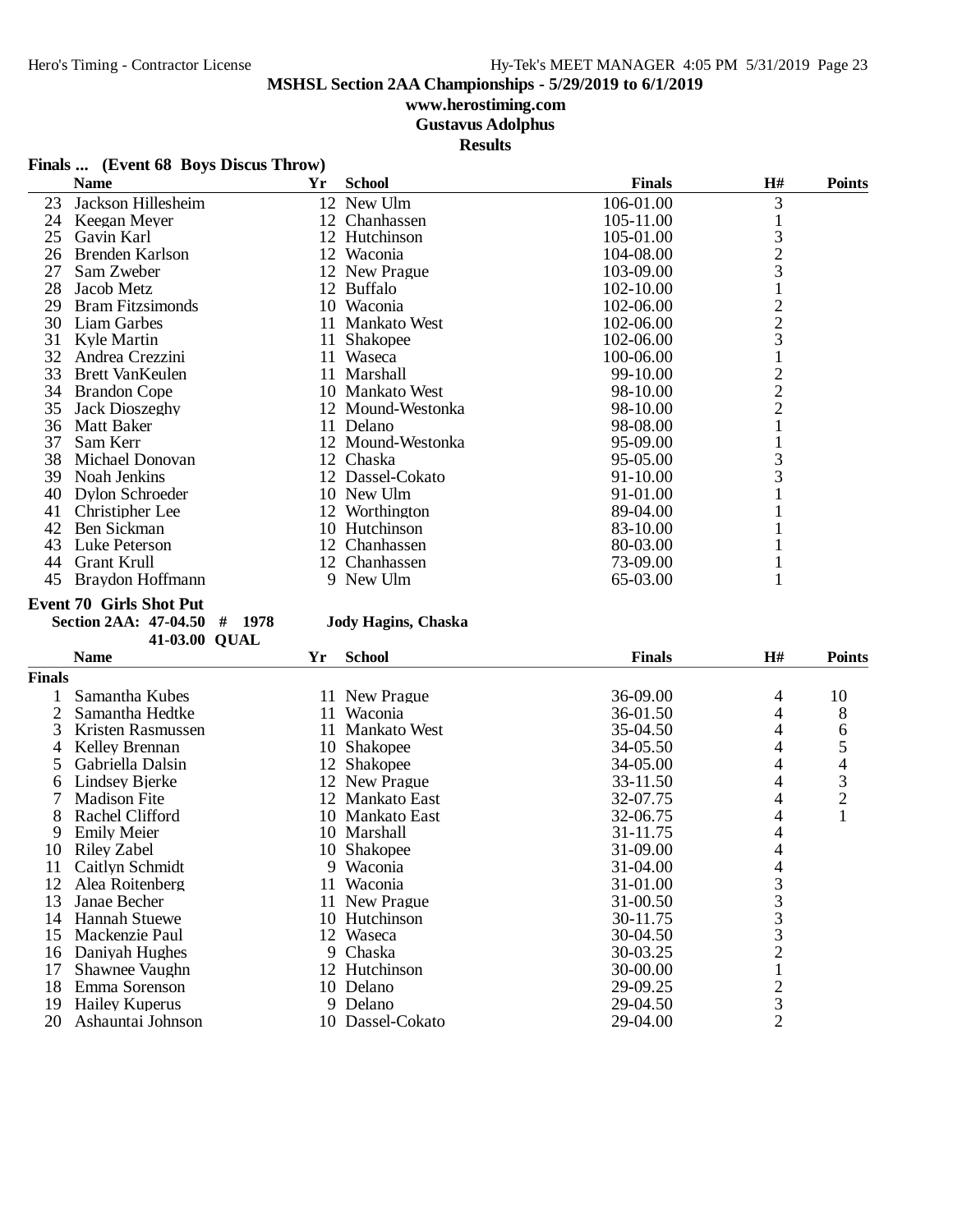## **www.herostiming.com Gustavus Adolphus**

**Results**

|  |  | Finals  (Event 70 Girls Shot Put) |
|--|--|-----------------------------------|
|--|--|-----------------------------------|

|    | <b>Name</b>          | Yr     | <b>School</b>     | <b>Finals</b> | H#                                         | <b>Points</b> |
|----|----------------------|--------|-------------------|---------------|--------------------------------------------|---------------|
| 21 | Olivia Wick          |        | 11 New Ulm        | 28-10.50      | $\overline{2}$                             |               |
| 22 | Abigail Nelson       |        | 11 Dassel-Cokato  | 28-10.00      |                                            |               |
| 23 | <b>Sydney Turner</b> |        | 10 Mound-Westonka | 28-09.25      | $\begin{array}{c} 3 \\ 3 \\ 3 \end{array}$ |               |
| 24 | Kelsi Miller         |        | 12 New Ulm        | 28-06.25      |                                            |               |
| 25 | Mariah Bergjord      |        | 9 Marshall        | 28-03.50      | $\frac{2}{3}$                              |               |
| 26 | Samantha Nielsen     |        | 12 Marshall       | 28-01.75      |                                            |               |
| 27 | Erika Hertzog        |        | 10 Waseca         | 27-08.00      | $\frac{2}{3}$                              |               |
| 28 | Grace Zeidler        |        | 11 Dassel-Cokato  | 27-05.50      |                                            |               |
| 29 | Karlee Wolff         |        | 10 Hutchinson     | 27-05.25      | $\overline{c}$                             |               |
| 30 | Lauren Roberts       | 12     | Chanhassen        | 27-04.25      |                                            |               |
| 31 | Mackenzie Hurt       |        | 12 Chanhassen     | 27-04.00      | 3                                          |               |
| 32 | Lauren Fox           |        | 12 Chanhassen     | 26-05.25      |                                            |               |
| 33 | Randi Baier          |        | 8 Mankato East    | 26-04.00      | $\overline{2}$                             |               |
| 34 | Elizabeth Hajas      |        | 8 Delano          | 25-10.00      |                                            |               |
| 35 | Isabel Lorenz        |        | 12 Mankato West   | 25-08.50      | $\frac{2}{3}$                              |               |
| 36 | Shylah Vonberge      |        | 9 Mankato West    | 25-08.00      |                                            |               |
| 37 | Katie Clarke         |        | 10 Mound-Westonka | 25-01.25      | $\overline{c}$                             |               |
| 38 | Rachel Mercer        |        | 9 Chaska          | 24-06.00      |                                            |               |
| 39 | Rebecca Morgan       |        | 12 Waseca         | 24-03.50      |                                            |               |
| 40 | Kassandra Shrover    |        | 10 Buffalo        | 24-02.00      |                                            |               |
| 41 | Victoria Palomares   |        | 9 Buffalo         | 23-04.00      |                                            |               |
| 42 | Kadence Hyvari       |        | 10 Worthington    | 23-02.50      |                                            |               |
| 43 | Courtney Rada        | $\tau$ | Chaska            | 21-07.50      |                                            |               |
| 44 | Sarah Massey         |        | 9 New Ulm         | 21-03.50      |                                            |               |
| 45 | Sir Sola             |        | 10 Worthington    | 20-06.50      |                                            |               |

### **Event 72 Boys Shot Put**

## **Section 2AA: 61-02 # 2004 Lydon Murtha, Hutchinson**

**54-10.00 QUAL** 

|               | <b>Name</b>           | Yr  | <b>School</b>     | <b>Finals</b> | H# | <b>Points</b>  |
|---------------|-----------------------|-----|-------------------|---------------|----|----------------|
| <b>Finals</b> |                       |     |                   |               |    |                |
|               | Marcus Hansen         |     | 10 Waseca         | 53-07.00      | 4  | 10             |
|               | Garrett Shumski       |     | 12 Mankato West   | 48-06.75      |    | 8              |
|               | Brenden Karlson       |     | 12 Waconia        | 46-10.50      |    | 6              |
|               | Carson Ekstedt        |     | 12 Mankato East   | 46-04.00      | 4  | 5              |
|               | Josh DeBoer           | 11  | Dassel-Cokato     | 46-02.50      | 4  | 4              |
| 6             | Spencer Poll          | 11  | Delano            | 45-06.00      | 4  | 3              |
|               | Michael Donovan       |     | 12 Chaska         | 45-00.50      | 4  | $\overline{2}$ |
| 8             | <b>Ben Christians</b> |     | 10 Waconia        | 44-06.50      |    |                |
| 9             | <b>Bryce Olsen</b>    |     | 11 Worthington    | 43-01.50      | 4  |                |
| 10            | Christian Kurth       |     | 12 Hutchinson     | 42-09.75      |    |                |
| 11            | Andrew McGannon       |     | 12 New Prague     | $42 - 05.50$  | 4  |                |
| 12            | Jacob Metz            |     | 12 Buffalo        | 42-00.50      | 3  |                |
| 13            | Jackson Queen         |     | 12 New Prague     | 41-11.00      |    |                |
| 14            | Jordan Titus          |     | 10 Hutchinson     | 41-11.00      | 4  |                |
| 15            | Travis Barrett        | 11. | Shakopee          | 41-08.50      | 2  |                |
| 16            | Hunter Poncius        | 12  | <b>Buffalo</b>    | 41-07.50      | 4  |                |
| 17            | Logan Grossinger      |     | 12 Buffalo        | 41-07.50      | 3  |                |
| 18            | Connor Prok           |     | 11 Mound-Westonka | 41-06.50      | 3  |                |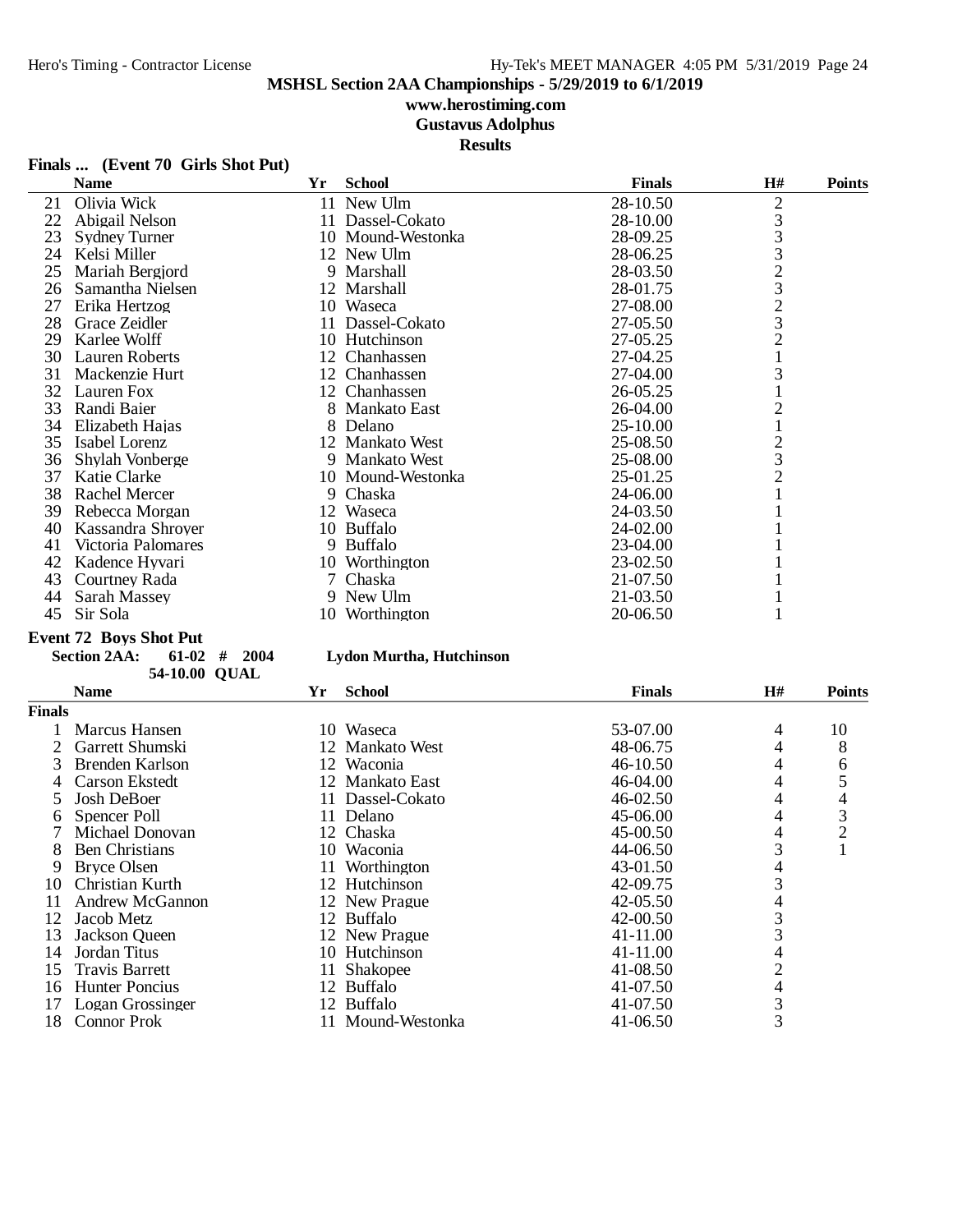# **www.herostiming.com**

**Gustavus Adolphus**

**Results**

|               | Finals  (Event 72 Boys Shot Put)              |           |                                |                |                |               |
|---------------|-----------------------------------------------|-----------|--------------------------------|----------------|----------------|---------------|
|               | <b>Name</b>                                   | Yr        | <b>School</b>                  | <b>Finals</b>  | H#             | <b>Points</b> |
| 19            | Kalen Brands                                  | 11        | Worthington                    | 41-02.50       | $\overline{c}$ |               |
| 20            | Kyle Martin                                   |           | 11 Shakopee                    | 40-05.25       | 3              |               |
| 21            | Gavin Karl                                    |           | 12 Hutchinson                  | 39-11.50       | 3              |               |
| 22            | Jack Casey                                    | 11        | Shakopee                       | 39-06.00       | 3              |               |
| 23            | Jackson Hillesheim                            |           | 12 New Ulm                     | 39-05.75       | $\overline{c}$ |               |
| 24            | Andrea Crezzini                               |           | 11 Waseca                      | 38-10.75       | $\overline{c}$ |               |
| 25            | <b>Tyrese Janssen</b>                         |           | 11 Marshall                    | 38-06.75       | $\overline{c}$ |               |
| 26            | Michael Whaley                                |           | 12 Chanhassen                  | 38-06.25       | $\overline{c}$ |               |
| 27            | Jacob Neuberger                               |           | 12 Worthington                 | 37-10.25       | 3              |               |
| 28            | Jon Ouradnik                                  |           | 10 New Prague                  | 37-09.25       | 1              |               |
| 29            | <b>Timothy Coenen</b>                         |           | 11 Chanhassen                  | 37-08.75       | 1              |               |
| 30            | Gaige Webb                                    |           | 10 Dassel-Cokato               | 37-08.25       | 1              |               |
| 31            | Liam Garbes                                   |           | 11 Mankato West                | 37-06.75       | 1              |               |
| 32            | <b>Edward Hajas</b>                           |           | 11 Delano                      | 37-06.50       | 3              |               |
| 33            | Colton Rada                                   |           | 9 Chaska                       | 36-11.75       | 3              |               |
| 34            | Josh Beiswanger                               |           | 12 Mankato East                | 36-11.50       | $\overline{c}$ |               |
| 35            | Eli Olson                                     |           | 11 Mankato East                | 36-04.00       | $\overline{c}$ |               |
| 36            | <b>Carter Walley</b>                          |           | 12 Chaska                      | 35-06.75       | $\mathbf{1}$   |               |
| 37            | <b>Bram Fitzsimonds</b>                       |           | 10 Waconia                     | 34-11.50       | $\overline{c}$ |               |
| 38            | Jack Dioszeghy                                |           | 12 Mound-Westonka              | 34-02.75       | $\mathbf{1}$   |               |
| 39            | Jackson Bruning                               |           | 10 Mankato West                | 33-06.50       | $\overline{c}$ |               |
| 40            | Gabe Sherman                                  |           | 9 Marshall                     | 33-04.25       | $\overline{c}$ |               |
| 41            | Jamario Roberson                              |           | 10 Chanhassen                  | 32-04.00       | $\mathbf{1}$   |               |
| 42            | Sam Kerr                                      |           | 12 Mound-Westonka              | 32-02.50       | 1              |               |
| 43            | Marco Cruz                                    |           | 10 Waseca                      | 32-02.00       | 1              |               |
| 44            | William O'Brien                               |           | 10 Dassel-Cokato               | 30-09.50       | 1              |               |
| 45            | <b>Dylon Schroeder</b>                        |           | 10 New Ulm                     | 28-05.25       | 1              |               |
|               | 46 Braydon Hoffmann                           |           | 9 New Ulm                      | 27-01.50       | 1              |               |
|               |                                               |           |                                |                |                |               |
|               | <b>Event 105 Boys Discus Throw Wheelchair</b> |           |                                |                |                |               |
|               | <b>Section 2AA:</b><br>$27-02$ #              | 6/1/2018  | <b>Ben Mathiowetz, New Ulm</b> |                |                |               |
|               | <b>Name</b>                                   | Yr        | <b>School</b>                  | <b>Finals</b>  |                | <b>Points</b> |
| <b>Finals</b> |                                               |           |                                |                |                |               |
|               | 1 Ben Mathiowetz                              |           | 12 New Ulm                     | $25-03$        |                | 1             |
|               | Event 106 Boys Shot Put Wheelchair            |           |                                |                |                |               |
|               | <b>Section 2AA:</b><br>$10-00$ #              | 5/30/2018 | <b>Ben Mathiowetz, New Ulm</b> |                |                |               |
|               | <b>Name</b>                                   | Yr        | <b>School</b>                  | <b>Finals</b>  |                | <b>Points</b> |
| <b>Finals</b> |                                               |           |                                |                |                |               |
|               | 1 Ben Mathiowetz                              |           | 12 New Ulm                     | $12 - 10.25$ # |                | $\mathbf{1}$  |
|               | Event 107 Boys 100 Meter Dash Wheelchair      |           |                                |                |                |               |
|               | <b>Name</b>                                   | Yr        | <b>School</b>                  | <b>Finals</b>  | Wind           | <b>Points</b> |
| <b>Finals</b> |                                               |           |                                |                |                |               |
|               | 1 Macario Palomares                           |           | 10 Buffalo                     |                | <b>NWI</b>     |               |
|               |                                               |           |                                | 20.51          |                | 1             |
|               | Event 109 Boys 800 Meter Run Wheelchair       |           |                                |                |                |               |
|               | <b>Name</b>                                   | Yr        | <b>School</b>                  | <b>Finals</b>  |                | <b>Points</b> |
| <b>Finals</b> |                                               |           |                                |                |                |               |

Macario Palomares 10 Buffalo 2:34.83 1